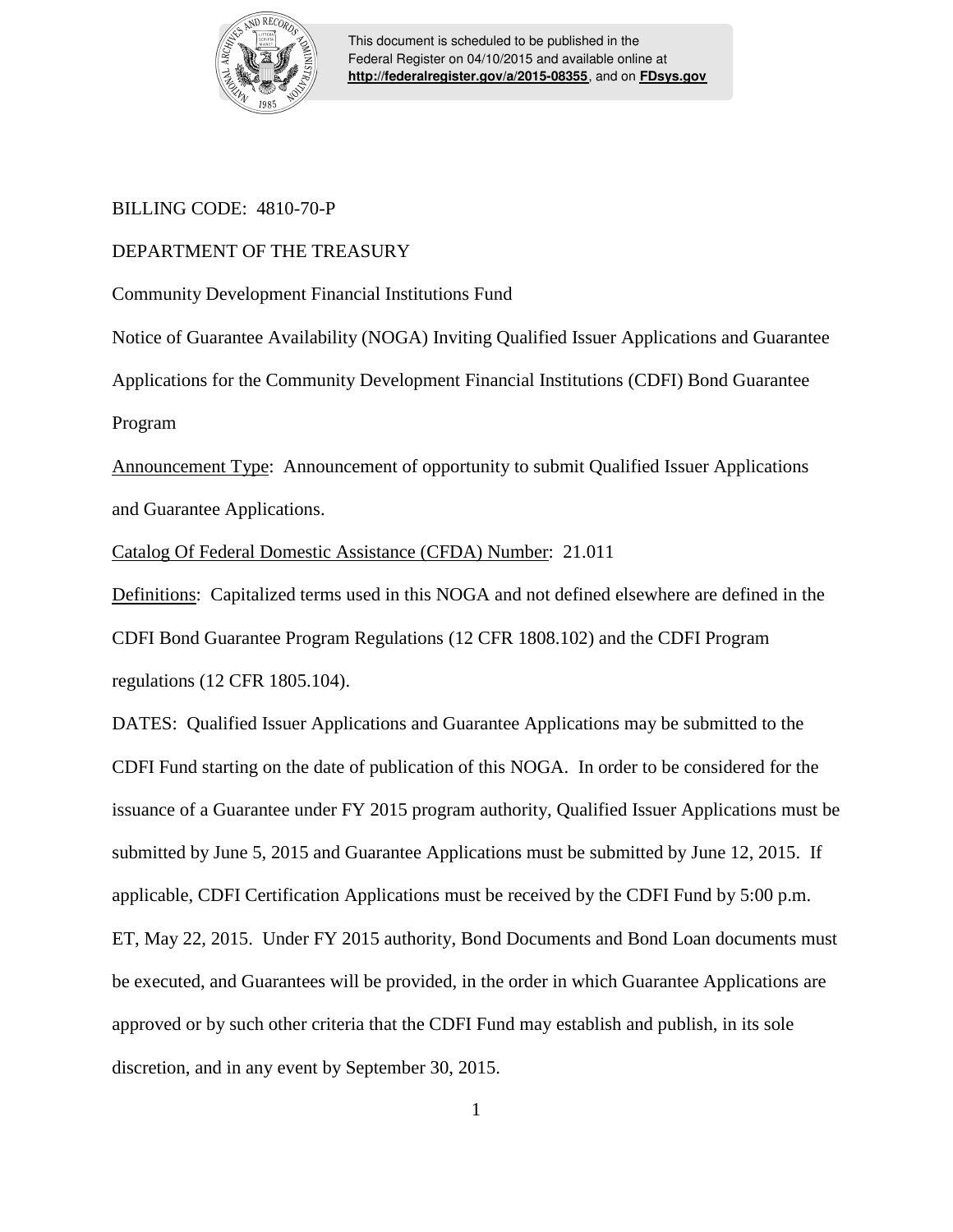Executive Summary: This NOGA is published in connection with the CDFI Bond Guarantee Program, administered by the Community Development Financial Institutions Fund (CDFI Fund), the U.S. Department of the Treasury (Treasury). The purpose of this NOGA is to notify the public that: (i) parties interested in being approved as Qualified Issuers may submit Qualified Issuer Applications and (ii) Qualified Issuers may submit Guarantee Applications to be approved for a Guarantee under the CDFI Bond Guarantee Program. This NOGA also explains application submission and evaluation requirements and processes, and provides agency contacts and information on CDFI Bond Guarantee Program outreach.

# I. Guarantee Opportunity Description

A. Authority; Bond Issue size; Amount of Guarantee authority; Program summary; Review of Guarantee Applications, in general; Additional reference documents

1. Authority. The CDFI Bond Guarantee Program was authorized by the Small Business Jobs Act of 2010 (Pub. L. 111-240; 12 U.S.C. 4713a) (the Act). Section 1134 of the Act amended the Riegle Community Development and Regulatory Improvement Act of 1994 (12 U.S.C. 4701, et seq.) to provide authority to the Secretary of the Treasury to establish and administer the CDFI Bond Guarantee Program.

2. Bond Issue size; Amount of Guarantee authority. In FY 2015, the Secretary may guarantee Bond Issues having a minimum Guarantee of \$100 million each, up to an aggregate total of \$750 million.

3. Program summary. The purpose of the CDFI Bond Guarantee Program is to support CDFI lending by providing Guarantees for Bonds issued for Eligible Community or Economic Development Purposes, as authorized by section 1134 and 1703 of the Act. The Secretary, as the Guarantor of the Bonds, will provide a 100 percent Guarantee for the repayment of the Verifiable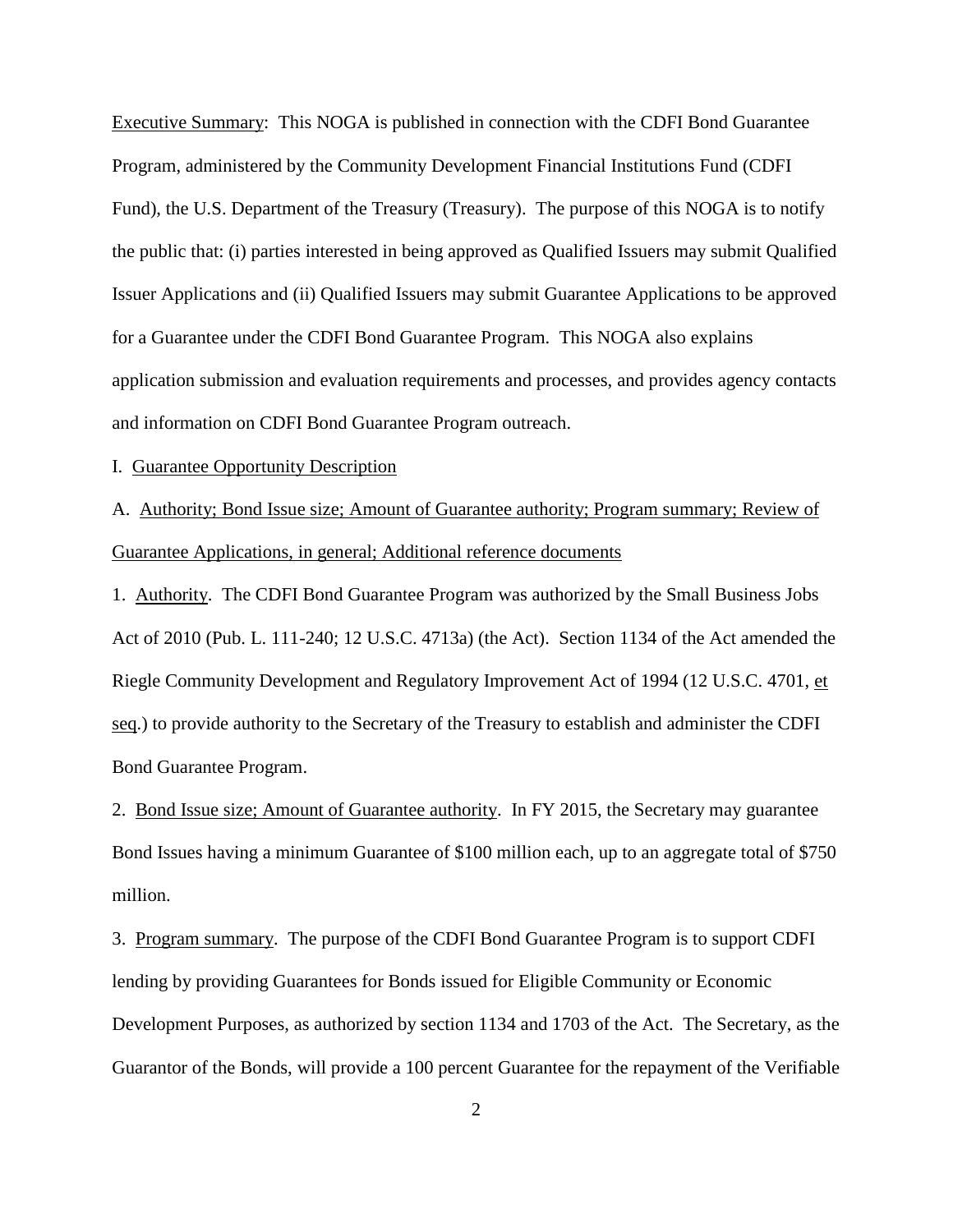Principal, Interest, and Call Premium of Bonds issued by Qualified Issuers. Qualified Issuers, approved by the CDFI Fund, will issue Bonds that will be purchased by the Federal Financing Bank. The Qualified Issuer will use Bond Proceeds to provide Bond Loans to Eligible CDFIs, which will use Bond Loan proceeds for Eligible Community and Economic Development Purposes, including providing Secondary Loans to Secondary Borrowers.

## 4. Review of Guarantee Applications, in general.

(a) Qualified Issuer Applications submitted with Guarantee Applications will have priority for review over Qualified Issuer Applications submitted without Guarantee Applications. With the exception of the aforementioned prioritized review, all Qualified Issuer Applications and Guarantee Applications will be reviewed by the CDFI Fund on an ongoing basis, in the order in which they are received or by such other criteria that the CDFI Fund may establish and publish, in its sole discretion.

(b) Guarantee Applications that are incomplete or require the CDFI Fund to request additional or clarifying information may delay the ability of the CDFI Fund to move the Guarantee Application to the next phase of review. Submitting an incomplete Guarantee Application earlier than other applicants does not ensure first approval.

(c) Qualified Issuer Applications and Guarantee Applications that were received in FY 2014 and that were neither withdrawn nor declined in FY 2014 will be considered under FY 2015 authority.

(d) Pursuant to the Regulations at 12 CFR 1808.504(c), the Guarantor may limit the number of Guarantees issued per year or the number of Guarantee Applications accepted to ensure that a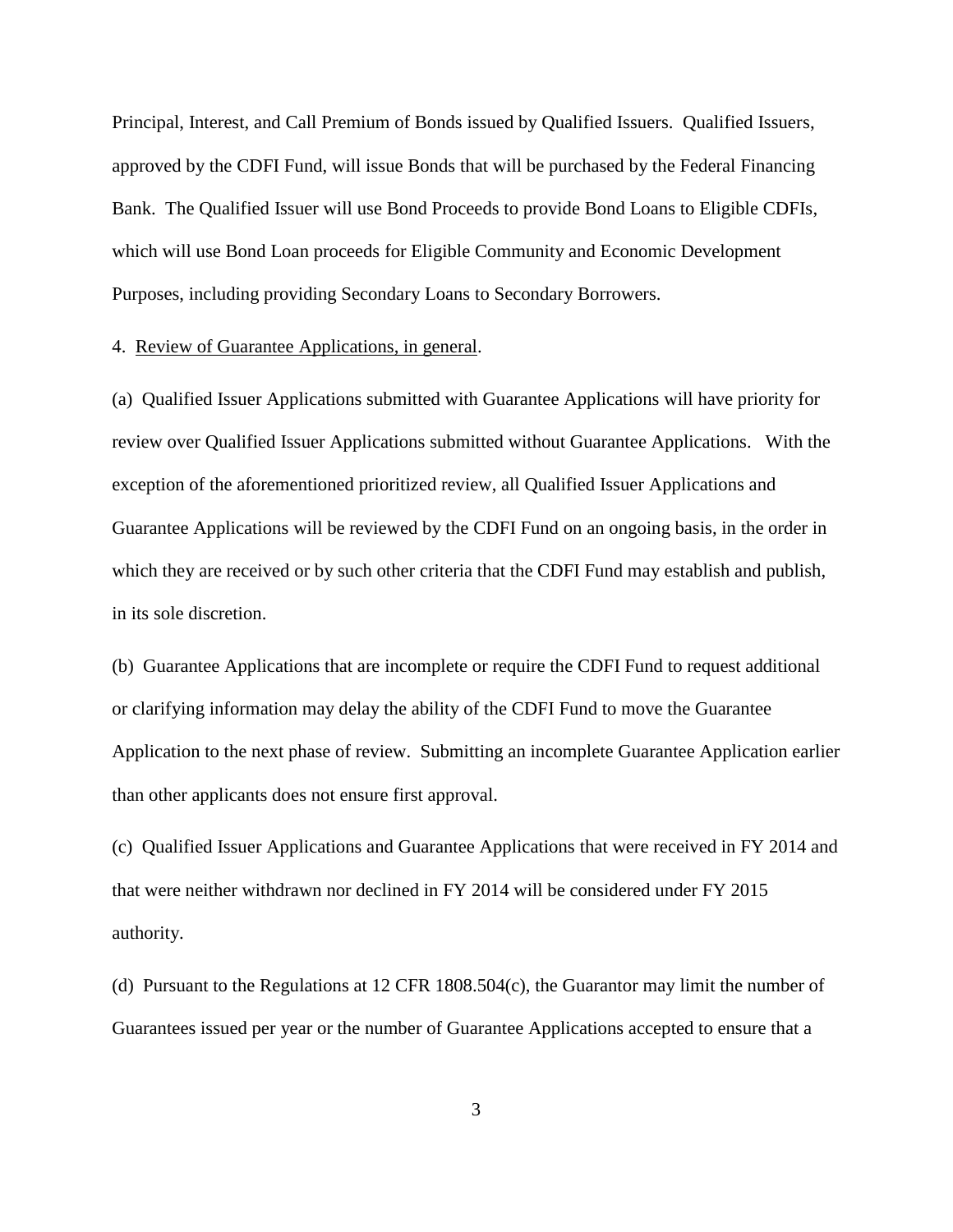sufficient examination of Guarantee Applications is conducted.

(e) The Guarantor reserves the right to approve Guarantees, in whole or in part, in response to any, all, or none of the Guarantee Applications submitted in response to this NOGA. The Guarantor also reserves the right to approve any Guarantees in an amount that is less than requested in the corresponding Guarantee Application.

5. Additional reference documents. In addition to this NOGA, the CDFI Fund encourages interested parties to review the following documents, which have been posted on the CDFI Bond Guarantee Program page of the CDFI Fund's website at [http://www.cdfifund.gov/bond.](http://www.cdfifund.gov/bond)

(a) CDFI Bond Guarantee Program Regulations. The interim rule that governs the CDFI Bond Guarantee Program was published on February 5, 2014 (78 FR 8296; 12 CFR part 1808) (the Regulations) and provides the regulatory requirements and parameters for CDFI Bond Guarantee Program implementation and administration including general provisions, eligibility, eligible activities, applications for Guarantee and Qualified Issuer, evaluation and selection, terms and conditions of the Guarantee, Bonds, Bond Loans, and Secondary Loans.

(b) Application materials. Details regarding Qualified Issuer Application and Guarantee Application content requirements are found in this NOGA and the respective application materials.

(c) Program documentation. Interested parties should review template Bond Documents and Bond Loan documents that will be used in connection with each Guarantee. The template documents will be posted on the CDFI Fund's website for review. Such documents include, among others:

(i) The Agreement to Guarantee, which describes the roles and responsibilities of the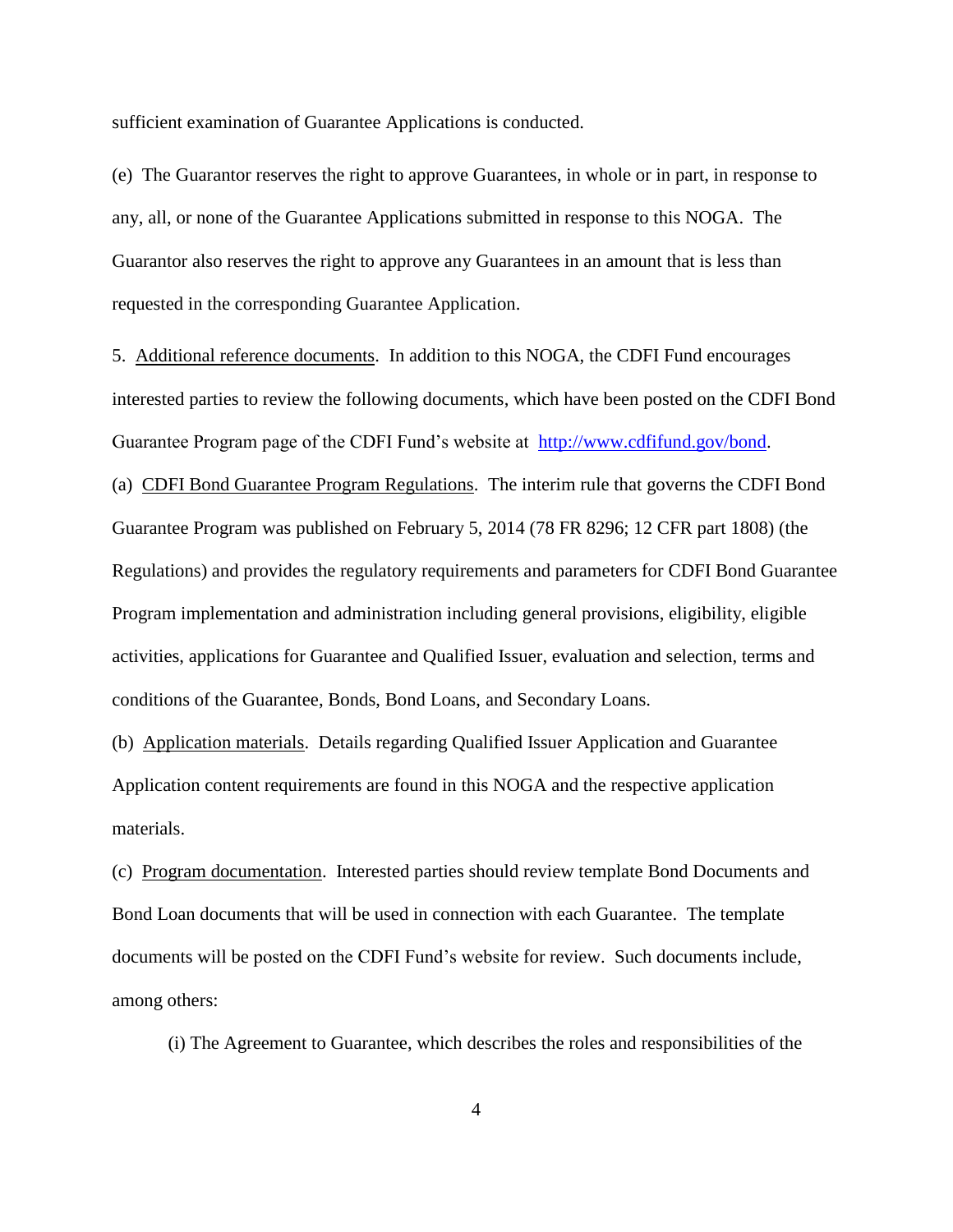Qualified Issuer, will be signed by the Qualified Issuer and the Guarantor and will include term sheets as exhibits that will be signed by each individual Eligible CDFI;

(ii) The Bond Trust Indenture, which describes responsibilities of the Master Servicer/Trustee in overseeing the servicing of the Bonds and will be entered into by the Qualified Issuer and the Master Servicer/Trustee;

(iii) The Bond Loan Agreement, which describes the terms and conditions of Bond Loans and will be entered into by the Qualified Issuer and each Eligible CDFI that receives a Bond Loan;

(iv) The Bond Purchase Agreement, which describes the terms and conditions under which the Bond Purchaser will purchase the Bonds issued by the Qualified Issuer and will be signed by the Bond Purchaser, the Qualified Issuer, the Guarantor and the CDFI Fund; and

(v) The Future Advance Promissory Bond, which will be signed by the Qualified Issuer as its promise to repay the Bond Purchaser.

The template documents may be updated periodically, as needed, and will be tailored, as appropriate, to the terms and conditions of a particular Bond, Bond Loan, and Guarantee. (d) Document negotiation. The Bond Documents and the Bond Loan documents reflect the standard terms and conditions of the CDFI Bond Guarantee Program and will not be substantially revised or negotiated prior to execution.

(e) Frequently Asked Questions. The CDFI Fund will periodically post on its website responses to questions that are asked by parties interested in the CDFI Bond Guarantee Program.

B. Designated Bonding Authority. The CDFI Fund has determined that, for purposes of this NOGA, it will not solicit applications from entities seeking to serve as a Qualified Issuer in the role of the Designated Bonding Authority, pursuant to 12 CFR 1808.201, in FY 2015.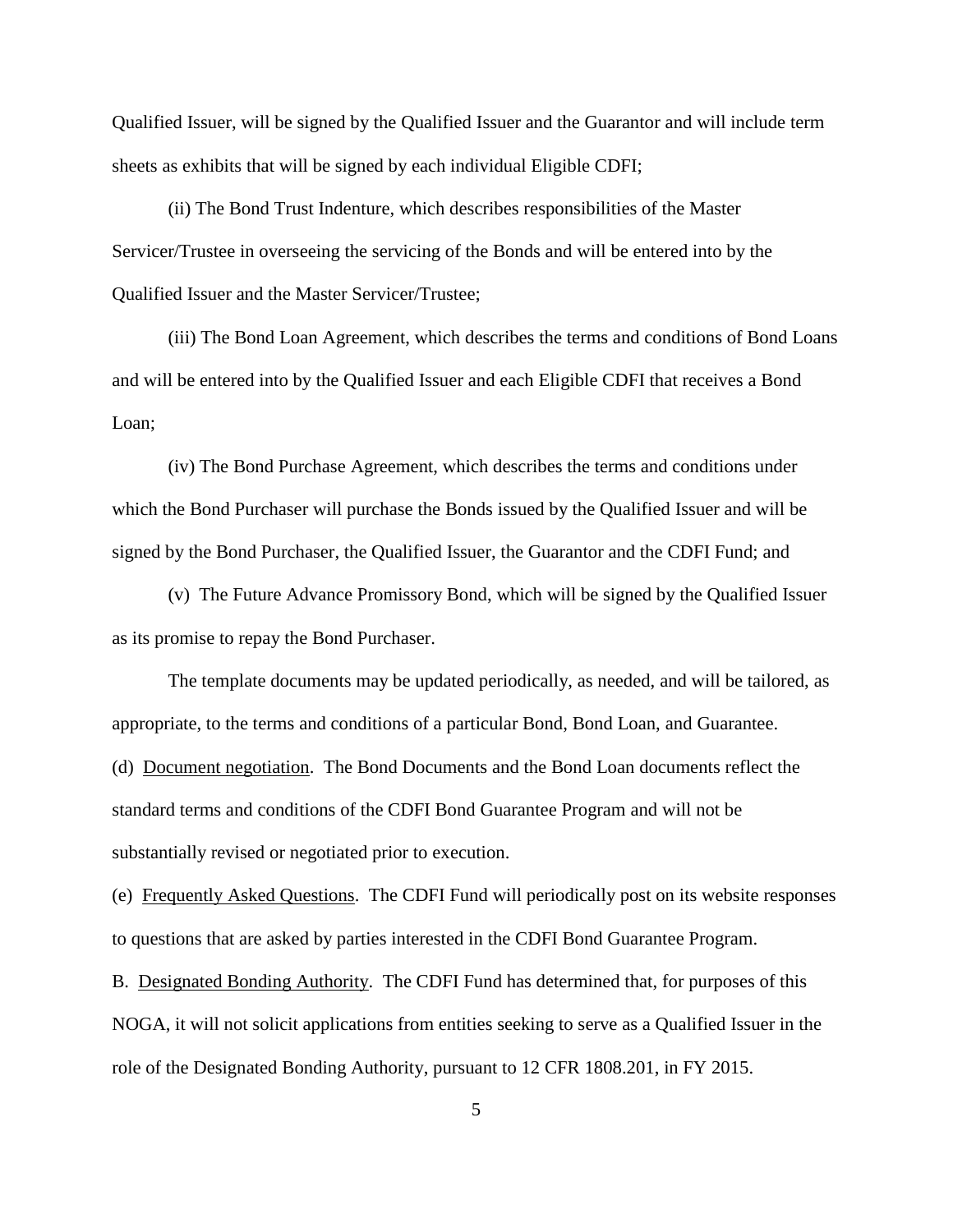C. Noncompetitive process. The CDFI Bond Guarantee Program is a non-competitive program through which Qualified Issuer Applications and Guarantee Applications will undergo a meritbased evaluation (meaning, applications will not be scored against each other in a competitive manner in which higher ranked applicants are favored over lower ranked applicants).

D. Relationship to other CDFI Fund programs.

1. Award funds received under any other CDFI Fund Program cannot be used by any participant, including Qualified Issuers, Eligible CDFIs, and Secondary Borrowers, to pay principal, interest, fees, administrative costs, or issuance costs (including Bond Issuance Fees) related to the CDFI Bond Guarantee Program, or to fund the Risk-Share Pool for a Bond Issue.

2. Bond Proceeds may be combined with New Markets Tax Credits (NMTC) derived equity (i.e., leveraged loan) to make a Qualified Equity Investment (QEI) in a Community Development Entity or to refinance a Qualified Low-Income Community Investment (QLICI) at the beginning of the seven (7) year NMTC compliance period only under the following circumstances: if an Eligible CDFI proposes to use Bond Loan proceeds to finance a leveraged loan in a transaction that includes a NMTC investment, the Eligible CDFI must provide: (1) additional collateral in the form of Other Pledged Loans or Cash Collateral; (2) a payment guarantee or similar Credit Enhancement; and/or (3) other assurances that are required by Treasury. Such additional collateral, Credit Enhancement, and/or assurances must be from a non-Federal source, remain in place during the entire seven-year NMTC compliance period, and comply with the Secondary Loan Requirements. These requirements will be included in the term sheet (which will be an exhibit to the Agreement to Guarantee that must be signed by the Eligible CDFI) and the final Bond Loan terms.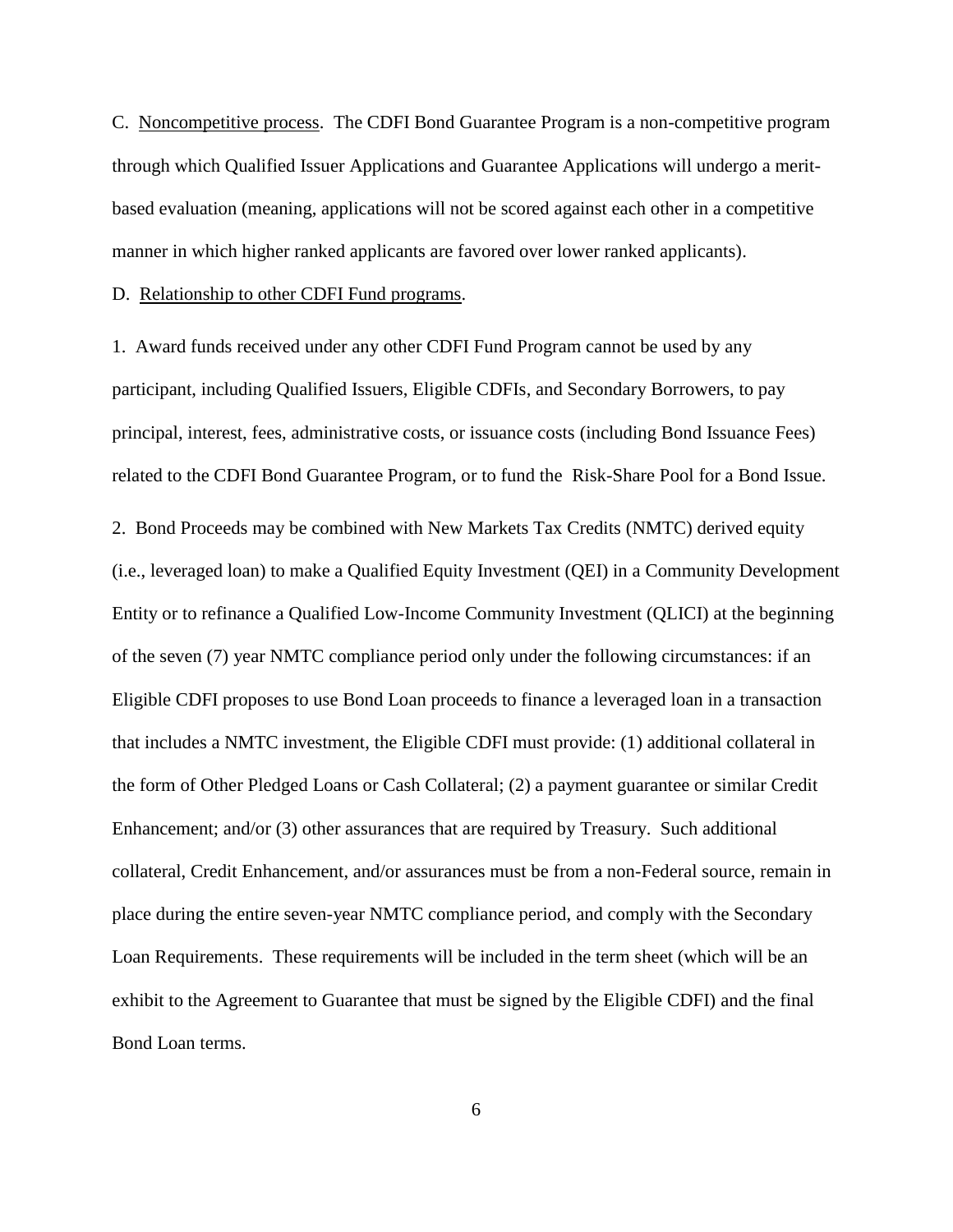3. Bond Proceeds may not be used to refinance a leveraged loan during the seven-year NMTC compliance period. However, Bond Proceeds may be used to refinance a QLICI after the sevenyear NMTC compliance period has ended, so long as all other programmatic requirements are met.

4. The terms Qualified Equity Investment, Community Development Entity, and Qualified Low-Income Community Investment are defined in the NMTC Program's authorizing statute, 26 U.S.C. 45D.

E. Relationship and interplay with other Federal programs and Federal funding.

1. Eligible CDFIs may not use Bond Loans to refinance existing Federal debt or to service debt from other Federal credit programs.

2. The CDFI Bond Guarantee Program underwriting process will include a comprehensive review of the Eligible CDFI's concentration of sources of funds available for debt service, including the concentration of sources from other Federal programs and level of reliance on said sources, to determine the Eligible CDFI's ability to service the additional debt.

3. In the event that the Eligible CDFI proposes to use other Federal funds to service Bond Loan debt or as Credit Enhancement, the CDFI Fund may require, in its sole discretion, that the Eligible CDFI provide written assurance from such other Federal program, in form that is acceptable to the CDFI Fund and that the CDFI Fund may rely upon, that said use is permissible.

F. Contemporaneous application submission. Qualified Issuer Applications may be submitted contemporaneously with Guarantee Applications; however, the CDFI Fund will review an entity's Qualified Issuer Application and make its Qualified Issuer determination prior to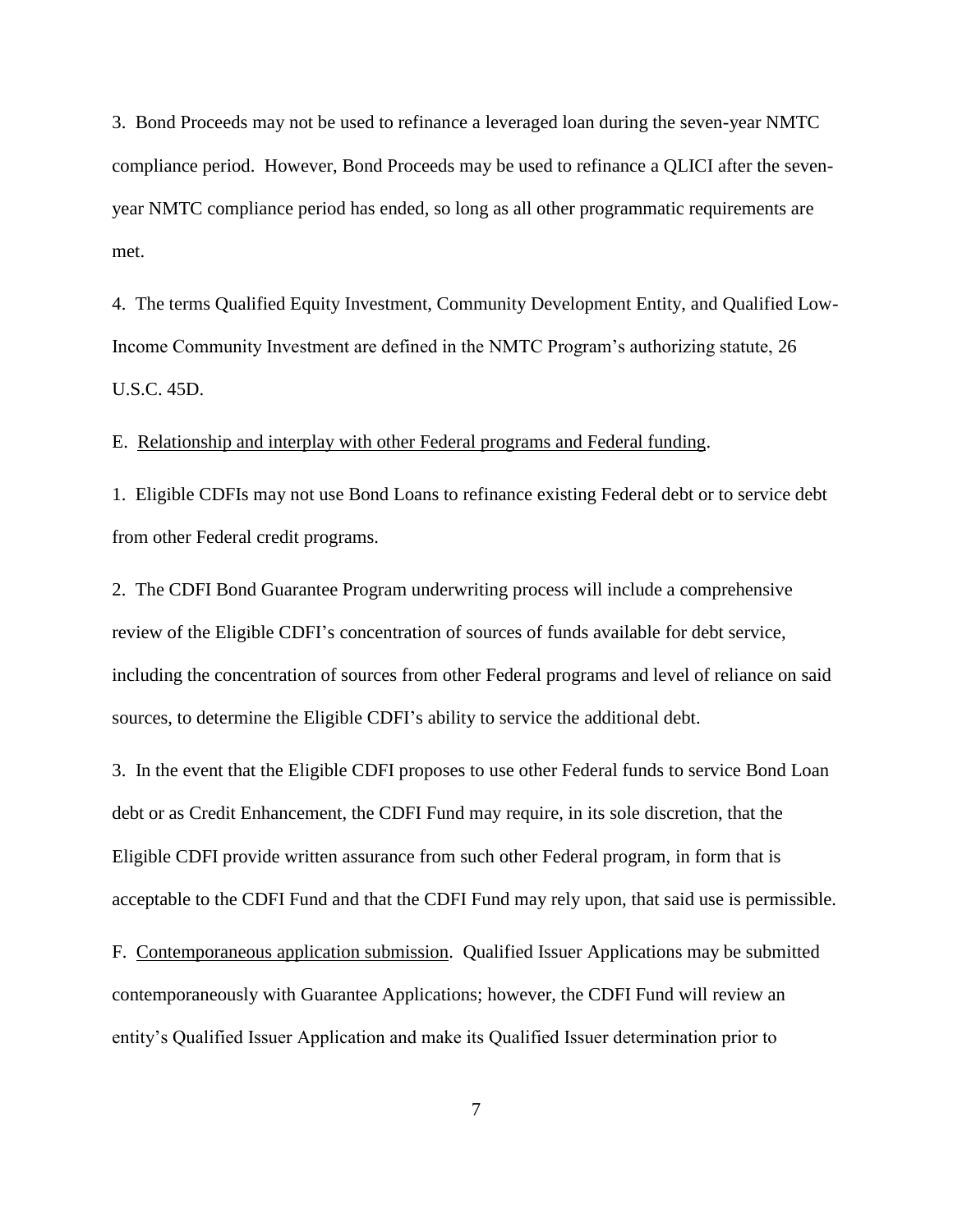approving a Guarantee Application. As noted above, review priority will be given to any Qualified Issuer Application that is accompanied by a Guarantee Application.

G. Other restrictions on use of funds. Bond Proceeds may not be used to finance or refinance any trade or business consisting of the operation of any private or commercial golf course, country club, massage parlor, hot tub facility, suntan facility, racetrack or other facility used for gambling, or any store the principal business of which is the sale of alcoholic beverages for consumption off-premises. Bond Proceeds may not be used to finance or refinance tax-exempt obligations or finance or refinance projects that are also financed by tax-exempt obligations if: (a) such financing or refinancing results in the direct or indirect subordination of the Bond Loan or Bond Issue to the tax-exempt obligations or (b) such financing or refinancing results in a corresponding guarantee of the tax-exempt obligation. Qualified Issuers and Eligible CDFIs must ensure that any financing made in conjunction with tax-exempt obligations complies with CDFI Bond Guarantee Program Regulations.

### II. General Application Information

The following requirements apply to all Qualified Issuer Applications and Guarantee Applications submitted under this NOGA, as well as any Qualified Issuer Applications and Guarantee Applications submitted under the FY 2014 NOGA that were neither withdrawn nor declined in FY 2014.

### A. CDFI Certification Requirements.

1. In general. By statute and regulation, the Qualified Issuer applicant must be either a Certified CDFI (an entity that has been certified by the CDFI Fund as meeting the CDFI certification requirements set forth in 12 CFR 1805.201) or an entity designated by a Certified CDFI to issue Bonds on its behalf. An Eligible CDFI must be a Certified CDFI as of the Bond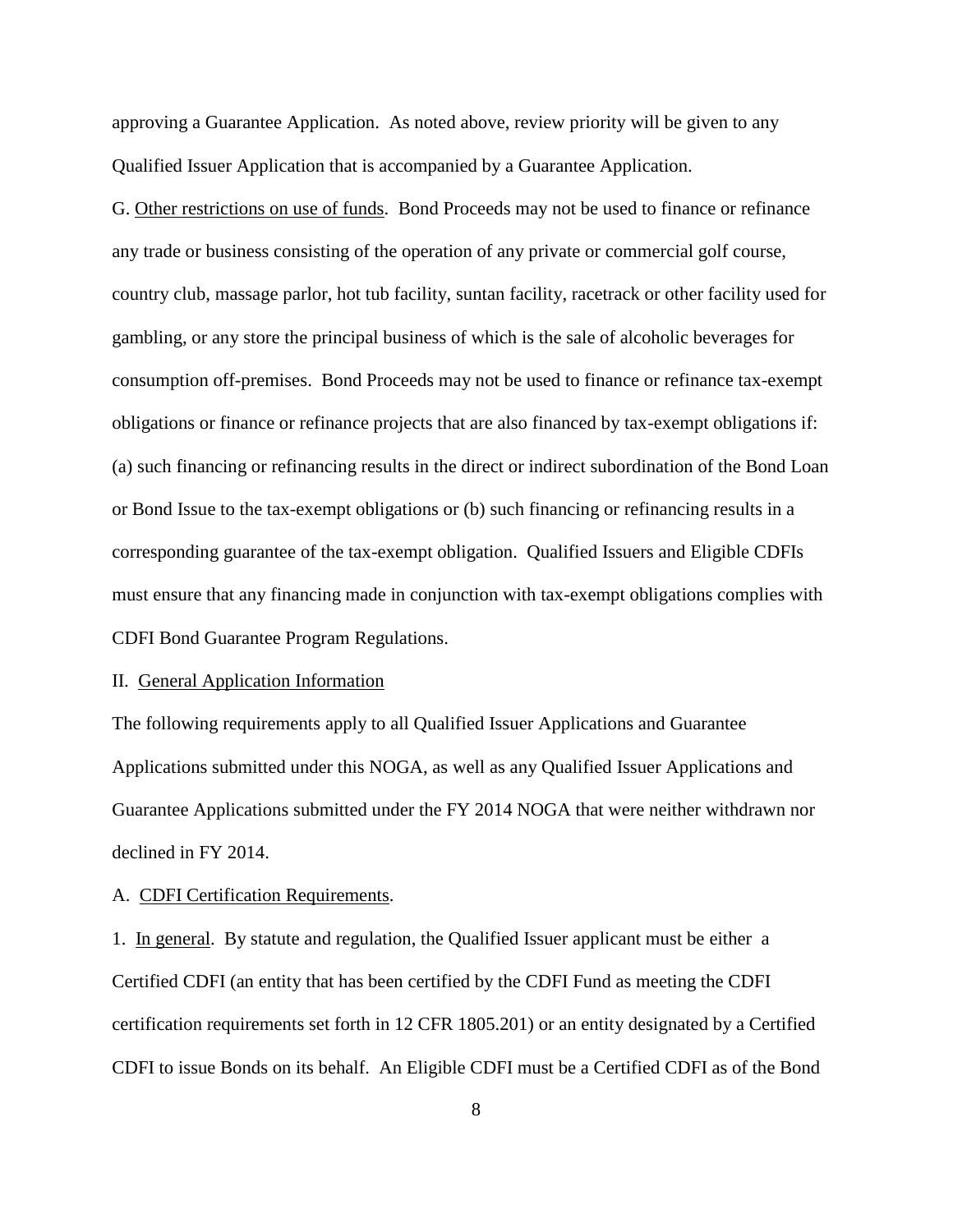Issue Date and must maintain its CDFI certification throughout the term of the corresponding Bond.

2. CDFI Certification requirements. Pursuant to the regulations that govern CDFI certification (12 CFR 1805.201), an entity may be certified if it is a legal entity (meaning, that it has properly filed articles of incorporation or other organizing documents with the State or other appropriate body in the jurisdiction in which it was legally established, as of the date the CDFI Certification Application is submitted) and meets the following requirements:

(a) Primary mission requirement  $(12 \text{ CFR } 1805.201(b)(1))$ : To be a Certified CDFI, an entity must have a primary mission of promoting community development, which mission must be consistent with its Target Market. In general, the entity will be found to meet the primary mission requirement if its incorporating documents or board-approved narrative statement (i.e., mission statement or resolution) clearly indicate that it has a mission of purposefully addressing the social and/or economic needs of Low-Income individuals, individuals who lack adequate access to capital and/or financial services, distressed communities, and other underserved markets. An Affiliate of a Controlling CDFI, seeking to be certified as a CDFI (and therefore, approved to be an Eligible CDFI to participate in the CDFI Bond Guarantee Program), must demonstrate that it meets the primary mission requirement on its own merit, pursuant to the regulations and the CDFI Certification Application and related guidance materials posted on the CDFI Fund's website.

(b) Financing entity requirement  $(12 \text{ CFR } 1805.201(b)(2))$ : To be a Certified CDFI, an entity must demonstrate that its predominant business activity is the provision of Financial Products and Financial Services, Development Services, and /or other similar financing.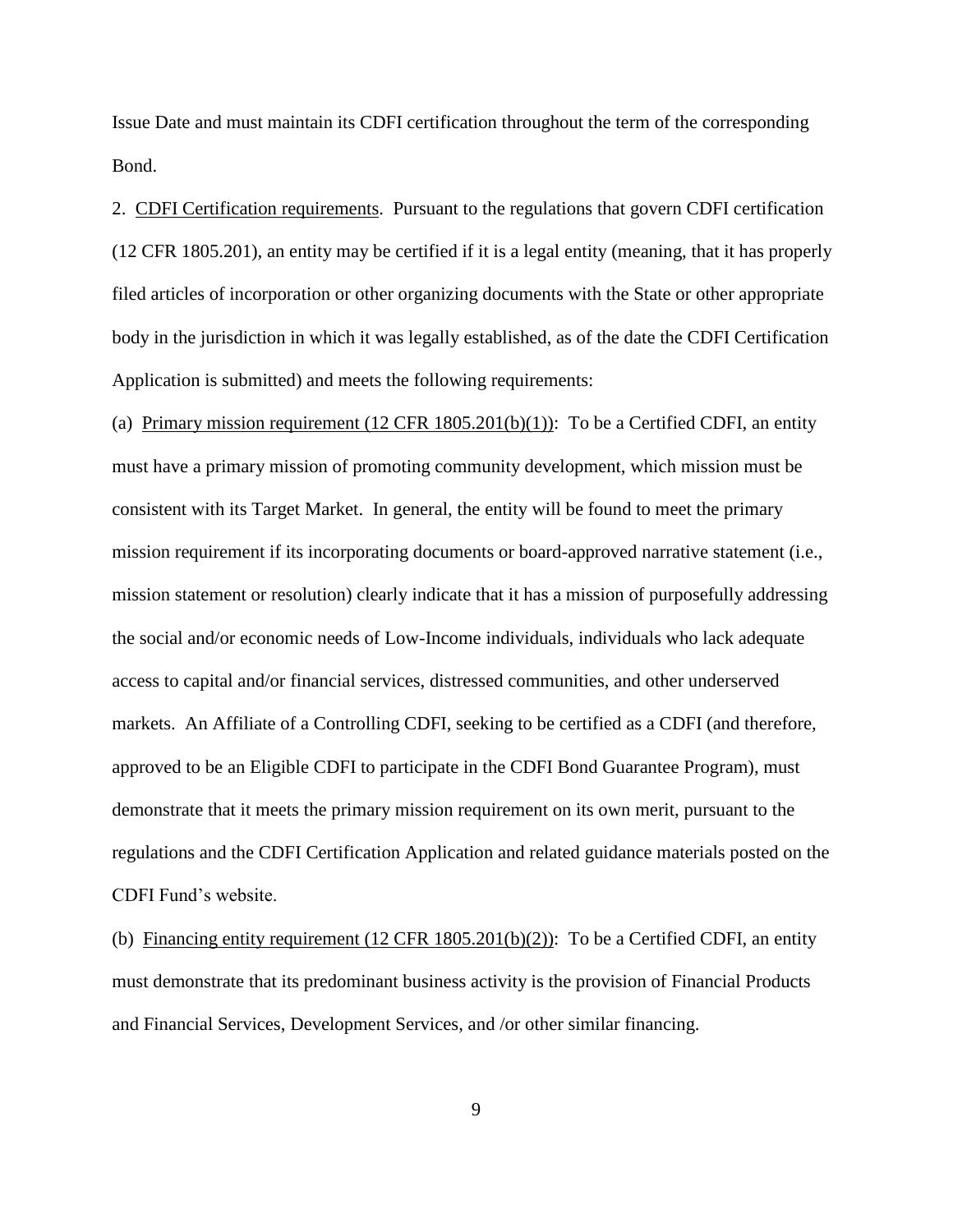(i) Concurrent with the publication of this NOGA, the CDFI Fund has published a revision of 12 CFR 1805.201(b)(2), the section of the CDFI certification regulation that governs the "financing entity" requirement. The regulatory change creates a means for the CDFI Fund, in its discretion, to deem an Affiliate (meaning, in this case, an entity that is Controlled by a CDFI; see 12 CFR 1805.104(b)) to have met the financing entity requirement based on the financing activity or track record of the Controlling CDFI (as Control is defined in 12 CFR 1805.104(q)), solely for the purpose of participating in the CDFI Bond Guarantee Program as an Eligible CDFI. In order for the Affiliate to rely on the Controlling CDFI's track record, (A) the Controlling CDFI must be a Certified CDFI; (B) there must be an operating agreement that includes management and ownership provisions in effect between the two entities (prior to the submission of a CDFI Certification Application and in form and substance that is acceptable to the CDFI Fund); and (C) the Affiliate must submit a complete CDFI Certification Application to the CDFI Fund no later than May 22, 2015 in order it to be considered for CDFI certification and participation in the FY 2015 application round of the CDFI Bond Guarantee Program. This regulatory revision affects only the Affiliate's ability to meet the financing entity requirement for purposes of CDFI certification: said Affiliate must meet the other certification criteria in accordance with the existing regulations governing CDFI certification. (ii) The revised regulation also states that, solely for the purpose of participating in the CDFI Bond Guarantee Program, the Affiliate's provision of Financial Products and Financial Services, Development Services, and/or other similar financing transactions need not be arms-length in nature if such transaction is by and between the Affiliate and Controlling CDFI, pursuant to an operating agreement that includes management and ownership provisions and that is effective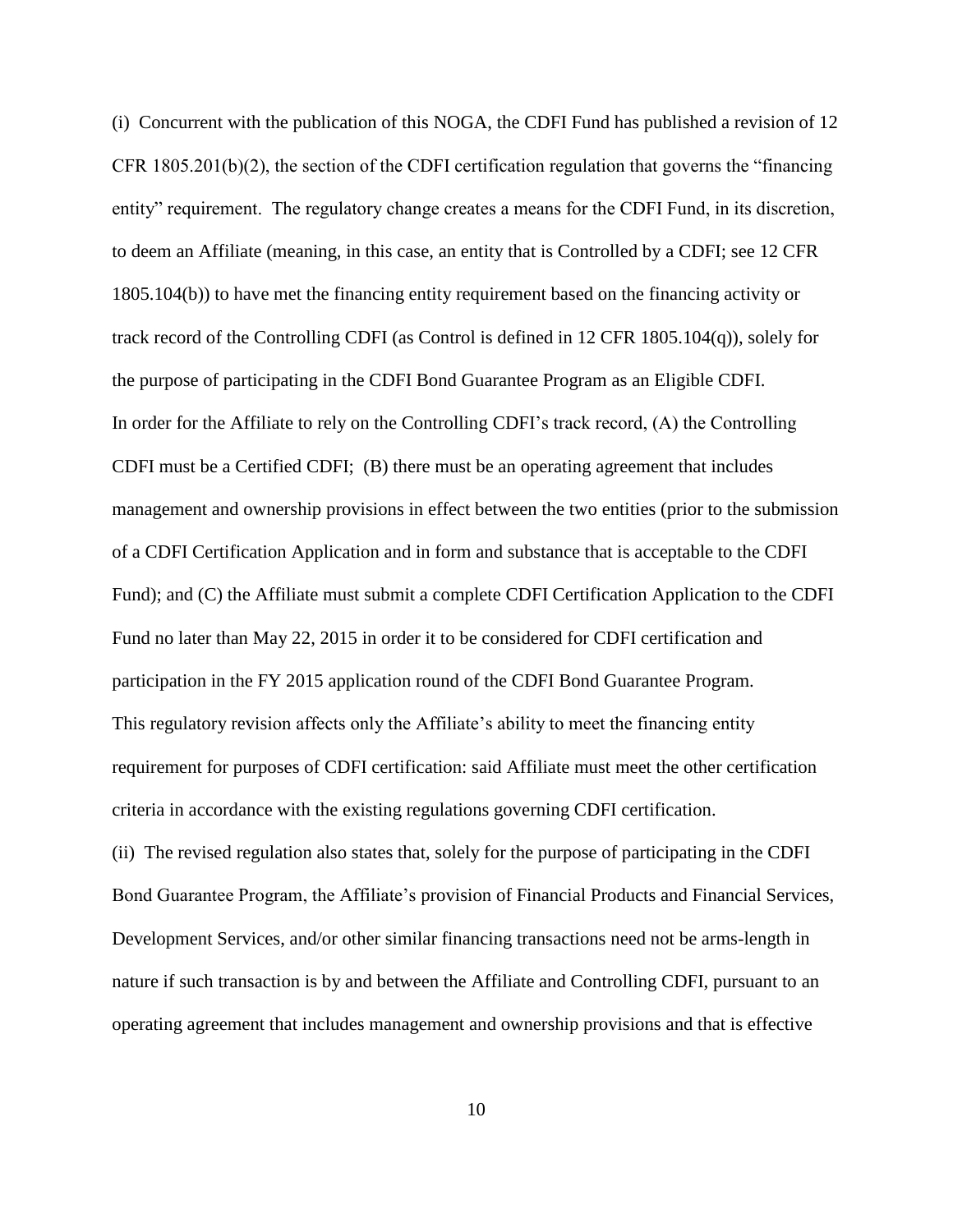prior to the submission of a CDFI Certification Application and is in form and substance that is acceptable to the CDFI Fund.

(iii) An Affiliate whose CDFI certification is based on the financing activity or track record of a Controlling CDFI is not eligible to receive financial or technical assistance awards or tax credit allocations under any other CDFI Fund program until such time that the Affiliate meets the financing entity requirement based on its own activity or track record.

(iv) If an Affiliate elects to satisfy the financing entity requirement based on the financing activity or track record of a Controlling CDFI, and if the CDFI Fund approves such Affiliate as an Eligible CDFI for the purpose of participation in the CDFI Bond Guarantee Program, said Affiliate's CDFI certification will terminate if: (A) it does not enter into Bond Loan documents with its Qualified Issuer within one (1) year of the date that it signs the term sheet (which is an exhibit to the Agreement to Guarantee); (B) it ceases to be an Affiliate of the Controlling CDFI; or (C) it ceases to be a Certified CDFI.

### (c) Target Market requirement  $(12 \text{ CFR } 1805.201(b)(3))$ :

(i) To be a Certified CDFI, an entity must serve at least one eligible Target Market (either an Investment Area or a Targeted Population) by directing at least 60% of all of its Financial Product activities to one or more eligible Target Market.

(ii) Solely for the purpose of participation as an Eligible CDFI in the FY 2015 application round of the CDFI Bond Guarantee Program, an Affiliate of a Controlling CDFI may be deemed to meet the Target Market requirement by virtue of serving either:

(A) an Investment Area through "borrowers or investees" that serve the Investment Area or provide significant benefits to its residents (pursuant to  $12$  CFR  $1805.201(b)(3)(ii)(F)$ ). For purposes of this NOGA, the term "borrower" or "investee" includes a borrower of a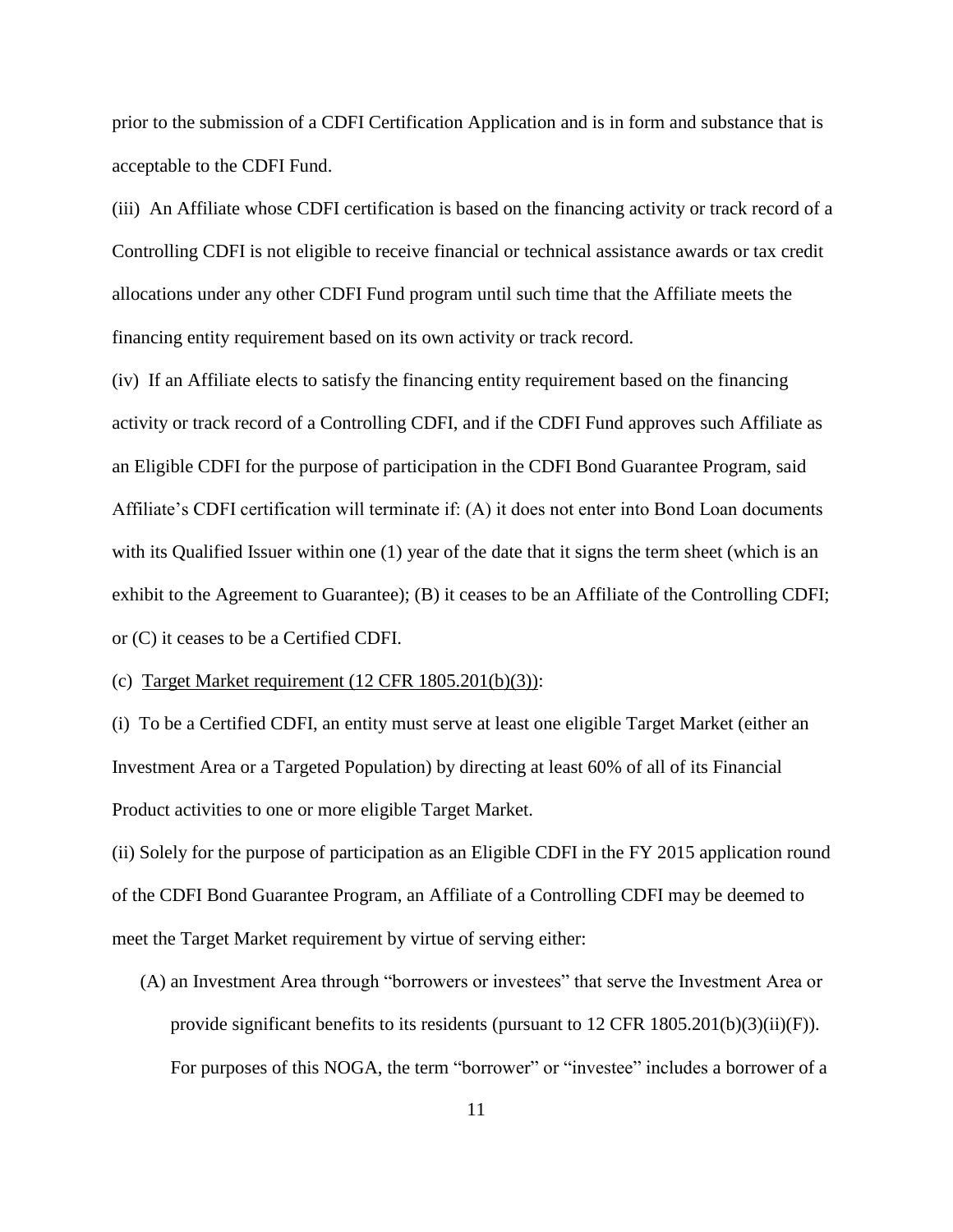loan originated by the Controlling CDFI that has been transferred to the Affiliate as lender (which loan must meet Secondary Loan Requirements), pursuant to an operating agreement with the Affiliate that includes ownership / investment and management provisions, which agreement must be in effect prior to the submission of a CDFI Certification Application and in form and substance that is acceptable to the CDFI Fund. If an Affiliate has more than one Controlling CDFIs, it may meet this Investment Area requirement through one or more of such Controlling CDFIs' Investment Areas; or

(B) a Targeted Population "indirectly or through borrowers or investees that directly serve or provide significant benefits to such members" (pursuant to 12 CFR  $1805.201(b)(3)(iii)(B)$  if the Controlling CDFI's financing entity activities serve the Affiliate's Targeted Population pursuant to an operating agreement that includes ownership / investment and management provisions by and between the Affiliate and the Controlling CDFI, which agreement must be in effect prior to the submission of a CDFI Certification Application and in form and substance that is acceptable to the CDFI Fund. If an Affiliate has more than one Controlling CDFIs, it may meet this Targeted Population requirement through one or more of such Controlling CDFIs' Targeted Populations.

(iii) An Affiliate that meets the Target Market requirement through paragraphs (A) and (B) above, is not eligible to receive financial or technical assistance awards or tax credit allocations under any other CDFI Fund program until such time that the Affiliate meets the Target Market requirements based on its own activity or track record.

(d) Development Services requirement (12 CFR 1805.201(b)(4)): To be a Certified CDFI, an entity must provide Development Services in conjunction with its Financial Products. Solely for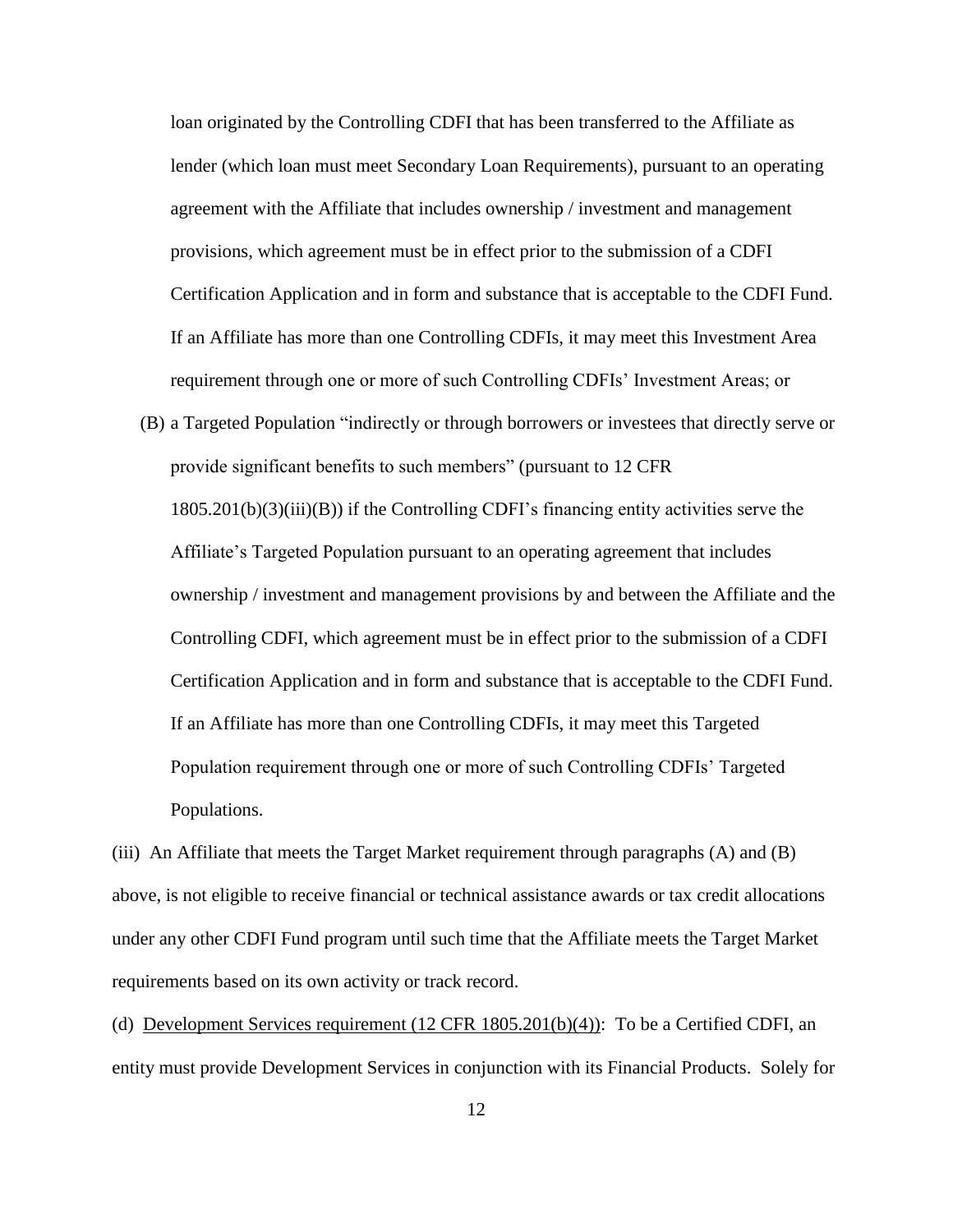the purpose of participation as an Eligible CDFI in the FY 2015 application round of the CDFI Bond Guarantee Program, an Affiliate of a Controlling CDFI may be deemed to meet this requirement if: (i) its Development Services are provided by the Controlling CDFI pursuant to an operating agreement that includes management and ownership provisions with the Controlling CDFI that is effective prior to the submission of a CDFI Certification Application and in form and substance that is acceptable to the CDFI Fund and (ii) the Controlling CDFI must have provided Development Services in conjunction with the transactions that the Affiliate is likely to purchase, prior to the date of submission of the CDFI Certification Application.

(e) Accountability requirement  $(12 \text{ CFR } 1805.201(b)(5))$ : To be a Certified CDFI, an entity must maintain accountability to residents of its Investment Area or Targeted Population through representation on its governing board and/or advisory board(s), or through focus groups, community meetings, and/or customer surveys. Solely for the purpose of participation as an Eligible CDFI in the FY 2015 application round of the CDFI Bond Guarantee Program, an Affiliate of a Controlling CDFI may be deemed to meet this requirement only if it has a governing board and/or advisory board that has the same composition as the Controlling CDFI and such governing board or advisory board has convened and/or conducted Affiliate business prior to the date of submission of the CDFI Certification Application.

(f) Non-government entity requirement  $(12 \text{ CFR } 1805.201(b)(6))$ : To be a Certified CDFI, an entity can neither be a government entity nor be controlled by one or more governmental entities. (g) For the FY 2015 application round of the CDFI Bond Guarantee Program, only one Affiliate per Controlling CDFI may participate as an Eligible CDFI. However, there may be more than one Affiliate participating as an Eligible CDFI in any given Bond Issue.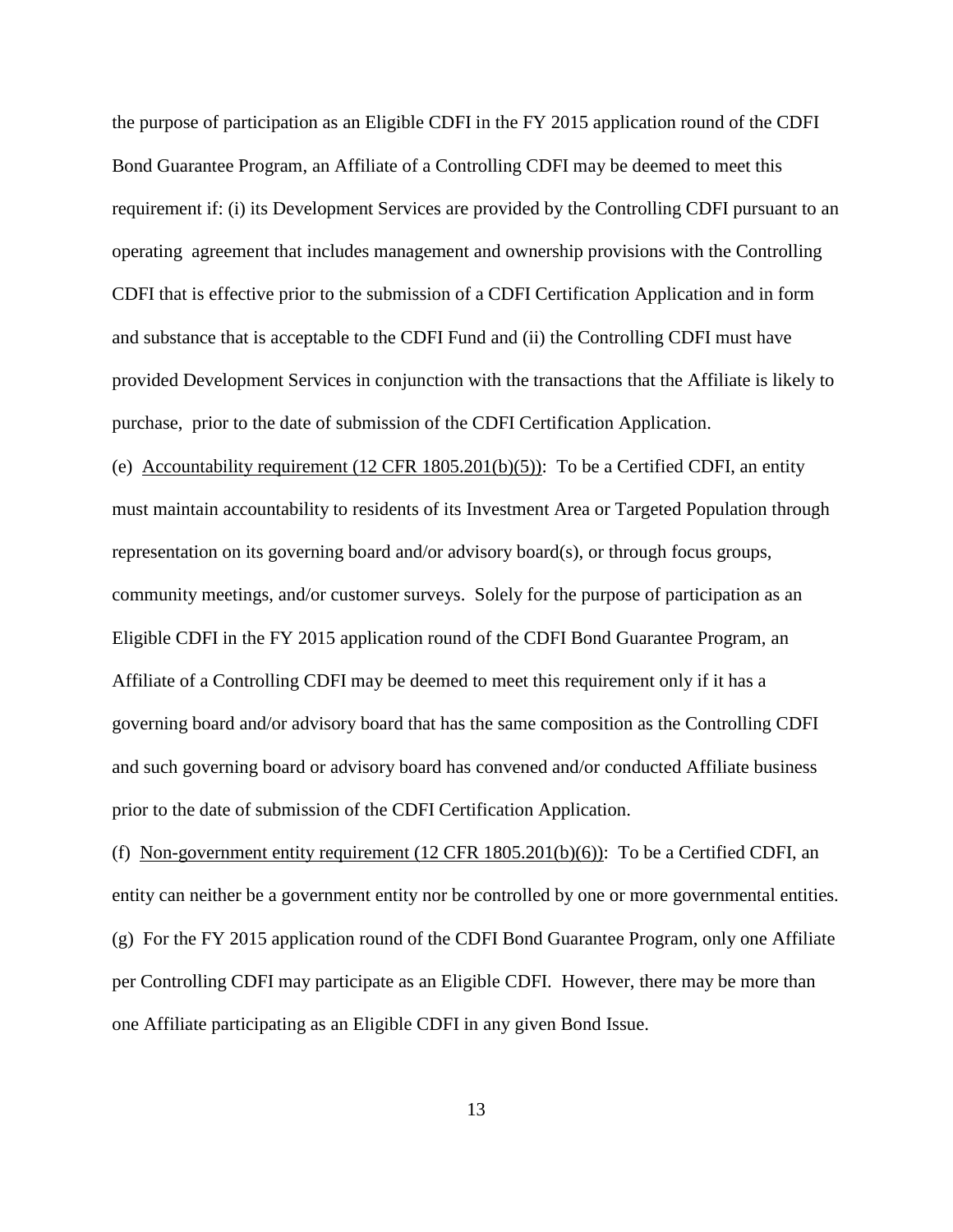3. Operating agreement: An operating agreement between an Affiliate and its Controlling CDFI must provide, among other items: (i) conclusory evidence that the Controlling CDFI Controls the Affiliate, through investment and / or ownership; (ii) explanation of all roles, responsibilities and activities to be performed by the Controlling CDFI including, but not limited to, governance, financial management, loan underwriting and origination, record-keeping, insurance, treasury services, human resources and staffing, legal counsel, dispositions, marketing, general administration, and financial reporting; (iii) compensation arrangements; (iv) the term and termination provisions; (v) indemnification provisions; (vi) management and ownership provisions; and (vii) default and recourse provisions.

4. For more detailed information on CDFI certification requirements, please review the CDFI certification regulation (12 CFR 1805.201, as revised concurrently with the issuance of this NOGA) and CDFI Certification Application materials / guidance posted on the CDFI Fund's website. Interested parties should note that there are specific regulations and requirements that apply to Depository Institution Holding Companies, Insured Depository Institutions, Insured Credit Unions, and State-Insured Credit Unions.

5. An Affiliate of a Controlling CDFI that wishes to apply to be designated as an Eligible CDFI in the FY 2015 application round of the CDFI Bond Guarantee Program must submit a CDFI Certification Application to the CDFI Fund by 5:00 p.m. ET, May 22, 2015. Any CDFI Certification Application received after such date and time, as well as incomplete applications that are not amended by the deadline, will not be considered for the FY 2015 application round of the CDFI Bond Guarantee Program.

6. In no event will the Secretary of the Treasury approve a Guarantee for a Bond from which a Bond Loan will be made to an entity that is not an Eligible CDFI. The Secretary must make FY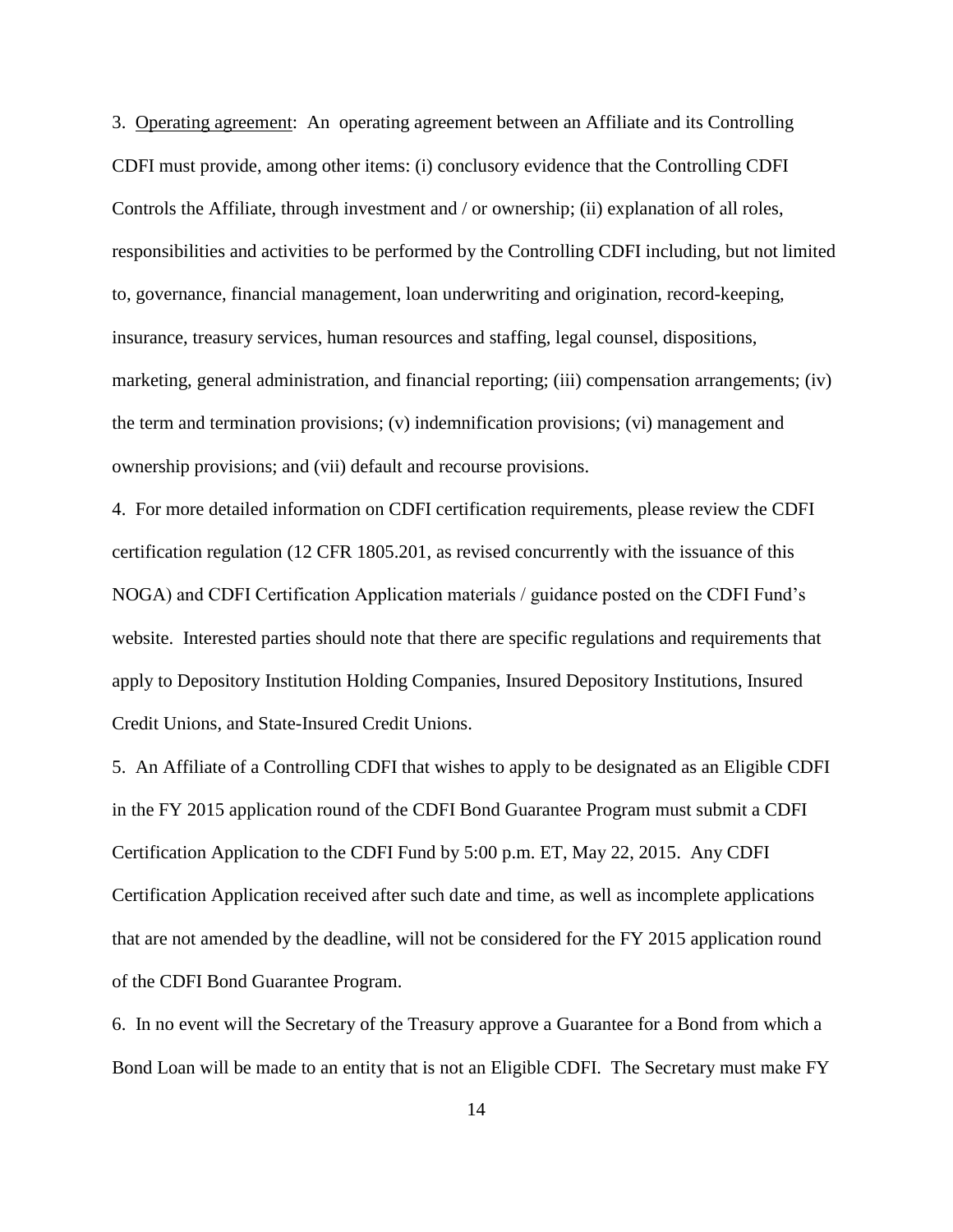2015 Guarantee Application decisions, and the CDFI Fund must close the corresponding Bonds and Bond Loans, prior to the end of FY 2015 (September 30, 2015). Accordingly, it is essential that CDFI Certification Applications are submitted timely and in complete form, with all materials and information needed for the CDFI Fund to make a certification decision. Information on CDFI certification, the CDFI Certification Application, and application submission instructions may be found on the CDFI Fund's website at [www.cdfifund.gov.](http://www.cdfifund.gov/)

## B. Application Submission

1. Electronic submission. All Qualified Issuer Applications and Guarantee Applications must be submitted electronically through myCDFIFund, the CDFI Fund's internet-based interface. Applications sent by mail, fax, or other form will not be permitted, except in circumstances that the CDFI Fund, in its sole discretion, deems acceptable. Please note that Applications will not be accepted through Grants.gov.

2. Applicant identifier numbers. Please note that, pursuant to Office of Management and Budget (OMB) guidance (68 FR 38402), each Qualified Issuer applicant and Guarantee applicant must provide, as part of its Application, its Dun and Bradstreet Data Universal Numbering System (DUNS) number, as well as DUNS numbers for its proposed Program Administrator, its proposed Servicer, and each Certified CDFI that is included in the Qualified Issuer Application and Guarantee Application. In addition, each Application must include a valid and current Employer Identification Number (EIN), with a letter or other documentation from the IRS confirming the Qualified Issuer applicant's EIN, as well as EINs for its proposed Program Administrator, its proposed Servicer, and each Certified CDFIs that is included in any Application. An Application that does not include such DUNS numbers, EINs and documentation is incomplete and will be rejected by the CDFI Fund. Applicants should allow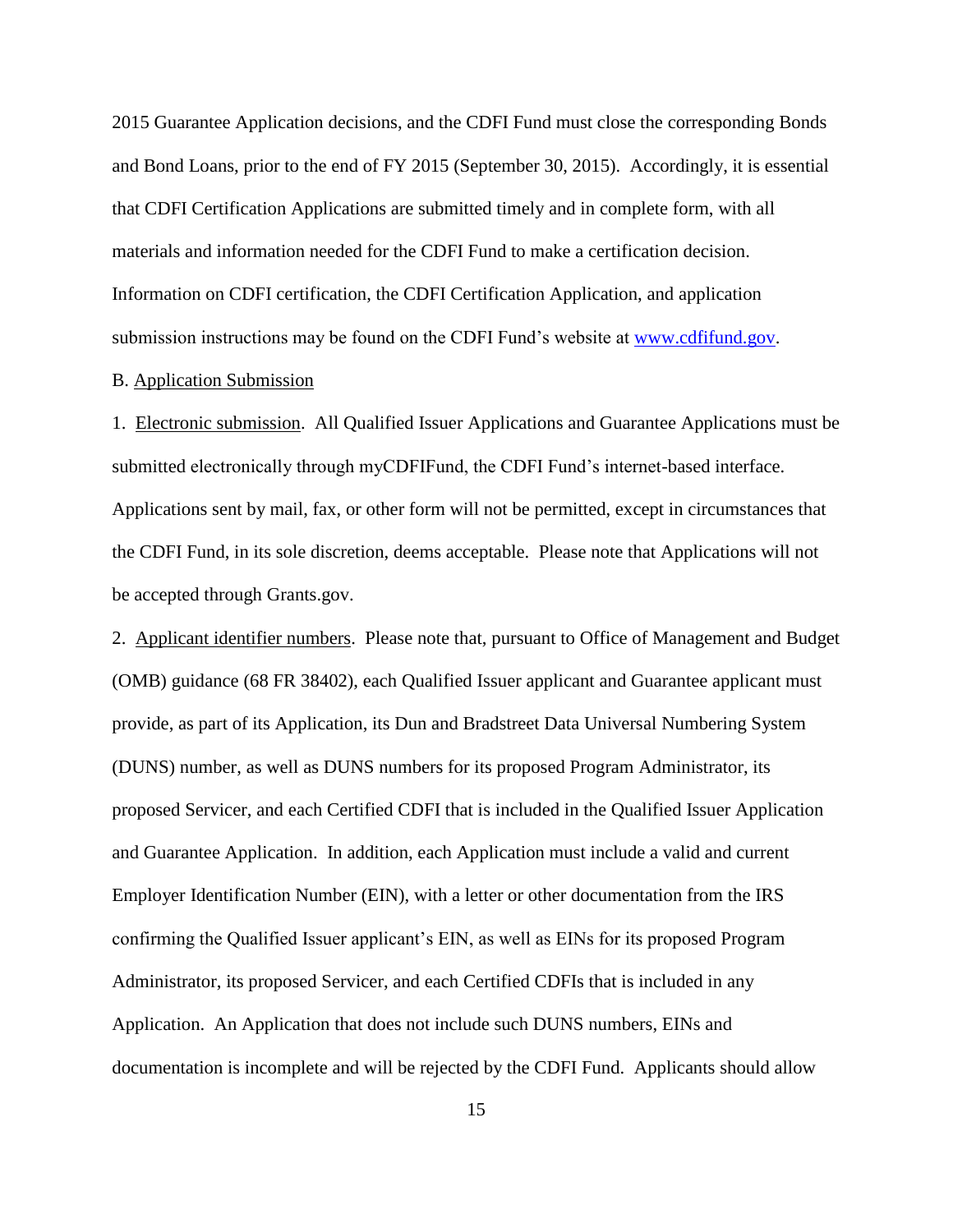sufficient time for the IRS and/or Dun and Bradstreet to respond to inquiries and/or requests for the required identification numbers.

3. System for Award Management (SAM). On July 30, 2012, the Central Contractor Registration (CCR) transitioned to SAM. All data in the registrant database has been migrated from CCR into SAM. Any entity that needs to create a new account or update its current registration must register for a user account in SAM. Registering with SAM is required for each Qualified Issuer applicant, its proposed Program Administrator, its proposed Servicer, and each Certified CDFI that is included in any Application. The CDFI Fund will not consider any Applications that do not meet the requirement that each entity must be properly registered before the date of Application submission. The CDFI Fund does not manage the SAM registration process, so entities must contact SAM directly for issues related to registration. The CDFI Fund strongly encourages all applicants to ensure that their SAM registration (and the SAM registration for their Program Administrators, Servicers and each Certified CDFI that is included in the Qualified Issuer Application and Guarantee Application) is updated and that their accounts have not expired. For information regarding SAM registration, please visit https://www.sam.gov/sam.

4. myCDFIFund accounts. Each Qualified Issuer applicant, its proposed Program Administrator, its proposed Servicer, and each Certified CDFI that is included in the Qualified Issuer Application or Guarantee Application must register User and Organization accounts in myCDFIFund, the CDFI Fund's Internet-based interface. Each such entity must be registered as an Organization and register at least one (1) User Account in myCDFIFund in order for any Application to be considered complete. As myCDFIFund is the CDFI Fund's primary means of communication with applicants with regard to its programs, each such entity must make sure that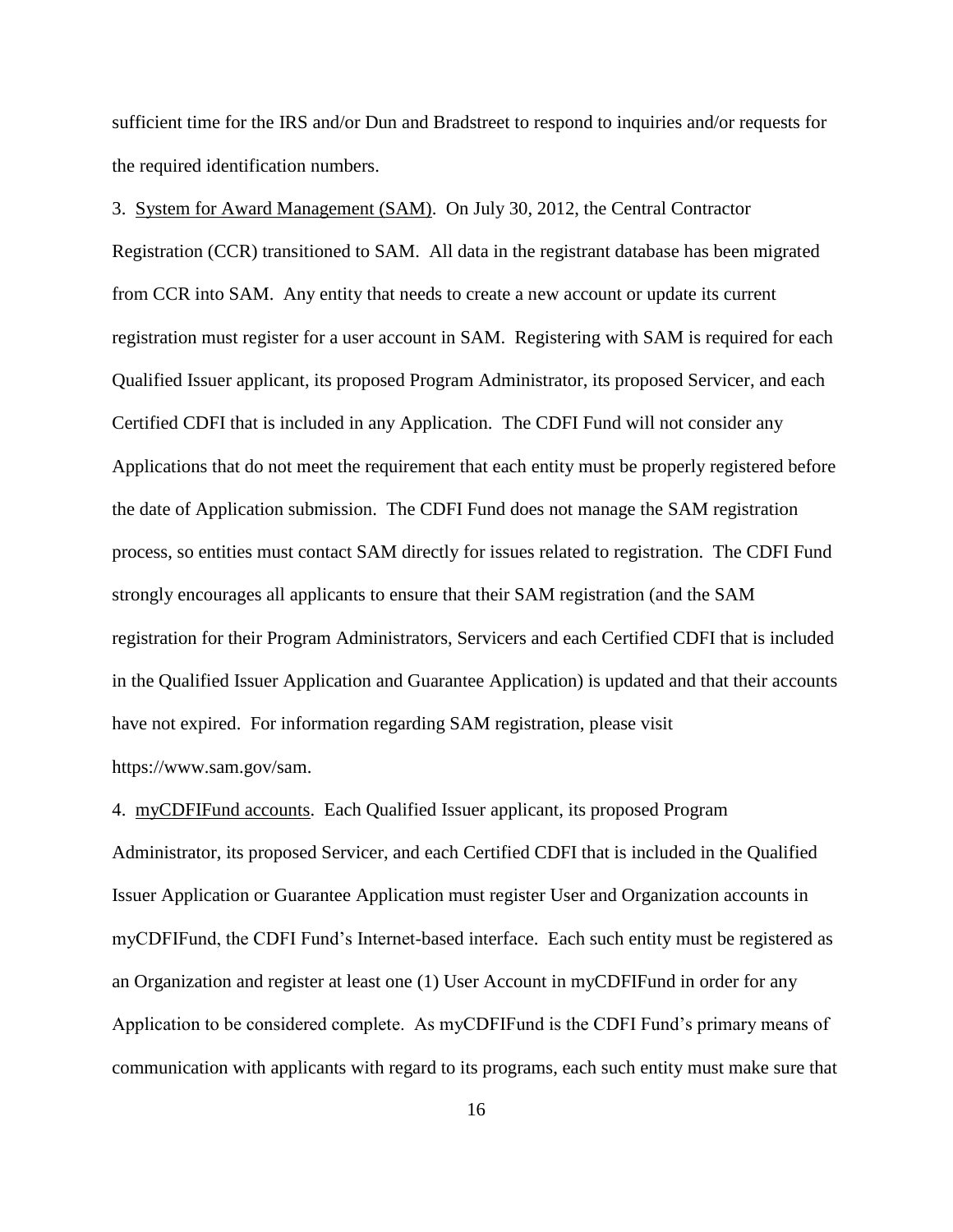it updates the contact information in its myCDFIFund account before any Application is submitted. For more information on myCDFIFund, please see the "Frequently Asked Questions" link posted at [https://www.cdfifund.gov/myCDFI/Help/Help.asp.](https://www.cdfifund.gov/myCDFI/Help/Help.asp)

C. Form of Application.

1. As of the date of this NOGA, the Qualified Issuer Application, the Guarantee Application and related application guidance may be found on the CDFI Bond Guarantee Program's page on the CDFI Fund's website at http://www.cdfifund.gov.

2. Paperwork Reduction Act. Under the Paperwork Reduction Act (44 U.S.C. chapter 35), an agency may not conduct or sponsor a collection of information, and an individual is not required to respond to a collection of information, unless it displays a valid OMB control number. Pursuant to the Paperwork Reduction Act, the Qualified Issuer Application, the Guarantee Application, and the Secondary Loan Requirements have been assigned the following control number: 1559-0044.

3. Application deadlines. In order to be considered for the issuance of a Guarantee under FY 2015 program authority, Qualified Issuer Applications must be submitted by June 5, 2015 and Guarantee Applications must be submitted by June 12, 2015. Qualified Issuer Applications and Guarantee Applications received in FY 2014, and that were neither withdrawn nor declined, will be considered under FY 2015 authority. If applicable, CDFI Certification Applications must be received by the CDFI Fund by 5:00 p.m. ET, May 22, 2015.

4. Format. Detailed Qualified Issuer Application and Guarantee Application content requirements are found in the Applications and application guidance. The CDFI Fund will read only information requested in the Application and reserves the right not to read attachments or supplemental materials that have not been specifically requested in this NOGA, the Qualified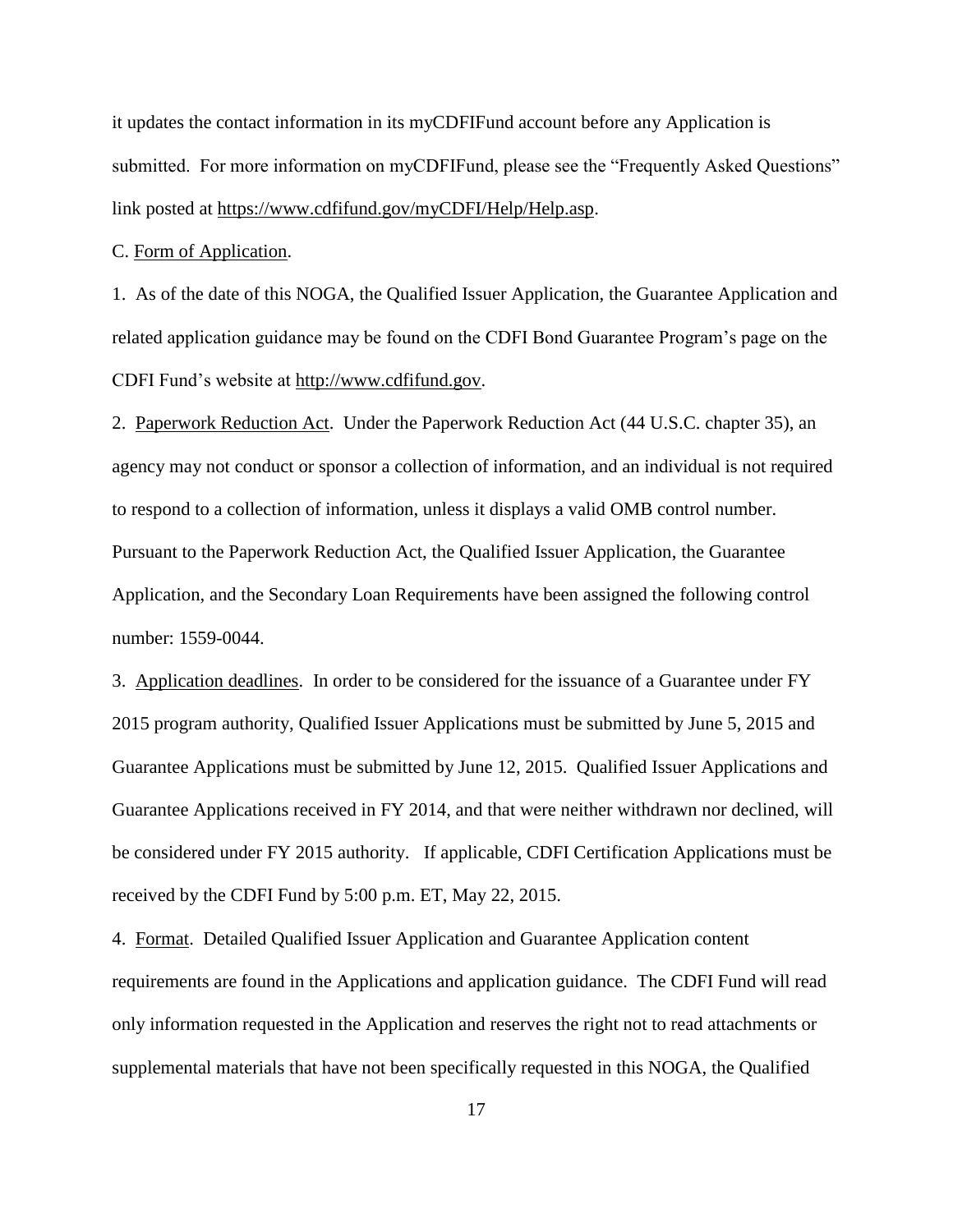Issuer or the Guarantee Application. Supplemental materials or attachments such as letters of public support or other statements that are meant to bias or influence the Application review process will not be read.

5. Application revisions. After submitting a Qualified Issuer Application or a Guarantee Application, the applicant will not be permitted to revise or modify the Application in any way unless authorized or requested by the CDFI Fund.

### 6. Material changes.

(a) In the event that there are material changes after the submission of a Qualified Issuer Application prior to the designation as a Qualified Issuer, the applicant must notify the CDFI Fund of such material changes information in a timely and complete manner. The CDFI Fund will evaluate such material changes, along with the Qualified Issuer Application, to approve or deny the designation of the Qualified Issuer.

(b) In the event that there are material changes after the submission of a Guarantee Application (including, but not limited to, a revision of the Capital Distribution Plan or a change in the Eligible CDFIs that are included in the Application) prior to or after the designation as a Qualified Issuer or approval of a Guarantee Application or Guarantee, the applicant must notify the CDFI Fund of such material changes information in a timely and complete manner. The Guarantor will evaluate such material changes, along with the Guarantee Application, to approve or deny the Guarantee Application and/or determine whether to modify the terms and conditions of the Agreement to Guarantee. This evaluation may result in a delay of the approval or denial of a Guarantee Application.

D. Eligibility and completeness review. The CDFI Fund will review each Qualified Issuer and Guarantee Application to determine whether it is complete and the applicant meets eligibility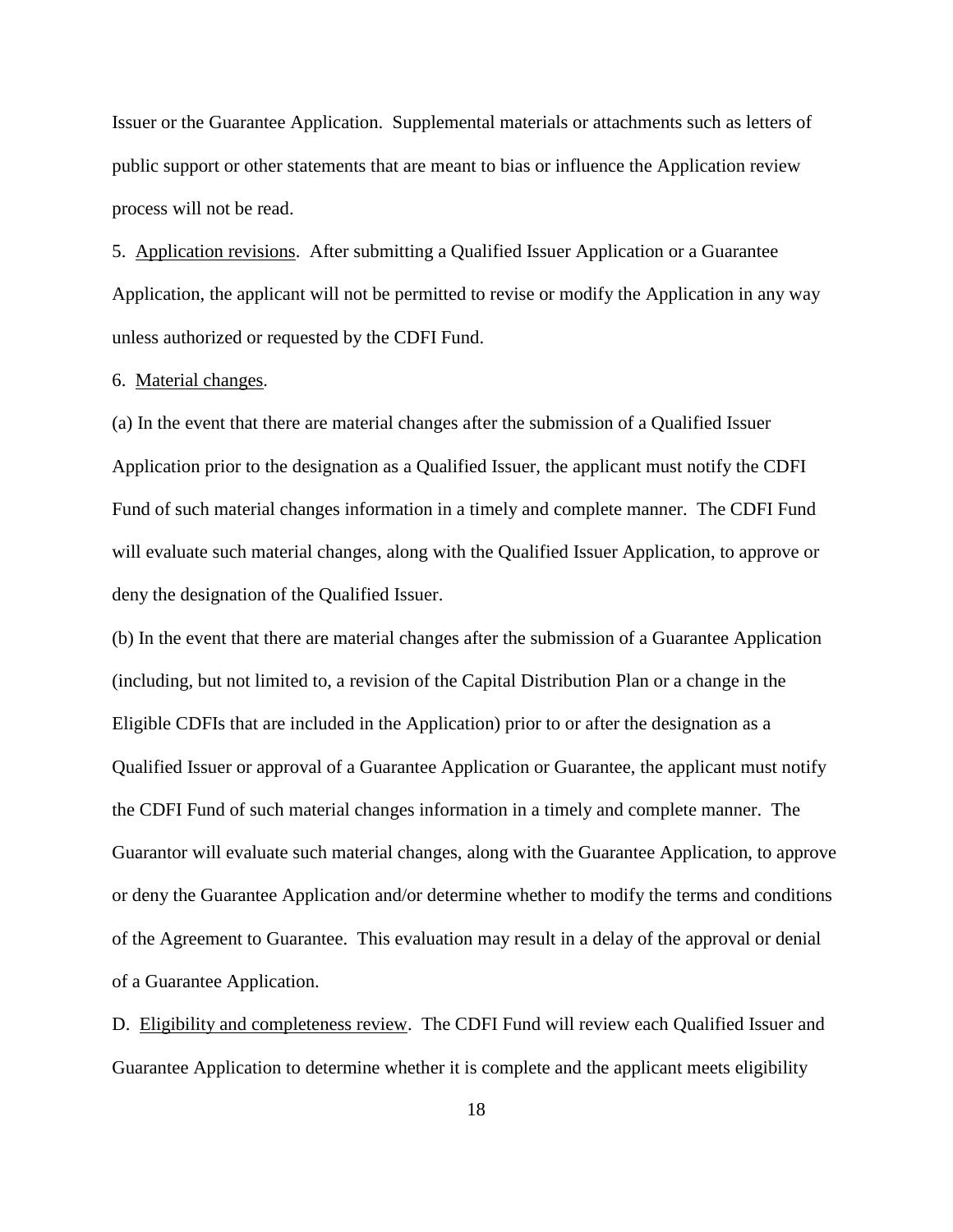requirements described in the Regulations, this NOGA, and the Applications. An incomplete Qualified Issuer Application or Guarantee Application, or one that does not meet eligibility requirements, will be rejected. If the CDFI Fund determines that additional information is needed to assess the Qualified Issuer's and/or the Certified CDFIs' ability to participate in and comply with the requirements of the CDFI Bond Guarantee Program, the CDFI Fund may require that the Qualified Issuer furnish additional, clarifying, confirming or supplemental information. If the CDFI Fund requests such additional, clarifying, confirming or supplemental information, the Qualified Issuer must provide it within the timeframes requested by the CDFI Fund. Until such information is provided to the CDFI Fund, the Qualified Issuer Application or Guarantee Application will not be moved forward for the substantive review process. The Guarantor shall approve or deny a Guarantee Application no later than 90 days after the date the Guarantee Application has been advanced for substantive review.

E. Regulated entities. In the case of Qualified Issuer applicants, proposed Program Administrators, proposed Servicers and Certified CDFIs that are included in the Qualified Issuer Application or Guarantee Application that are Insured Depository Institutions and Insured Credit Unions, the CDFI Fund will consider information provided by, and views of, the Appropriate Federal Banking Agencies. If any such entity is a CDFI bank holding company, the CDFI Fund will consider information provided by the Appropriate Federal Banking Agencies of the CDFI bank holding company and its CDFI bank(s). Throughout the Application review process, the CDFI Fund will consult with the Appropriate Federal Banking Agency about the applicant's financial safety and soundness. If the Appropriate Federal Banking Agency identifies safety and soundness concerns, the CDFI Fund will assess whether the concerns cause or will cause the applicant to be incapable of undertaking activities related to the CDFI Bond Guarantee Program.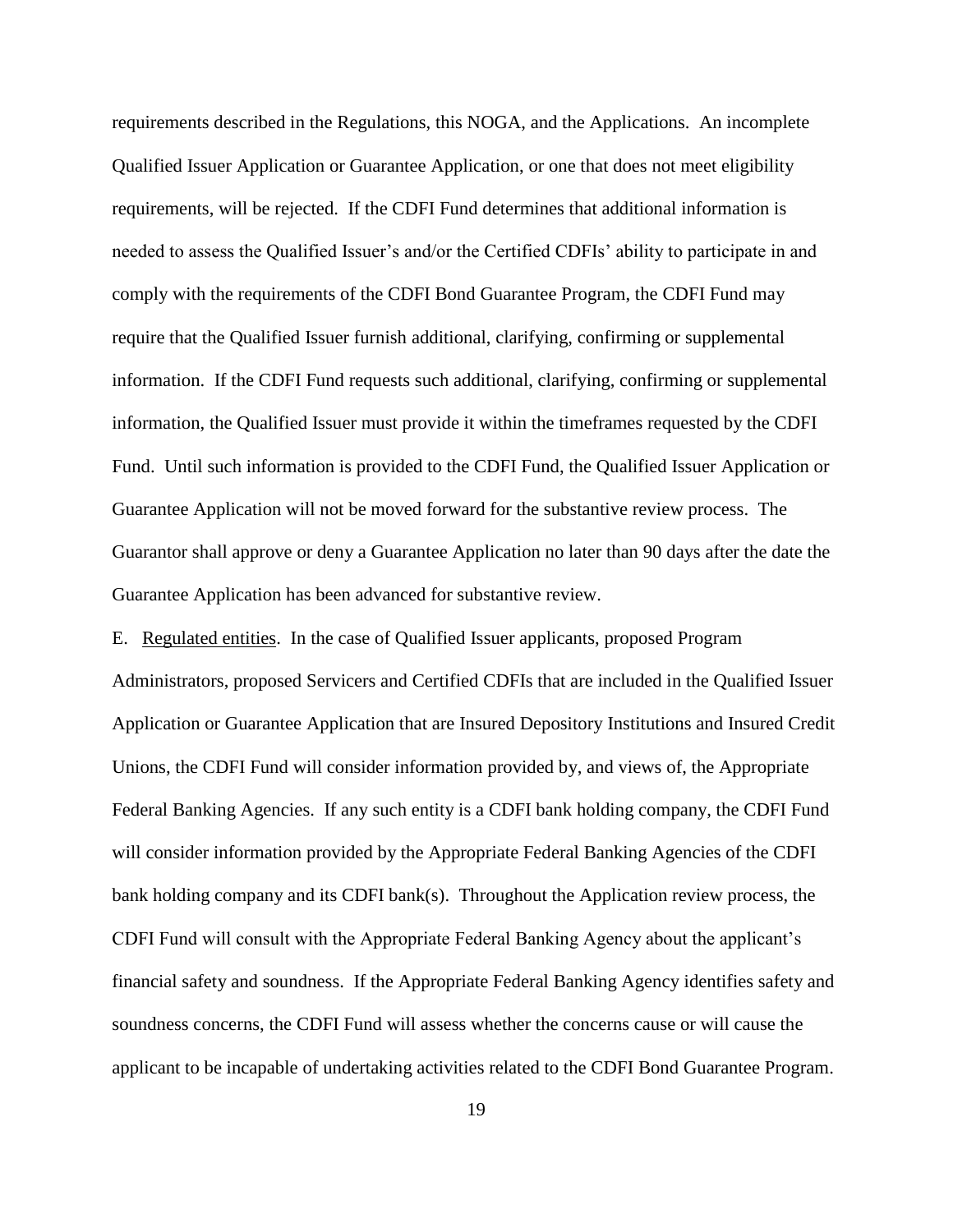The CDFI Fund also reserves the right to require a regulated applicant to improve safety and soundness conditions prior to being approved as a Qualified Issuer or Eligible CDFI. In addition, the CDFI Fund will take into consideration Community Reinvestment Act assessments of Insured Depository Institutions and/or their Affiliates.

F. Prior CDFI Fund awardees. All applicants must be aware that success under any of the CDFI Fund's programs is not indicative of success under this NOGA. Prior CDFI Fund awardees should note the following:

1. Pending resolution of noncompliance. If a Qualified Issuer applicant, its proposed Program Administrator, its proposed Servicer, or any of the Certified CDFIs included in the Qualified Issuer Application or Guarantee Application, is a prior awardee or allocatee under any CDFI Fund program and (i) it has submitted reports to the CDFI Fund that demonstrate noncompliance with a previously executed agreement with the CDFI Fund, and (ii) the CDFI Fund has yet to make a final determination as to whether the entity is in default of its previously executed agreement, the CDFI Fund will consider the Qualified Issuer Application or Guarantee Application pending full resolution, in the sole determination of the CDFI Fund, of the noncompliance.

2. Default status. The CDFI Fund will not consider a Qualified Issuer Application or Guarantee Application if the applicant, its proposed Program Administrator, its proposed Servicer, or any of the Certified CDFIs included in the Qualified Issuer Application or Guarantee Application, is a prior awardee or allocatee under any CDFI Fund program if, as of the date of Qualified Issuer Application or Guarantee Application submission, (i) the CDFI Fund has made a determination that such entity is in default of a previously executed agreement and (ii) the CDFI Fund has provided written notification of such determination to the Qualified Issuer applicant indicating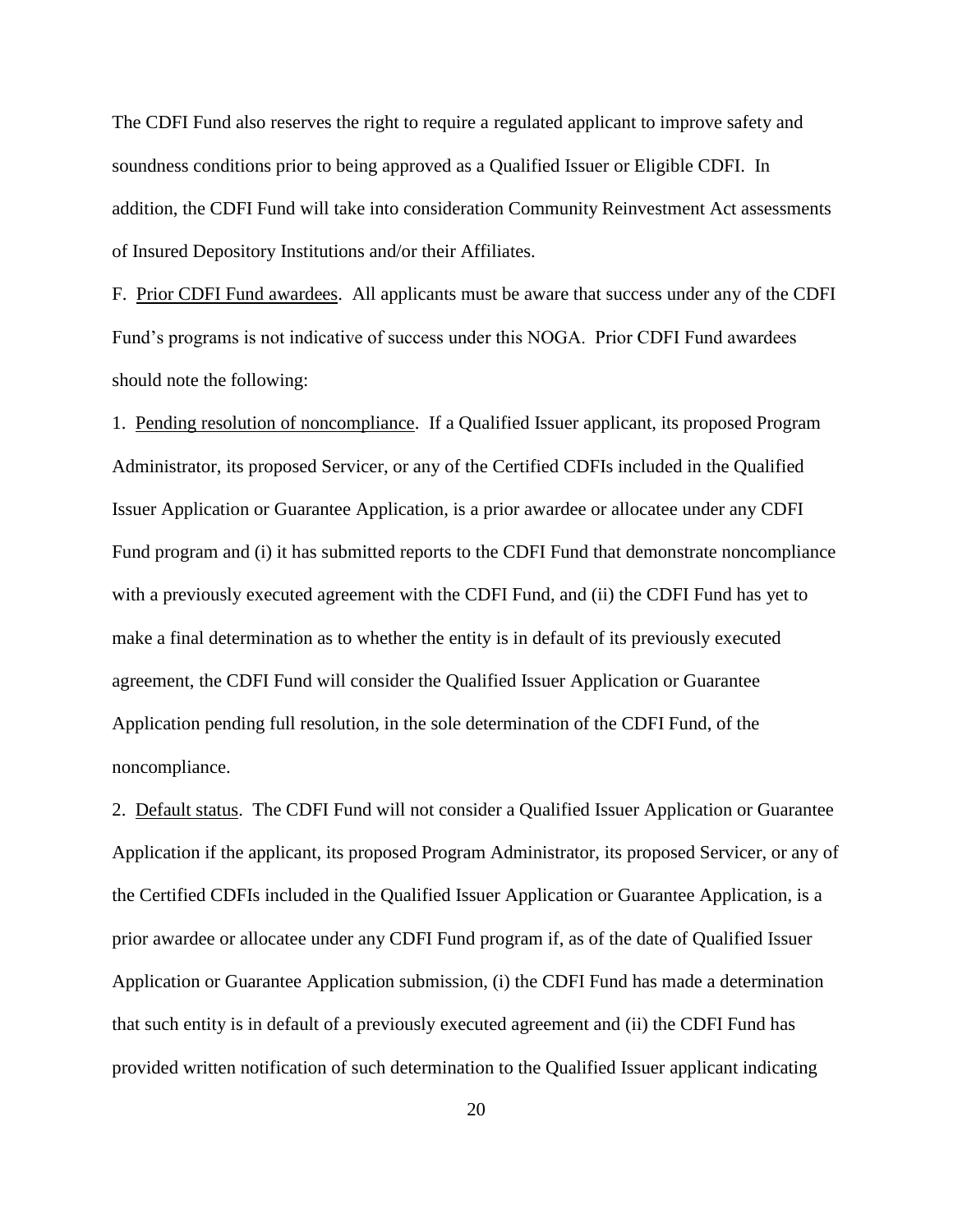the length of time the default status is effective. Such entities will be ineligible to submit a Qualified Issuer Application, or be included in such submission, as the case may be, so long as the applicant's, its proposed Program Administrator's, its proposed Servicer's, or such Certified CDFI's prior award or allocation remains in default status or such other time period as specified by the CDFI Fund in writing.

3. Undisbursed award funds. The CDFI Fund will not consider a Qualified Issuer Application or Guarantee Application, if the applicant, its proposed Program Administrator, its proposed Servicer, or any Certified CDFI that is included in the Qualified Issuer Application or Guarantee Application, is an awardee under any CDFI Fund program and has undisbursed award funds (as defined below) as of the Qualified Issuer Application or Guarantee Application submission date. The CDFI Fund will include the combined undisbursed prior awards, as of the date of the Qualified Issuer Application submission, of the applicant, the proposed Program Administrator, the proposed Servicer, and any Certified CDFIs included in the application.

For purposes of the calculation of undisbursed award funds for the Bank Enterprise Award (BEA) Program, only awards made to the Qualified Issuer applicant, its proposed Program Administrator, its proposed Servicer, and any Certified CDFI included in the Qualified Issuer Application, three to five calendar years prior to the end of the calendar year of the Qualified Issuer Application submission date are included. For purposes of the calculation of undisbursed award funds for the CDFI Program, the Native American CDFI Assistance (NACA) Program, and the Capital Magnet Fund (CMF), only awards made to the Qualified Issuer applicant, its proposed Program Administrator, its proposed Servicer, and any Certified CDFI included in the Qualified Issuer Application, two to five calendar years prior to the end of the calendar year of the Qualified Issuer Application submission date are included.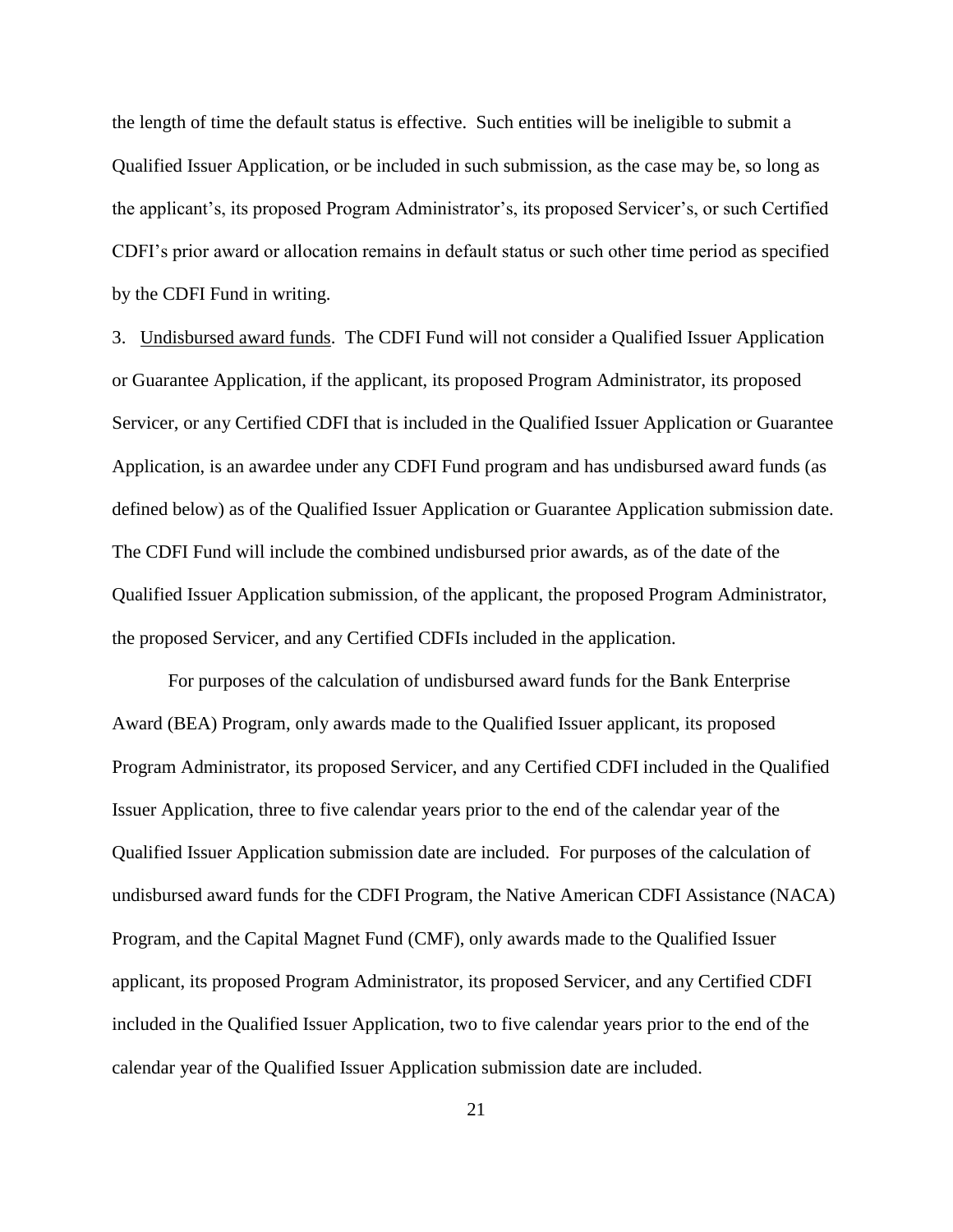Undisbursed awards cannot exceed five percent of the total includable awards for the Applicant's BEA/CDFI/NACA/CMF awards as of the date of submission of the Qualified Issuer Application. The calculation of undisbursed award funds does not include: (i) tax credit allocation authority made available through the New Markets Tax Credit Program; (ii) any award funds for which the CDFI Fund received a full and complete disbursement request from the awardee by the date of submission of the Qualified Issuer Application; (iii) any award funds for an award that has been terminated in writing by the CDFI Fund or de-obligated by the CDFI Fund; or (iv) any award funds for an award that does not have a fully executed assistance or award agreement. The CDFI Fund strongly encourages Qualified Issuer applicants, proposed Program Administrators, proposed Servicers, and any Certified CDFIs included in a Qualified Issuer Application that wish to request disbursements of undisbursed funds from prior awards to provide the CDFI Fund with a complete disbursement request at least 10 business days prior to the date of submission of a Qualified Issuer Application.

G. Review of Bond and Bond Loan documents. Each Qualified Issuer and proposed Eligible CDFI will be required to certify that its appropriate senior management, and its respective legal counsel, has read the Regulations (set forth at 12 CFR part 1808, as well as the CDFI certification regulations set forth at 12 CFR 1805.201, as amended, and the environmental quality regulations set forth at 12 CFR part 1815) and the template Bond Documents and Bond Loan documents posted on the CDFI Fund's website including, but not limited to, the following: Bond Trust Indenture, Supplemental Indenture, Bond Loan Agreement, Promissory Note, Bond Purchase Agreement, Designation Notice, Secretary's Guarantee, Collateral Assignment, Reimbursement Note, UCC-1 Bond Trust Collateral, UCC-1 Trust Estate, Certificate of the Qualified Issuer, Certificate of the Borrower, Lobbying Certificate, Certificate of Insurance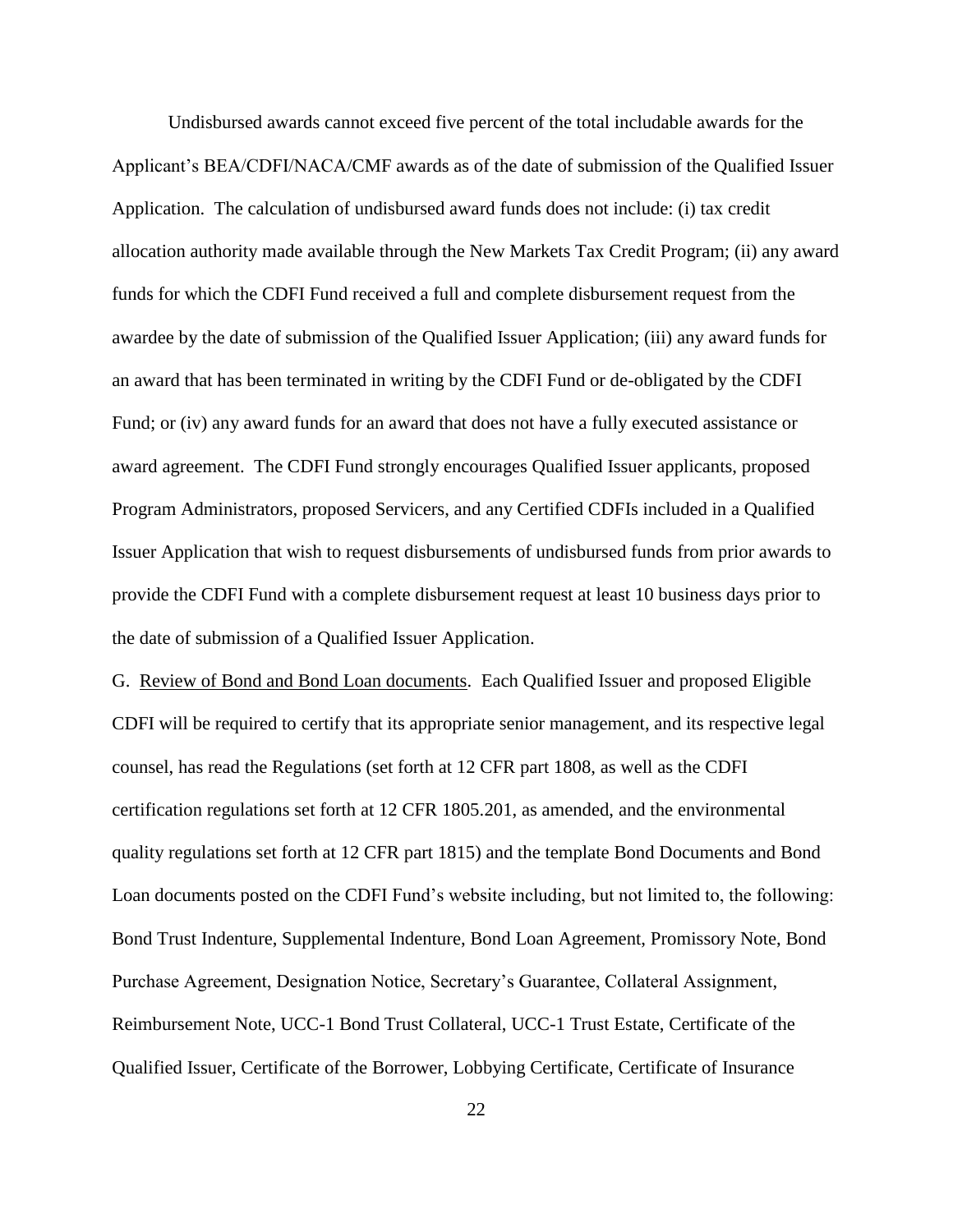Consultant, Opinion of Bond Counsel, Opinion of Counsel to the Borrower, Escrow Agreement, and Closing Checklist.

H. Contact the CDFI Fund. A Qualified Issuer applicant, its proposed Program Administrator, its proposed Servicer, or any Certified CDFIs included in the Qualified Issuer Application or Guarantee Application that are prior CDFI Fund awardees are advised to: (i) comply with requirements specified in CDFI Fund assistance, allocation, and/or award agreement(s), and (ii) contact the CDFI Fund to ensure that all necessary actions are underway for the disbursement or deobligation of any outstanding balance of said prior award(s). Any such parties that are unsure about the disbursement status of any prior award should contact the CDFI Fund's Senior Resource Manager via email at [CDFI.disburseinquiries@cdfi.treas.gov.](mailto:CDFI.disburseinquiries@cdfi.treas.gov) All outstanding reports and compliance questions should be directed to Certification, Compliance Monitoring, and Evaluation support by e-mail at [ccme@cdfi.treas.gov](mailto:ccme@cdfi.treas.gov) or by telephone at (202) 653-0423. The CDFI Fund will respond to applicants' reporting, compliance, or disbursement questions between the hours of 9:00 a.m. and 5:00 p.m. ET, starting on the date of the publication of this NOGA.

I. Evaluating prior award performance. In the case of a Qualified Issuer, a proposed Program Administrator, a proposed Servicer, or Certified CDFI that has received awards from other Federal programs, the CDFI Fund reserves the right to contact officials from the appropriate Federal agency or agencies to determine whether the entity is in compliance with current or prior award agreements, and to take such information into consideration before issuing a Guarantee. In the case of such an entity that has previously received funding through any CDFI Fund program, the CDFI Fund will review those entities that have a history of providing late reports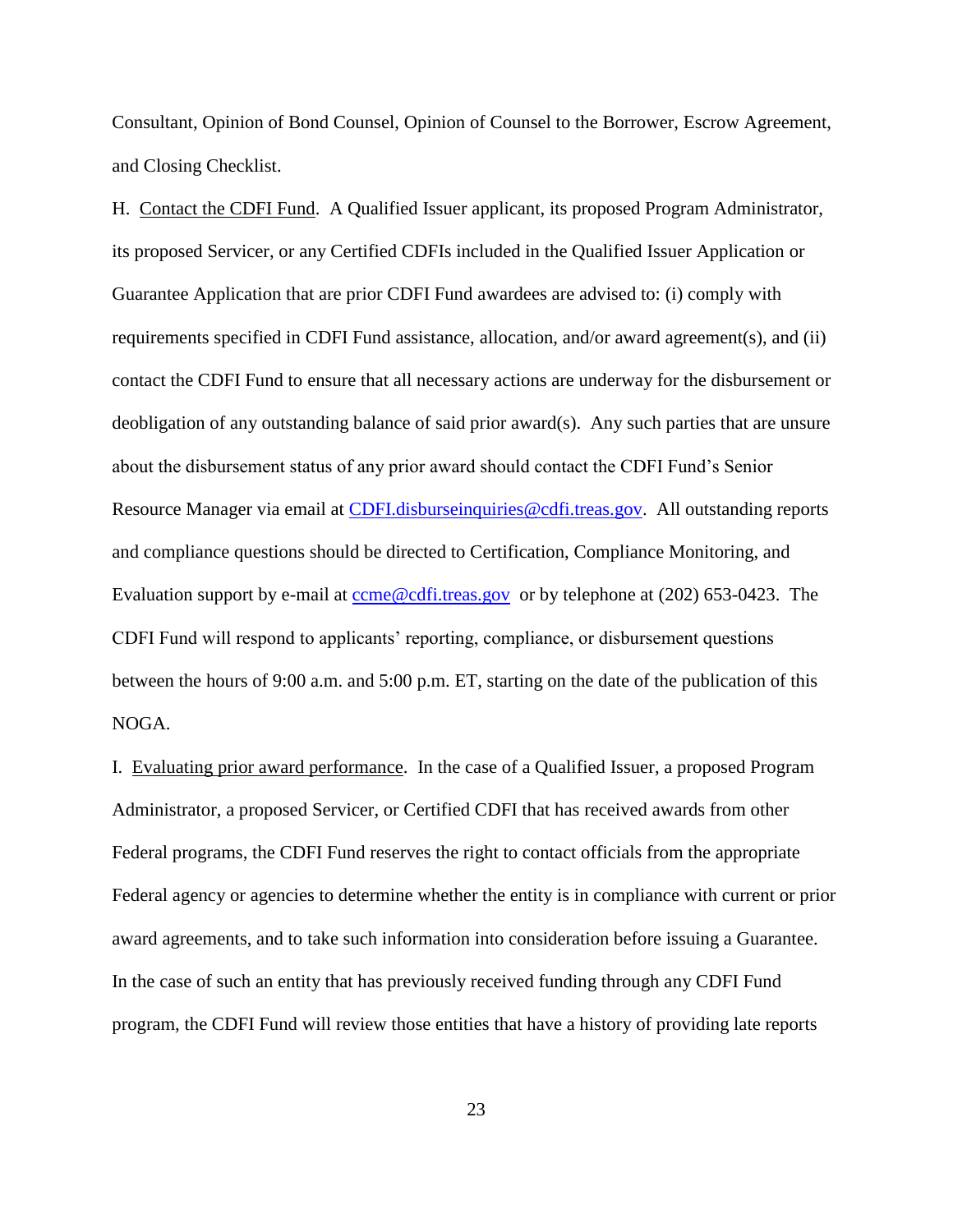and consider such history in the context of organizational capacity and the ability to meet future reporting requirements.

The CDFI Fund may also bar from consideration any such entity that has, in any proceeding instituted against it in, by, or before any court, governmental, or administrative body or agency, received a final determination within the last two (2) years indicating that the entity has discriminated on the basis of race, color, national origin, disability, age, marital status, receipt of income from public assistance, religion, or sex, including but not limited to discrimination under (i) Title VI of the Civil Rights Act of 1964 (Pub. L. 88-352) which prohibits discrimination on the basis of race, color or national origin; (ii) Title IX of the Education Amendments of 1972, as amended (20 U.S.C.1681-1683, 1685-1686), which prohibits discrimination on the basis of sex; (iii) Section 504 of the Rehabilitation Act of 1973, as amended (29 U.S.C.794), which prohibits discrimination on the basis of handicaps; (iv) the Age Discrimination Act of 1975, as amended (42 U.S.C.6101-6107), which prohibits discrimination on the basis of age; (v) the Drug Abuse Office and Treatment Act of 1972 (Pub. L. 92-255), as amended, relating to nondiscrimination on the basis of drug abuse; (vi) the Comprehensive Alcohol Abuse and Alcoholism Prevention, Treatment and Rehabilitation Act of 1970 (Pub. L. 91-616), as amended, relating to nondiscrimination on the basis of alcohol abuse or alcoholism; (vii) Sections 523 and 527 of the Public Health Service Act of 1912 (42 U.S.C. 290 dd-3 and 290 ee-3), as amended, relating to confidentiality of alcohol and drug abuse patient records; (viii) Title VIII of the Civil Rights Act of 1968 (42 U.S.C.3601 et seq.), as amended, relating to nondiscrimination in the sale, rental or financing of housing; (ix) any other nondiscrimination provisions in the specific statute(s) under which Federal assistance is being made; and (x) the requirements of any other nondiscrimination statutes which may apply to the CDFI Bond Guarantee Program.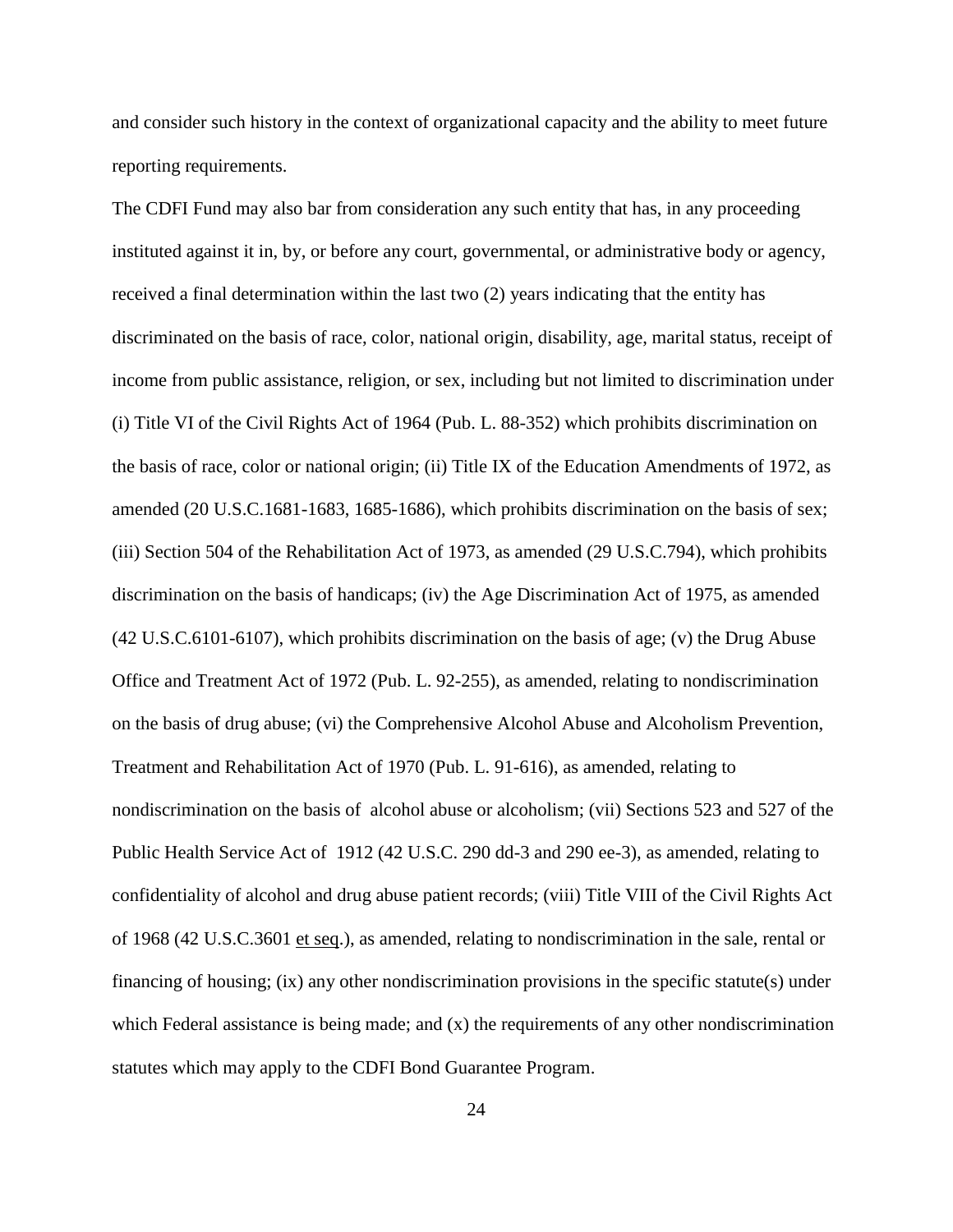J. Changes to review procedures. The CDFI Fund reserves the right to change its completeness, eligibility and evaluation criteria and procedures if the CDFI Fund deems it appropriate. If such changes materially affect the CDFI Fund's decision to approve or deny a Qualified Issuer Application, the CDFI Fund will provide information regarding the changes through the CDFI Fund's website.

K. Decisions are final. The CDFI Fund's Qualified Issuer Application decisions are final. The Guarantor's Guarantee Application decisions are final. There is no right to appeal the decisions. Any applicant that is not approved by the CDFI Fund or the Guarantor may submit a new Application and will be considered based on the newly submitted Application. Such newly submitted Applications will be reviewed along with all other pending Applications in the order in which they are received, or by such other criteria that the CDFI Fund may establish and publish, in its sole discretion.

## III. Qualified Issuer Application

A. General. This NOGA invites interested parties to submit a Qualified Issuer Application to be approved as a Qualified Issuer under the CDFI Bond Guarantee Program.

1. Qualified Issuer. The Qualified Issuer is a Certified CDFI, or an entity designated by a Certified CDFI to issue Bonds on its behalf, that meets the requirements of the Regulations and this NOGA, and that has been approved by the CDFI Fund pursuant to review and evaluation of its Qualified Issuer Application. The Qualified Issuer will, among other duties: (i) organize the Eligible CDFIs that have designated it to serve as their Qualified Issuer; (ii) prepare and submit a complete and timely Qualified Issuer and Guarantee Application to the CDFI Fund; (iii) if the Qualified Issuer Application is approved by the CDFI Fund and the Guarantee Application is approved by the Guarantor, prepare the Bond Issue; (iv) manage all Bond Issue servicing,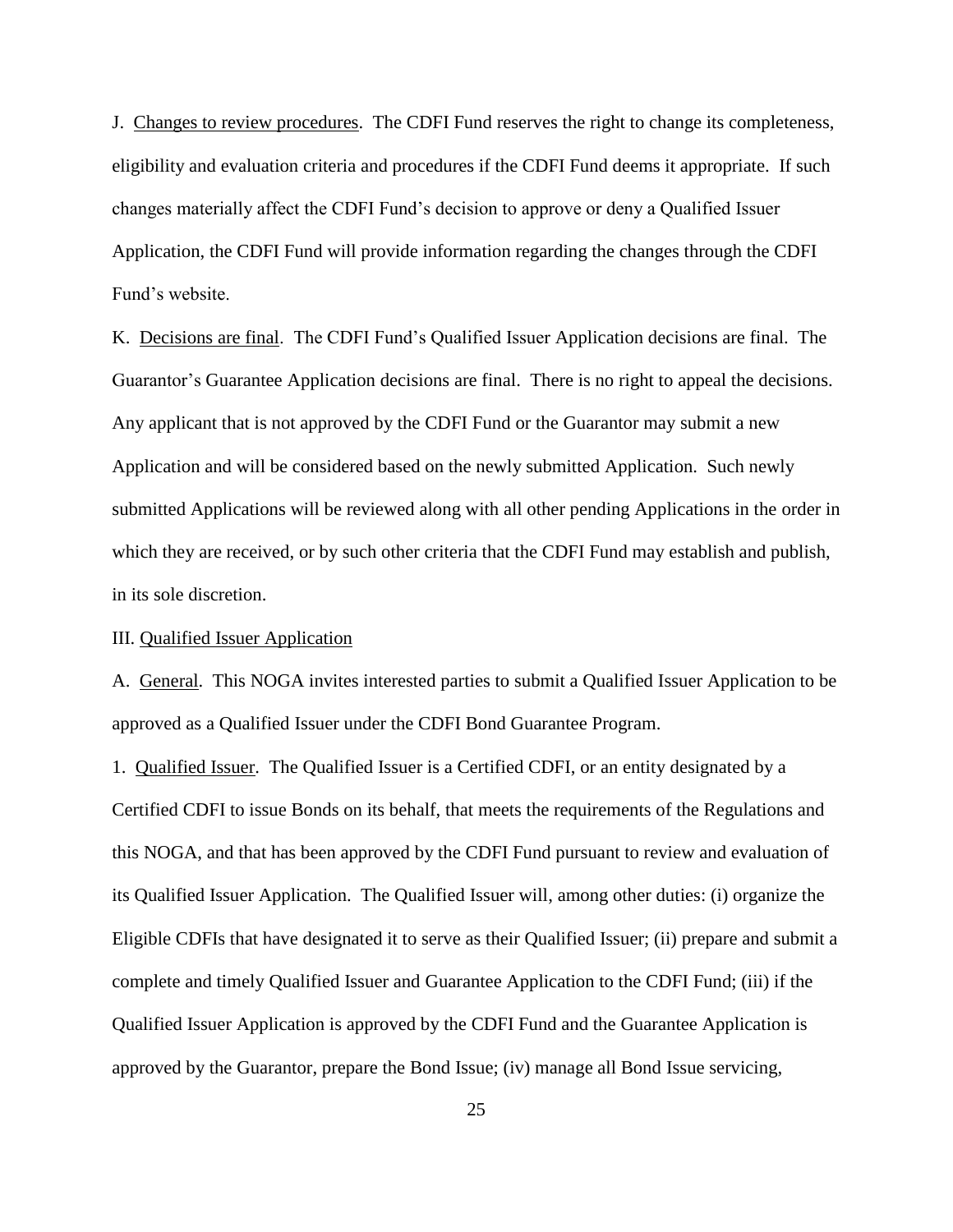administration, and reporting functions; (v) make Bond Loans; (vi) oversee the financing or refinancing of Secondary Loans; (vii) ensure compliance throughout the duration of the Bond with all provisions of the Regulations, and Bond Documents and Bond Loan Documents entered into between the Guarantor, the Qualified Issuer, and the Eligible CDFI; and (viii) ensure that the Master Servicer/Trustee complies with the Bond Trust Indenture and all other applicable regulations. Further, the role of the Qualified Issuer also is to ensure that its proposed Eligible CDFI applicants possess adequate and well performing assets to support the debt (Bond Loan) the entity wishes to incur (borrow).

2. Qualified Issuer Application. The Qualified Issuer Application is the document that an entity seeking to serve as a Qualified Issuer submits to the CDFI Fund to apply to be approved as a Qualified Issuer prior to consideration of a Guarantee Application.

3. Qualified Issuer Application evaluation, general. Each Qualified Issuer Application will be evaluated by the CDFI Fund and, if acceptable, the applicant will be approved as a Qualified Issuer, in the sole discretion of the CDFI Fund. The CDFI Fund's Qualified Issuer Application review and evaluation process is based on established procedures, which may include interviews of applicants and/or site visits to applicants conducted by the CDFI Fund. Through the Application review process, the CDFI Fund will evaluate Qualified Issuer applicants on a merit basis and in a fair and consistent manner. Each Qualified Issuer applicant will be reviewed on its ability to successfully carry out the responsibilities of a Qualified Issuer throughout the life of the Bond. The Applicant must currently meet the criteria established in the Regulations to be deemed a Qualified Issuer. Qualified Issuer Applications that are forward-looking or speculate as to the eventual acquisition of the required capabilities and criteria are unlikely to be approved. Qualified Issuer Application processing will be initiated in chronological order by date of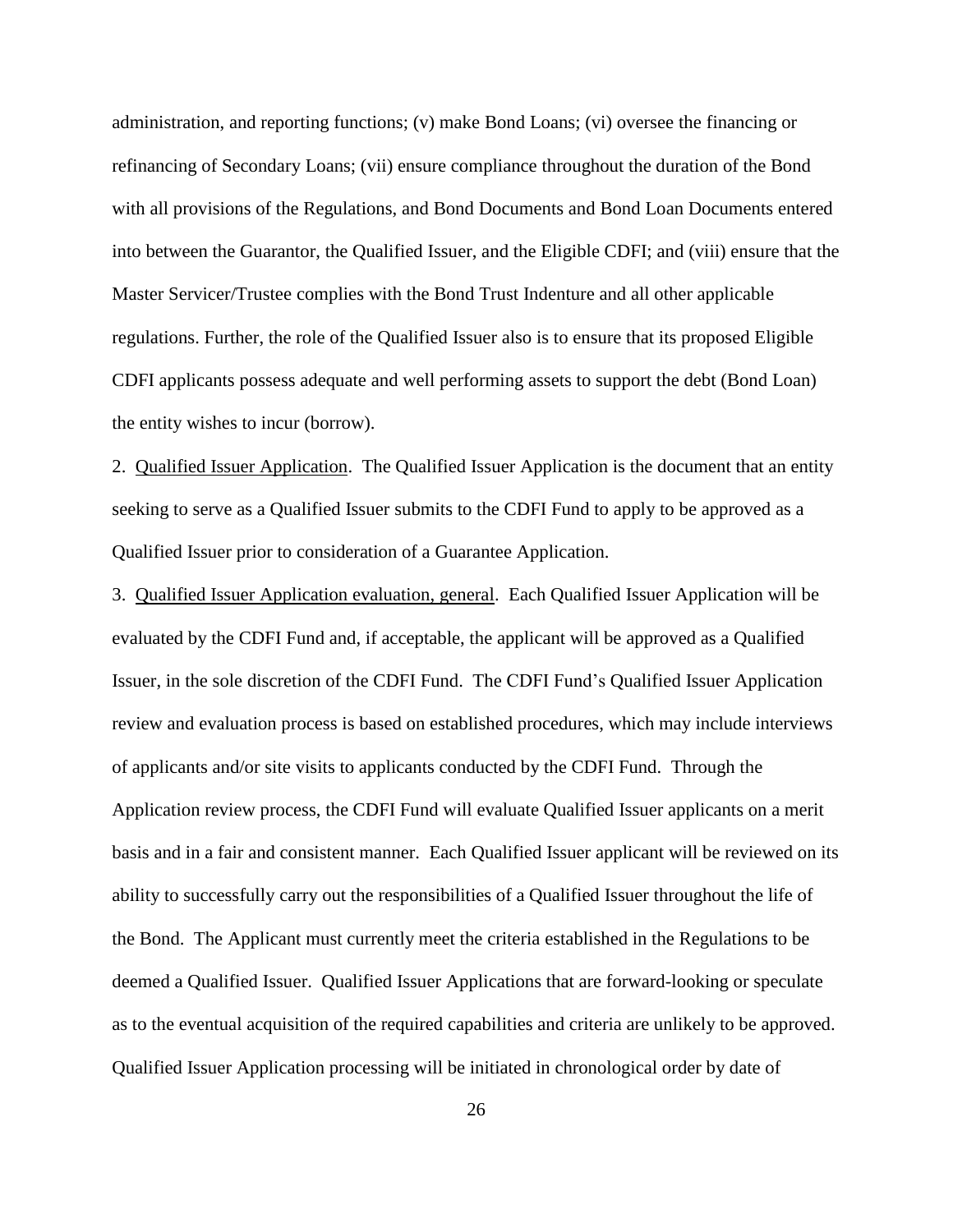receipt; however, Qualified Issuer Applications that are incomplete or require the CDFI Fund to request additional or clarifying information may delay the ability of the CDFI Fund to deem the Qualified Application complete and move it to the next phase of review. Submitting a substantially incomplete application earlier than other applicants does not ensure first approval.

B. Qualified Issuer Application: Eligibility.

1. CDFI certification requirements.

The Qualified Issuer applicant must be a Certified CDFI or an entity designated by a Certified CDFI to issue Bonds on its behalf.

2. Designation and attestation by Certified CDFIs. An entity seeking to be approved by the CDFI Fund as a Qualified Issuer must be designated as a Qualified Issuer by at least one Certified CDFI. A Qualified Issuer may not designate itself. The Qualified Issuer applicant will prepare and submit a complete and timely Qualified Issuer Application to the CDFI Fund in accordance with the requirements of the Regulations, this NOGA, and the Application. A Certified CDFI must attest in the Qualified Issuer Application that it has designated the Qualified Issuer to act on its behalf and that the information in the Qualified Issuer Application regarding it is true, accurate and complete.

C. Substantive review and approval process.

1. Substantive review

(a) If the CDFI Fund determines that the Qualified Issuer Application is complete and eligible, the CDFI Fund will undertake a substantive review in accordance with the criteria and procedures described in the Regulations, this NOGA, the Qualified Issuer Application, and CDFI Bond Guarantee Program policies.

(b) As part of the substantive evaluation process, the CDFI Fund reserves the right to contact the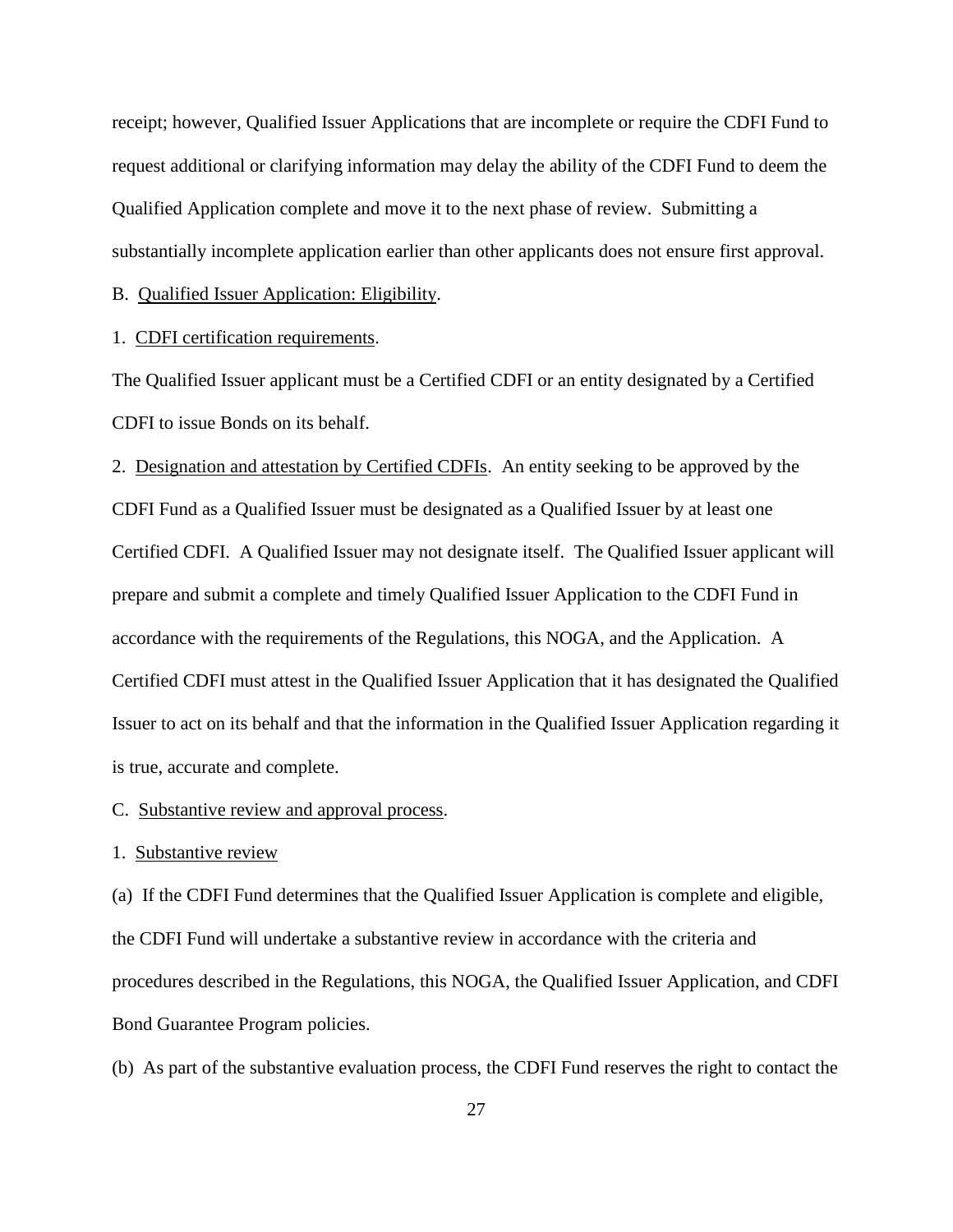Qualified Issuer applicant (as well as its proposed Program Administrator, its proposed Servicer, and each designating Certified CDFI in the Qualified Issuer Application) by telephone, email, mail, or through on-site visits for the purpose of obtaining additional, clarifying, confirming, or supplemental application information. The CDFI Fund reserves the right to collect such additional, clarifying, confirming, or supplemental information from said entities as it deems appropriate. If contacted for additional, clarifying, confirming, or supplemental information, said entities must respond within the time parameters set by the CDFI Fund or the Qualified Issuer Application will be rejected.

2. Qualified Issuer criteria. In total, there are more than 60 individual criteria or sub-criteria used to evaluate a Qualified Issuer applicant and all materials provided in the Qualified Issuer Application will be used to evaluate the applicant. Qualified Issuer determinations will be made based on Qualified Issuer applicants' experience and expertise, in accordance with the following criteria:

### (a) Organizational capability.

(i) The Qualified Issuer applicant must demonstrate that it has the appropriate expertise, capacity, experience, and qualifications to issue Bonds for Eligible Purposes, or is otherwise qualified to serve as Qualified Issuer, as well as manage the Bond Issue on the terms and conditions set forth in the Regulations, this NOGA, and the Bond Documents, satisfactory to the CDFI Fund.

(ii) The Qualified Issuer applicant must demonstrate that it has the appropriate expertise, capacity, experience and qualifications to originate, underwrite, service and monitor Bond Loans for Eligible Purposes, targeted to Low-Income Areas and Underserved Rural Areas.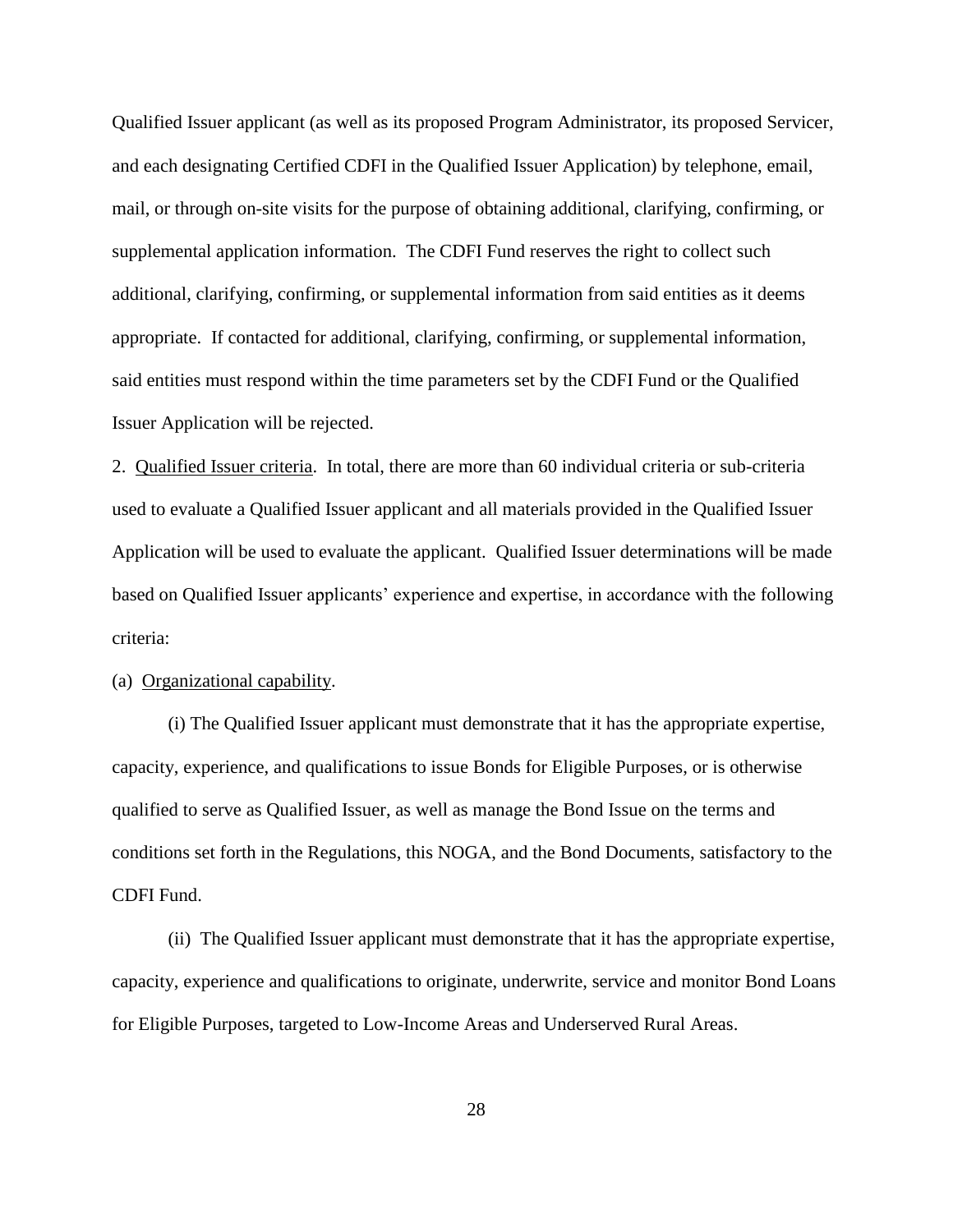(iii) The Qualified Issuer applicant must demonstrate that it has the appropriate expertise, capacity, experience and qualifications to manage the disbursement process set forth in the Regulations at 12 CFR 1808.302 and 1808.307.

(b) Servicer. The Qualified Issuer applicant must demonstrate that it has (either directly or contractually through another designated entity) the appropriate expertise, capacity, experience and qualifications, or is otherwise qualified to serve as Servicer. The Qualified Issuer Application must provide information that demonstrates that the Qualified Issuer's Servicer has the expertise, capacity, experience and qualifications necessary to perform certain required administrative duties (including, but not limited to, Bond Loan servicing functions).

(c) Program Administrator. The Qualified Issuer applicant must demonstrate that it has (either directly or contractually through another designated entity) the appropriate expertise, capacity, experience and qualifications, or is otherwise qualified to serve as Program Administrator. The Qualified Issuer Application must provide information that demonstrates that the Qualified Issuer's Program Administrator has the expertise, capacity, experience and qualifications necessary to perform certain required administrative duties (including, but not limited to, compliance monitoring and reporting functions).

(d) Strategic alignment. The Qualified Issuer applicant will be evaluated on its strategic alignment with the CDFI Bond Guarantee Program on factors that include, but are not limited to: (i) its mission's strategic alignment with community and economic development objectives set forth in the Riegle Act at 12 U.S.C. 4701; (ii) its strategy for deploying the entirety of funds that may become available to the Qualified Issuer through the proposed Bond Issue; (iii) its experience providing up to 30-year capital to CDFIs or other borrowers in Low-Income Areas or Underserved Rural Areas as such terms are defined in the Regulations at 12 CFR 1808.102; (iv)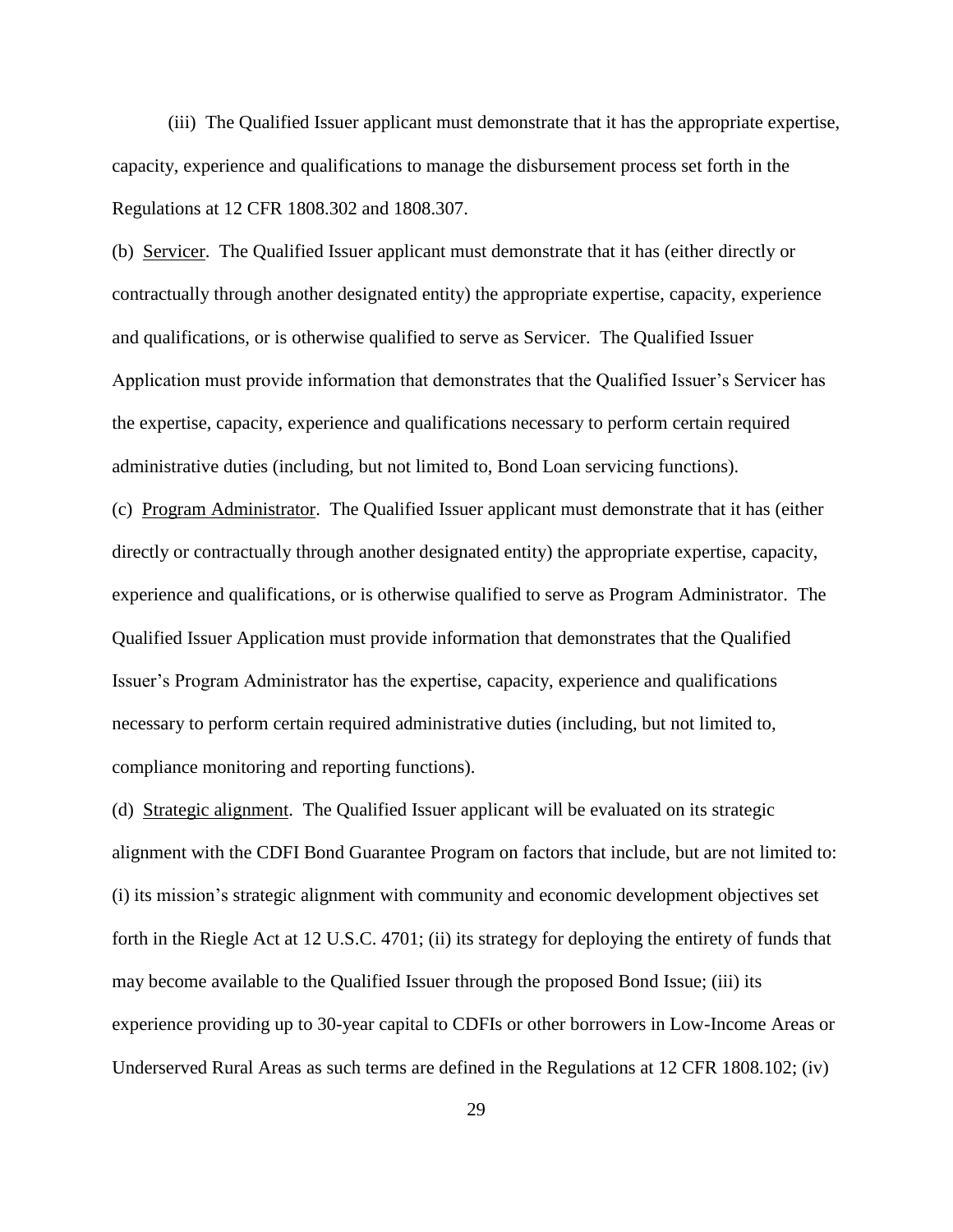its track record of activities relevant to its stated strategy; and (v) other factors relevant to the Qualified Issuer's strategic alignment with the program.

(e) Experience. The Qualified Issuer applicant will be evaluated on factors that demonstrate that it has previous experience: (i) performing the duties of a Qualified Issuer including making bond issuances, loan servicing, program administration, underwriting, financial reporting, and loan administration; (ii) lending in Low-Income Areas and Underserved Rural Areas; and (iii) indicating that the Qualified Issuer's current principals and team members have successfully performed the required duties, and that previous experience is applicable to the current principals and team members.

(f) Management and staffing. The Qualified Issuer applicant must demonstrate that it has sufficiently strong management and staffing capacity to undertake the duties of Qualified Issuer. The applicant must also demonstrate that its proposed Program Administrator and its proposed Servicer have sufficiently strong management and staffing capacity to undertake their respective requirements under the CDFI Bond Guarantee Program. Strong management and staffing capacity is evidenced by factors that include, but are not limited to: (i) a sound track record of delivering on past performance; (ii) a documented succession plan; (iii) organizational stability including staff retention; and (iv) a clearly articulated, reasonable and well-documented staffing plan.

(g) Financial strength. The Qualified Issuer applicant must demonstrate the strength of its financial capacity and activities including, among other items, financially sound business practices relative to the industry norm for bond issuers, as evidenced by reports of Appropriate Federal Banking Agencies, Appropriate State Agencies, or auditors. Such financially sound business practices will demonstrate: (i) the financial wherewithal to perform activities related to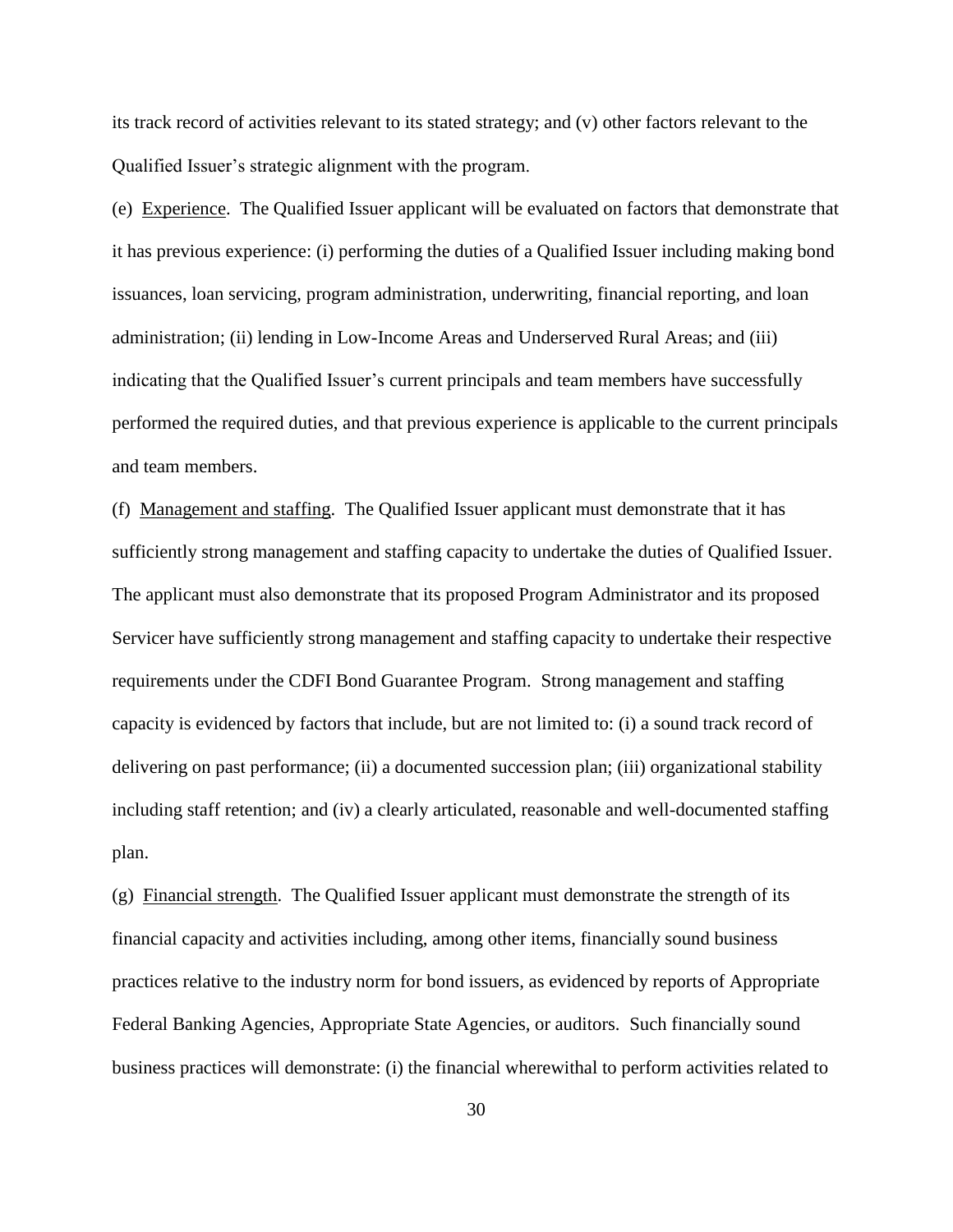the Bond Issue such as administration and servicing; (ii) the ability to originate, underwrite, close, and disburse loans in a prudent manner; (iii) whether the applicant is depending on external funding sources and the reliability of long-term access to such funding; (iv) whether there are foreseeable counterparty issues or credit concerns that are likely to affect the applicant's financial stability; and (v) a budget that reflects reasonable assumptions about upfront costs as well as ongoing expenses and revenues.

(h) Systems and information technology. The Qualified Issuer applicant must demonstrate that it (as well as its proposed Program Administrator and its proposed Servicer) has, among other things: (i) a strong information technology capacity and the ability to manage loan servicing, administration, management and document retention; (ii) appropriate office infrastructure and related technology to carry out the CDFI Bond Guarantee Program activities; and (iii) sufficient backup and disaster recovery systems to maintain uninterrupted business operations.

(i) Pricing structure. The Qualified Issuer applicant must provide its proposed pricing structure for performing the duties of Qualified Issuer, including the pricing for the roles of Program Administrator and Servicer. Although the pricing structure and fees shall be decided by negotiation between market participants without interference or approval by the CDFI Fund, the CDFI Fund will evaluate whether the Qualified Issuer applicant's proposed pricing structure is feasible to carry out the responsibilities of a Qualified Issuer over the life of the Bond and sound implementation of the program.

(j) Other criteria. The Qualified Issuer applicant must meet such other criteria as may be required by the CDFI Fund, as set forth in the Qualified Issuer Application or required by the CDFI Fund in its sole discretion, for the purposes of evaluating the merits of a Qualified Issuer Application. The CDFI Fund may request an on-site review of Qualified Issuer applicant to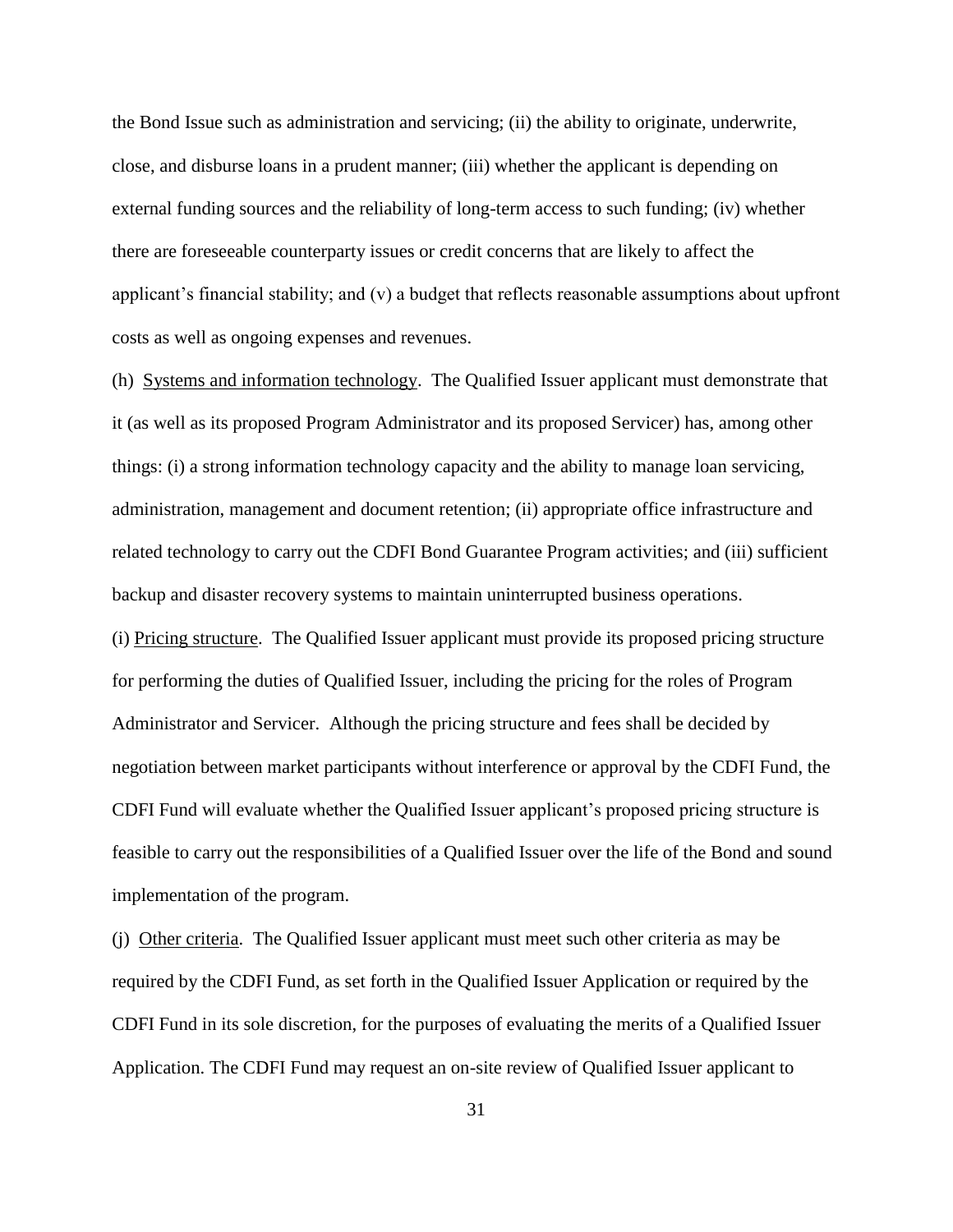confirm materials provided in the written application, as well as to gather additional due diligence information. The on-site reviews are a critical component of the application review process and will generally be conducted for all applicants not regulated by an Appropriate Federal Banking Agency or Appropriate State Agency. The CDFI Fund reserves the right to conduct a site visit of regulated entities, in its sole discretion.

(k) Third-party data sources. The CDFI Fund, in its sole discretion, may consider information from third-party sources including, but not limited to, periodicals or publications, publicly available data sources, or subscriptions services for additional information about the Qualified Issuer applicant, the proposed Program Administrator, the proposed Servicer and each Certified CDFI that is included in the Qualified Issuer Application. Any additional information received from such third-party sources will be reviewed and evaluated through a systematic and formalized process.

D. Notification of Qualified Issuer determination. Each Qualified Issuer applicant will be informed of the CDFI Fund's decision in writing, by email using the addresses maintained in the entity's myCDFIFund account. The CDFI Fund will not notify the proposed Program Administrator, the proposed Servicer, or the Certified CDFIs included in the Qualified Issuer Application of its decision regarding the Qualified Issuer Application; such contacts are the responsibility of the Qualified Issuer applicant.

E. Qualified Issuer Application rejection. In addition to substantive reasons based on the merits of its review, the CDFI Fund reserves the right to reject a Qualified Issuer Application if information (including administrative errors) comes to the attention of the CDFI Fund that adversely affects an applicant's eligibility, adversely affects the CDFI Fund's evaluation of a Qualified Issuer Application, or indicates fraud or mismanagement on the part of a Qualified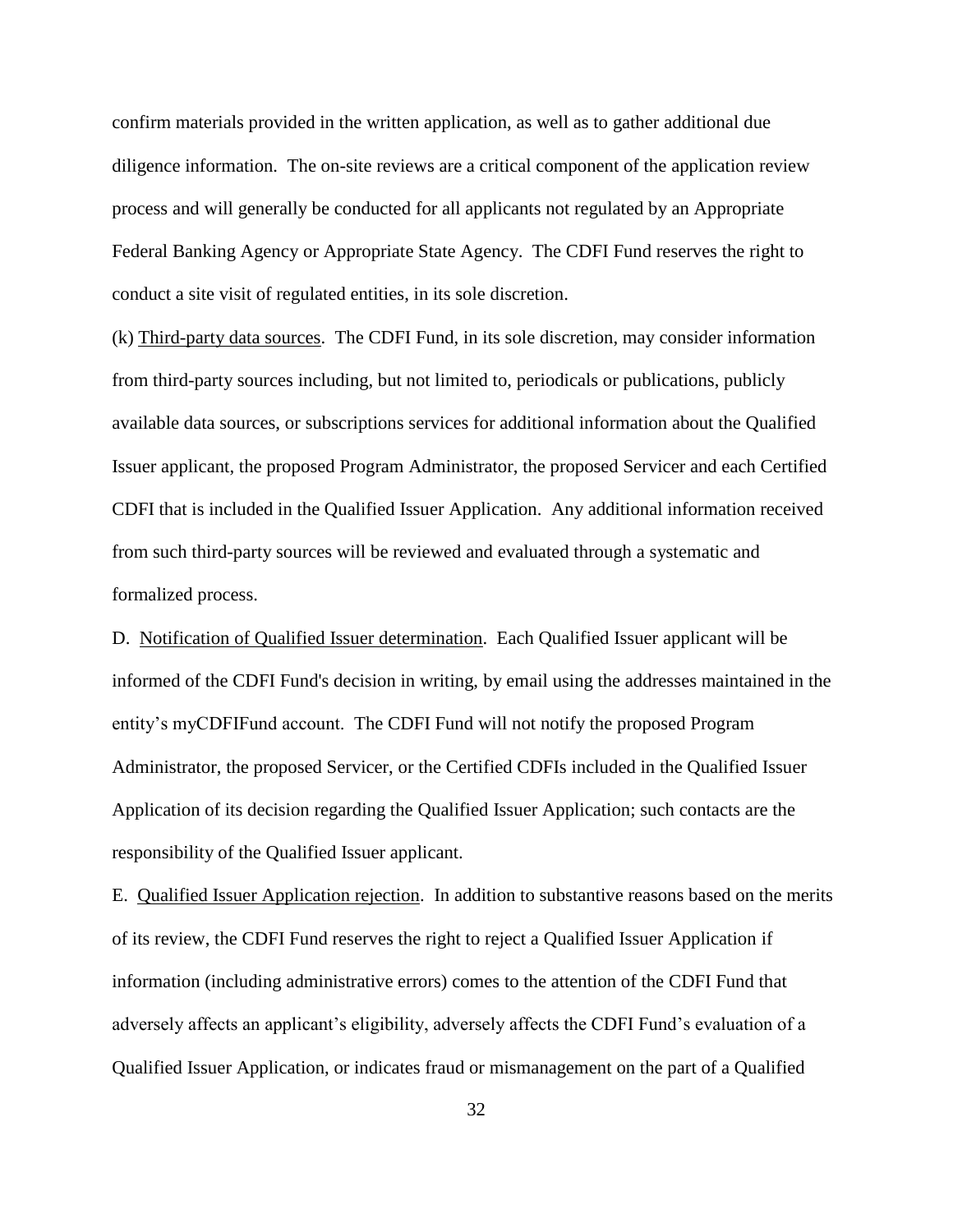Issuer applicant or its proposed Program Administrator, its proposed Servicer, and any Certified CDFI included in the Qualified Issuer Application. If the CDFI Fund determines that any portion of the Qualified Issuer Application is incorrect in any material respect, the CDFI Fund reserves the right, in its sole discretion, to reject the Application.

IV. Guarantee Applications

A. General. This NOGA invites Qualified Issuers to submit a Guarantee Application to be approved for a Guarantee under the CDFI Bond Guarantee Program.

1. Guarantee Application.

(a) The Guarantee Application is the application document that a Qualified Issuer (in collaboration with the Eligible CDFI(s) that seek to be included in the proposed Bond Issue) must submit to the CDFI Fund in order to apply for a Guarantee. The Qualified Issuer shall provide all required information in its Guarantee Application to establish that it meets all criteria set forth in the Regulations at 12 CFR 1808.501 and this NOGA and can carry out all CDFI Bond Guarantee Program requirements including, but not limited to, information that demonstrates that the Qualified Issuer has the appropriate expertise, capacity, and experience and is qualified to make, administer and service Bond Loans for Eligible Purposes.

(b) The Guarantee Application comprises a Capital Distribution Plan and at least one Secondary Capital Distribution Plan, as well as all other requirements set forth in this NOGA or as may be required by the Guarantor and the CDFI Fund in their sole discretion, for the evaluation and selection of Guarantee applicants.

2. Guarantee Application evaluation, general. The Guarantee Application review and evaluation process will be based on established standard procedures, which may include interviews of applicants and/or site visits to applicants conducted by the CDFI Fund. Through the Application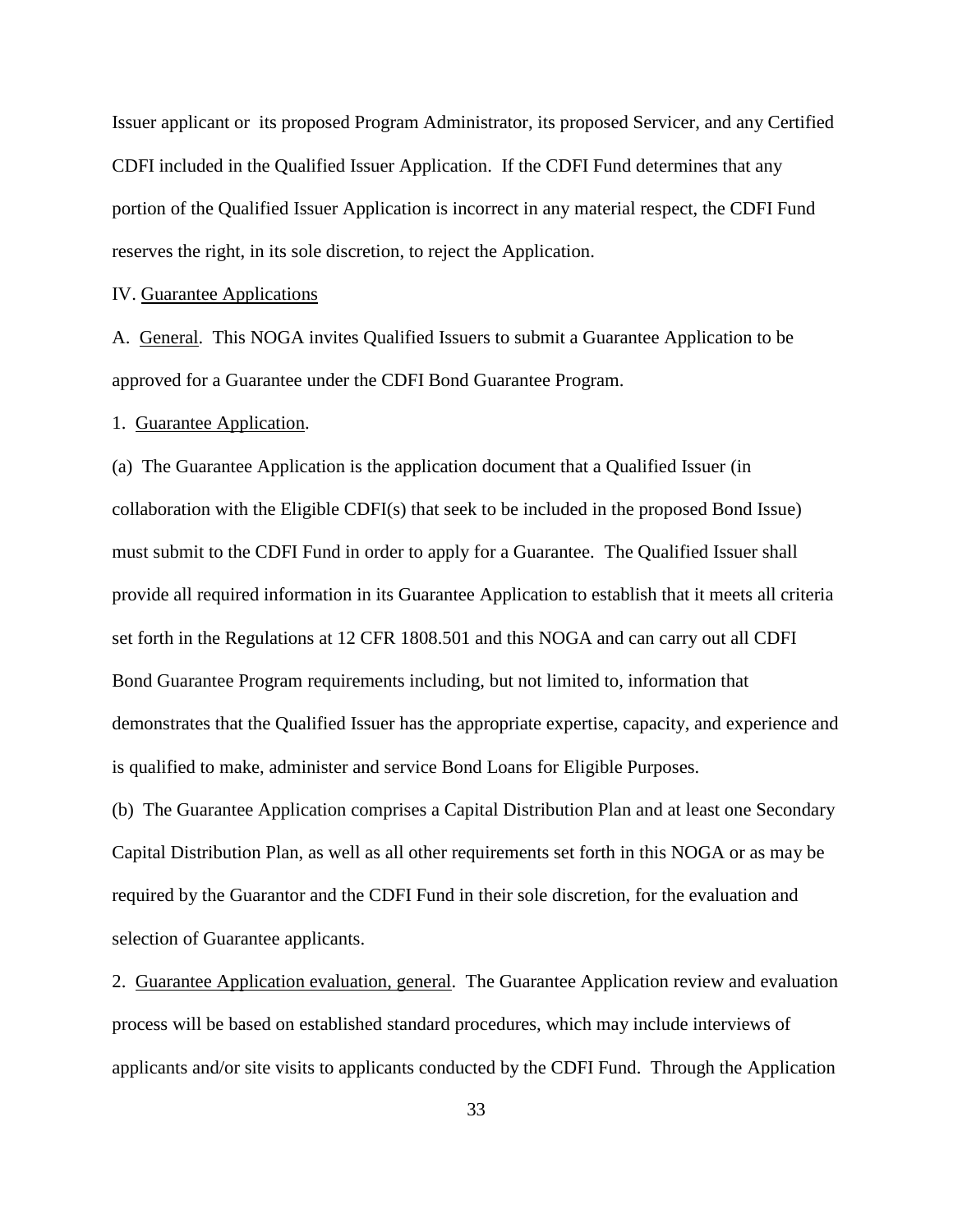review process, the CDFI Fund will evaluate Guarantee applicants on a merit basis and in a fair and consistent manner. Each Guarantee applicant will be reviewed on its ability to successfully implement and carry out the activities proposed in its Guarantee Application throughout the life of the Bond. Eligible CDFIs must currently meet the criteria established in the Regulations to participate in the CDFI Bond Guarantee Program. Guarantee Applications that are forwardlooking or speculate as to the eventual acquisition of the required capabilities and criteria by the Eligible CDFI(s) are unlikely to be approved. Guarantee Application processing will be initiated in chronological order by date of receipt; however, Guarantee Applications that are incomplete or require the CDFI Fund to request additional or clarifying information may delay the ability of the CDFI Fund to deem the Guarantee Application complete and move it to the next phase of review. Submitting a substantially incomplete application earlier than other applicants does not ensure first approval.

# B. Guarantee Application: eligibility.

1. Eligibility; CDFI certification requirements. Each Eligible CDFI must be a Certified CDFI as of the date of submission of a Guarantee Application. If approved for a Guarantee, each Eligible CDFI must be a Certified CDFI as of the Bond Issue Date and must maintain its respective CDFI certification throughout the term of the corresponding Bond. For more information on CDFI Certification and the certification of affiliated entities, see part II of this NOGA.

2. Qualified Issuer as Eligible CDFI. A Qualified Issuer may not participate as an Eligible CDFI within its own Bond Issue, but may participate as an Eligible CDFI in a Bond Issue managed by another Qualified Issuer.

3. Attestation by proposed Eligible CDFIs. Each proposed Eligible CDFI must attest in the Guarantee Application that it has designated the Qualified Issuer to act on its behalf and that the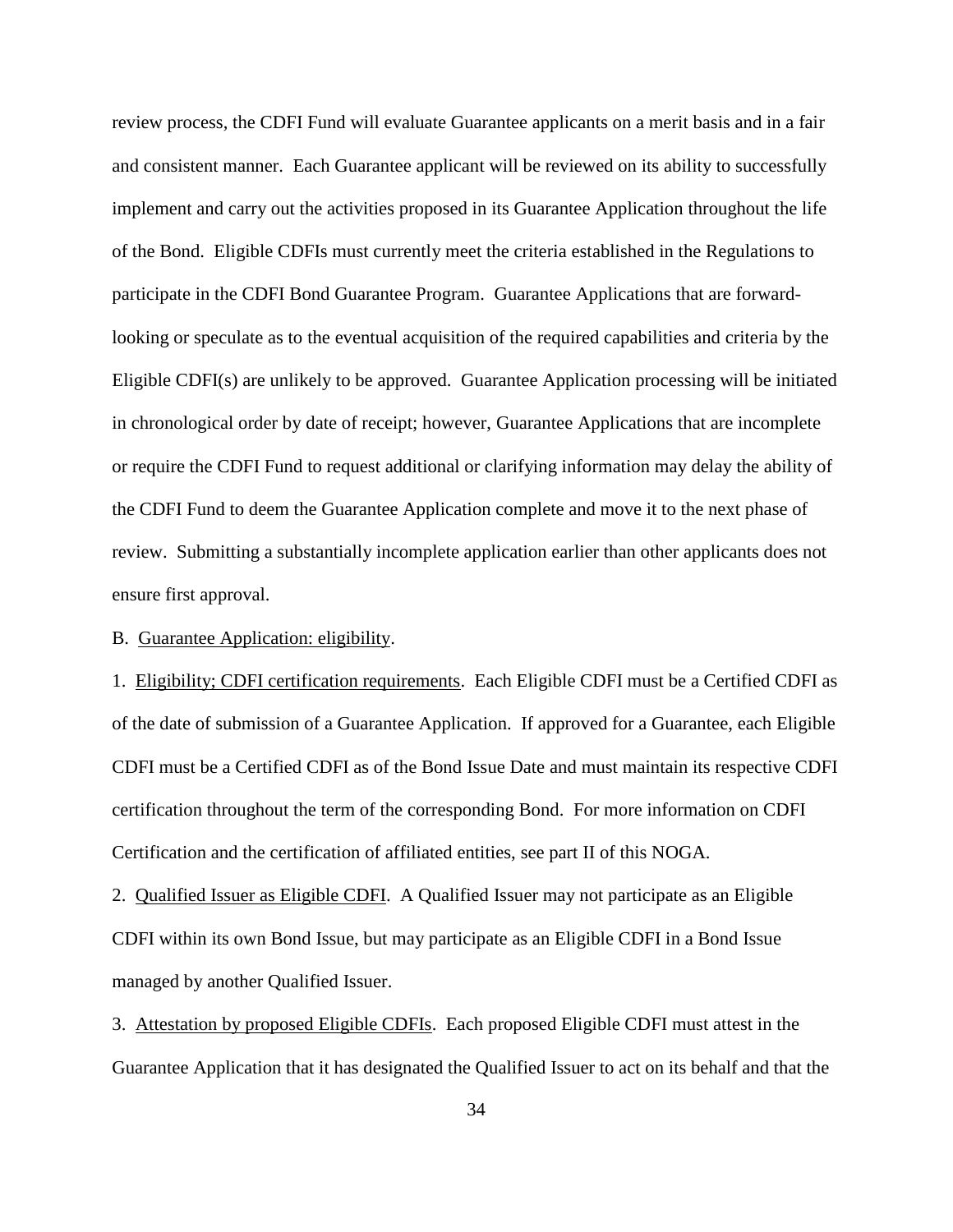information pertaining to the Eligible CDFI in the Guarantee Application is true, accurate and complete. Each proposed Eligible CDFI must also attest in the Guarantee Application that it will use Bond Loan proceeds for Eligible Purposes and that Secondary Loans will be financed or refinanced only within the applicable Secondary Loan Requirements.

C. Guarantee Application: preparation. When preparing the Guarantee Application, the Eligible CDFIs and Qualified Issuer must collaborate to determine the composition and characteristics of the Bond Issue, ensuring compliance with the Act, the Regulations, and this NOGA. The Qualified Issuer is responsible for the collection, preparation, verification and submission of the Eligible CDFI information that is presented in the Guarantee Application. The Qualified Issuer will submit the Guarantee Application for the proposed Bond Issue, including any information provided by the proposed Eligible CDFIs. In addition, the Qualified Issuer will serve as the primary point of contact with the CDFI Fund during the Guarantee Application review and evaluation process.

D. Review and approval process.

1. Substantive review.

(a) If the CDFI Fund determines that the Guarantee Application is complete and eligible, the CDFI Fund will undertake a substantive review in accordance with the criteria and procedures described in the Regulations at 12 CFR 1808.501, this NOGA, and the Guarantee Application. The substantive review of the Guarantee Application will include due diligence, underwriting, credit risk review, and Federal credit subsidy calculation in order to determine the feasibility and risk of the proposed Bond Issue, as well as the strength and capacity of the Qualified Issuer and each proposed Eligible CDFI. Each proposed Eligible CDFI will be evaluated independently of the other proposed Eligible CDFIs within the proposed Bond Issue.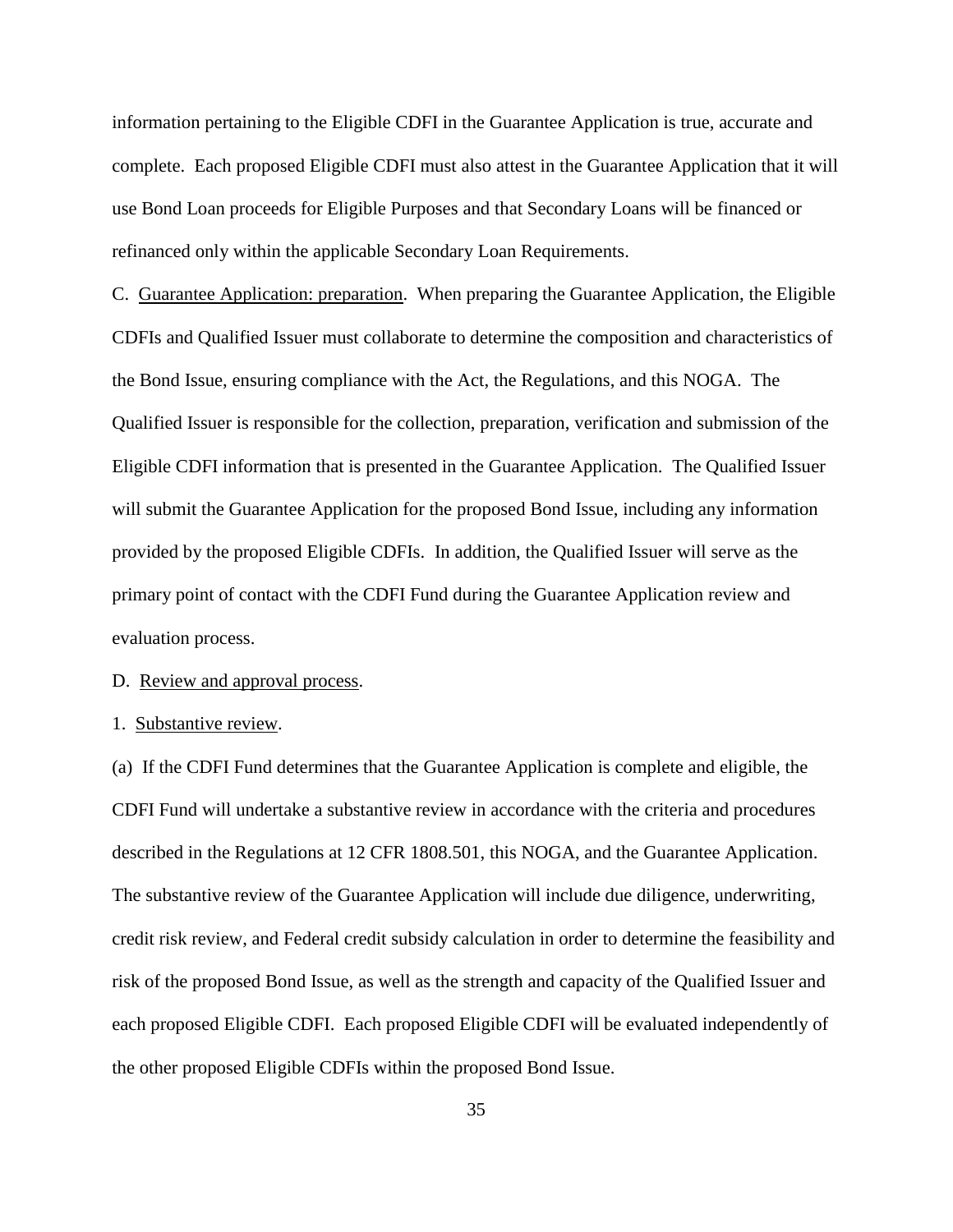(b) As part of the substantive review process, the CDFI Fund may contact the Qualified Issuer (as well as the proposed Eligible CDFIs included in the Guarantee Application) by telephone, email, mail, or through an on-site visit for the sole purpose of obtaining additional, clarifying, confirming, or supplemental application information. The CDFI Fund reserves the right to collect such additional, clarifying, confirming or supplemental information as it deems appropriate. If contacted for additional, clarifying, confirming, or supplemental information, said entities must respond within the time parameters set by the CDFI Fund or the Guarantee Application will be rejected.

## 2. Guarantee Application criteria.

(a) In general, a Guarantee Application will be evaluated based on the strength and feasibility of the proposed Bond Issue, as well as the creditworthiness and performance of the Qualified Issuer and the proposed Eligible CDFIs. Guarantee Applications must demonstrate that each proposed Eligible CDFI has the capacity for its respective Bond Loan to be a general recourse obligation of the proposed Eligible CDFI and to deploy the Bond Loan proceeds within the required disbursement timeframe as described in the Regulations. Unless receiving significant third-party support, support from a Controlling CDFI, or Credit Enhancements, Eligible CDFIs should not request Bond Loans greater than their current total asset size or which would otherwise significantly impair their net asset or net equity position. Further, while an entity with a limited operating history or a history of operating losses is unlikely to meet the strength and feasibility requirements of the CDFI Bond Guarantee Program, it may receive significant third-party support, support from a Controlling CDFI, or Credit Enhancements.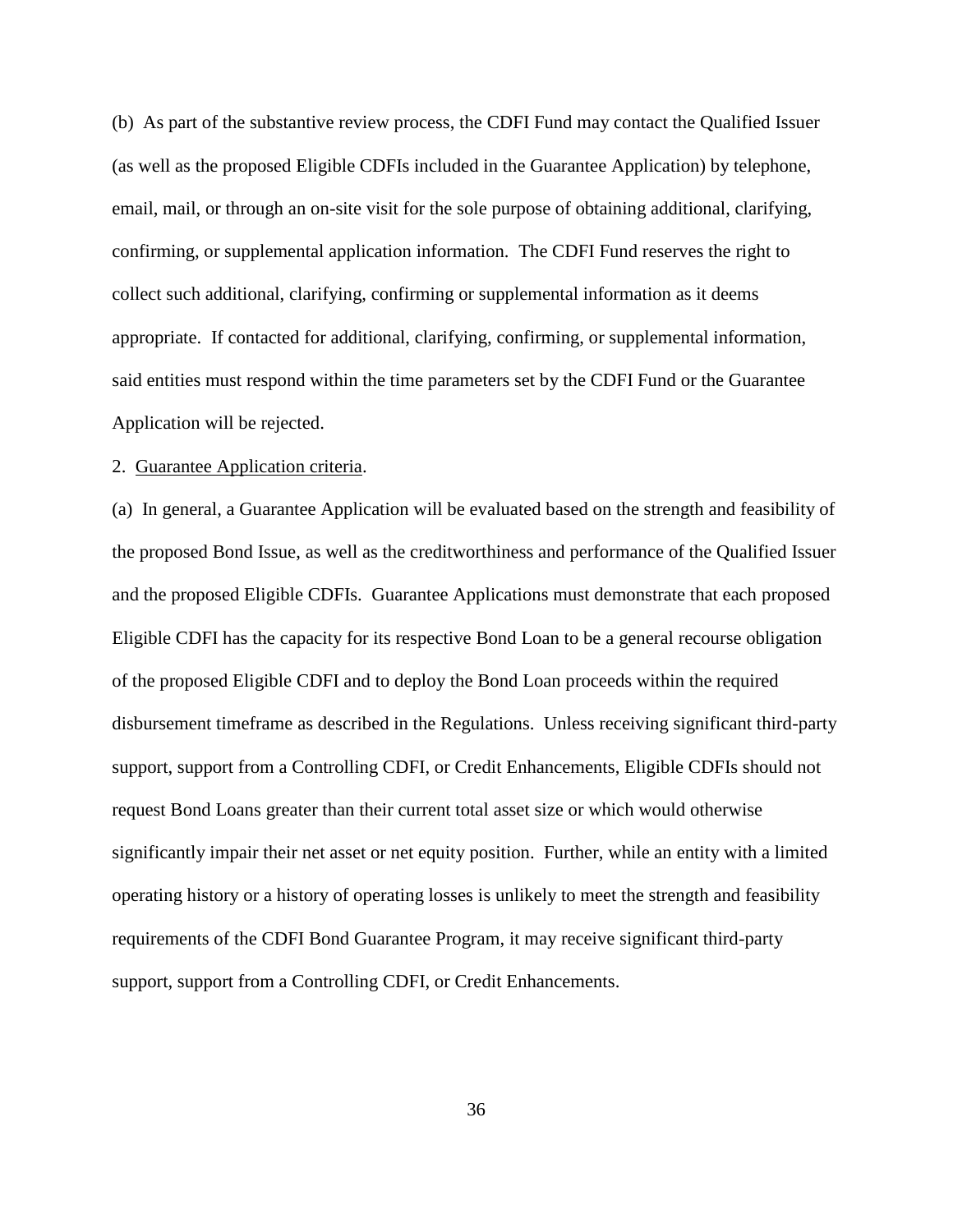(b) The Capital Distribution Plan must demonstrate the Qualified Issuer's comprehensive plan for lending, disbursing, servicing and monitoring each Bond Loan in the Bond Issue. It includes, among other information, the following components:

(i) Statement of Proposed Sources and Uses of Funds: Pursuant to the requirements set forth in the Regulations at 12 CFR1808.102(bb) and 1808.301, the Qualified Issuer must provide: (A) a description of the overall plan for the Bond Issue; (B) a description of the proposed uses of Bond Proceeds and proposed sources of funds to repay principal and interest on the proposed Bond and Bond Loans; (C) a certification that 100 percent of the principal amounts of the proposed Bond will be used to make Bond Loans for Eligible Purposes on the Bond Issue Date; and (D) description of the extent to which the proposed Bond Loans will serve Low-Income Areas or Underserved Rural Areas;

(ii) Bond Issue Qualified Issuer cash flow model: The Qualified Issuer must provide a cash flow model displaying the orderly repayment of the Bond and the Bond Loans according to their respective terms. The cash flow model shall include disbursement and repayment of Bonds, Bond Loans, and Secondary Loans. The cash flow model shall match the aggregated cash flows from the Secondary Capital Distribution Plans of each of the underlying Eligible CDFIs in the Bond Issue pool;

(iii) Organizational capacity: If not submitted concurrently, the Qualified Issuer must attest that no material changes have occurred since the time that it submitted the Qualified Issuer Application;

(iv) Credit Enhancement (if applicable): The Qualified Issuer must provide information about the adequacy of proposed risk mitigation provisions designed to protect the financial interests of the Federal Government, either directly or indirectly through supporting the financial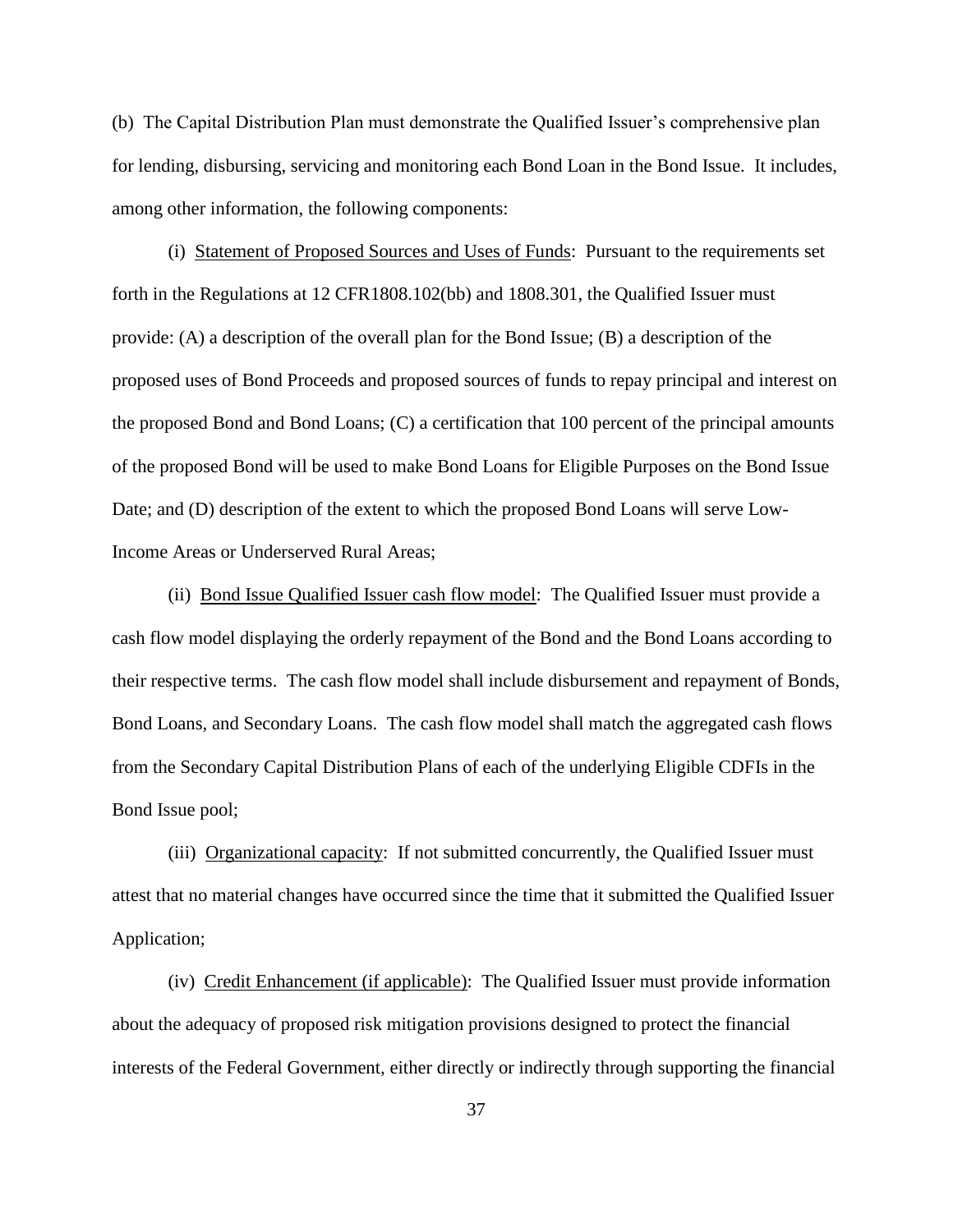strength of the Bond Issue. This includes, but is not limited to, the amount and quality of any Credit Enhancements, terms and specific conditions such as renewal options, and any limiting conditions or revocability by the provider of the Credit Enhancement. Any Credit Enhancement must be pledged, as part of the Trust Estate, to the Master Servicer/Trustee for the benefit of the Federal Financing Bank;

(v) Proposed Term Sheets: For each Eligible CDFI that is part of the proposed Bond Issue, the Qualified Issuer must submit a proposed Term Sheet using the template provided on the CDFI Fund's website. The proposed Term Sheet must clearly state all relevant and critical terms of the proposed Bond Loan including, but not limited to: any requested prepayment provisions; unique conditions precedent; proposed covenants and exact amounts / percentages for determining the Eligible CDFI's ability to meet program requirements; and terms and exact language describing any Credit Enhancements. Terms may be either altered and/or negotiated by the CDFI Fund in its sole discretion, based on the proposed structure in the application, to ensure that adequate protection is in place for the Guarantor.

(vi) Secondary Capital Distribution Plan(s): Each proposed Eligible CDFI must provide a comprehensive plan for financing, disbursing, servicing and monitoring Secondary Loans, demonstrating how each proposed Secondary Loan will meet Eligible Purposes, and meeting such other requirements that may be required by the Guarantor and the CDFI Fund. For each proposed Eligible CDFI relying, for CDFI certification purposes, on the financing entity activity of a Controlling CDFI, the Controlling CDFI must describe how the Eligible CDFI and the Controlling CDFI, together, will meet the requirements listed below:

(A) Narrative and Statement of Proposed Sources and Uses of Funds: Each Eligible CDFI will: (1) provide a description of proposed uses of funds, including the extent to which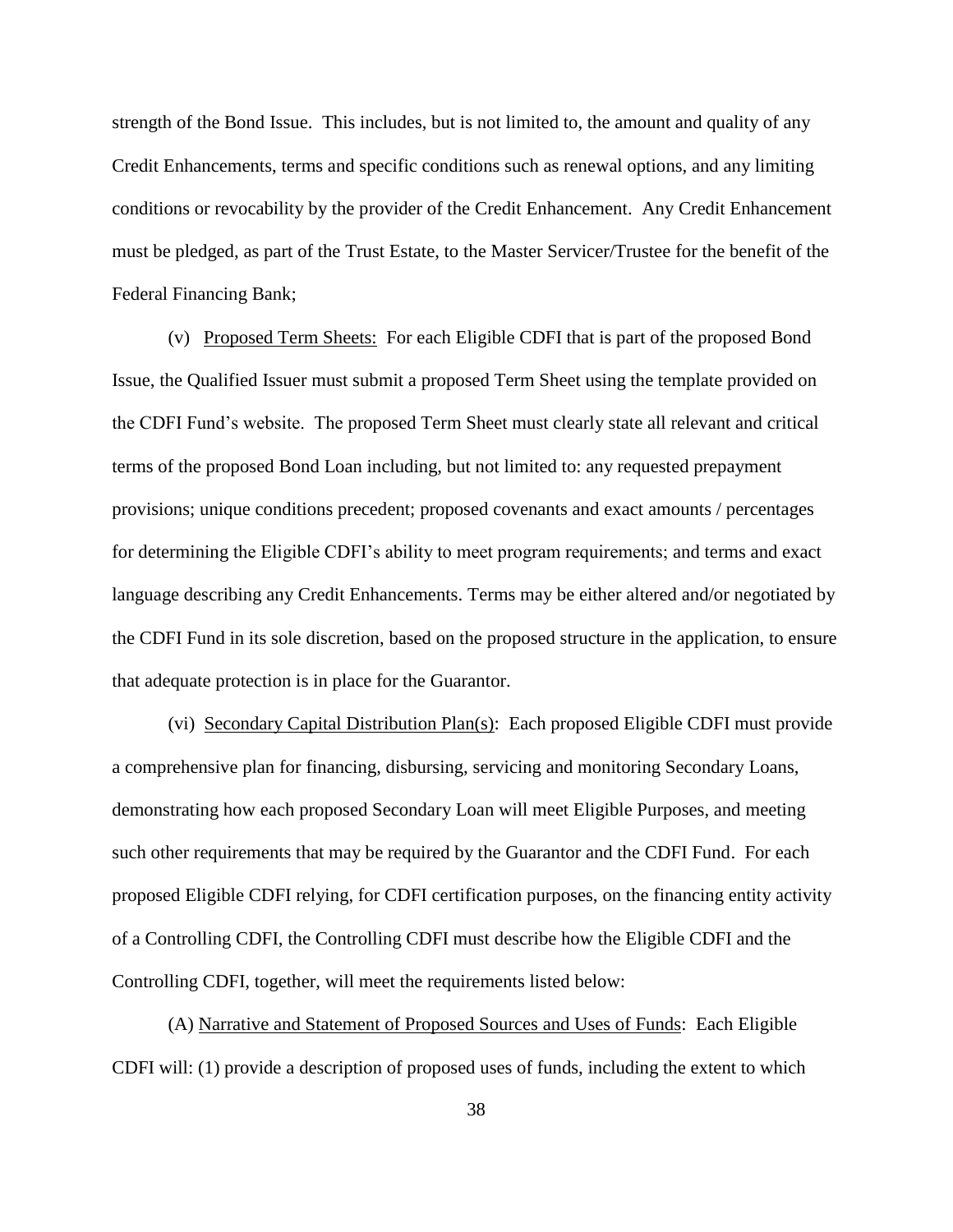Bond Loans will serve Low-Income Areas or Underserved Rural Areas, and the extent to which Bond Loan proceeds will be used (i) to make the first monthly installment of a Bond Loan payment, (ii) pay Issuance Fees up to one percent of the Bond Loan, and (iii) finance Loan Loss Reserves related to Secondary Loans; (2) attest that 100 percent of Bond Loan proceeds designated for Secondary Loans will be used to finance or refinance Secondary Loans that meet Secondary Loan Requirements; (3) describe a plan for financing, disbursing, servicing, and monitoring Secondary Loans; (4) indicate the expected asset classes to which it will lend under the Secondary Loan Requirements; (5) indicate examples of previous lending and years of experience lending to a specific asset class; (6) provide a table detailing specific uses and timing of disbursements, including terms and relending plans if applicable; and (7) a community impact analysis, including how the proposed Secondary Loans will address financing needs that the private market is not adequately serving and specific community benefit metrics;

(B) Eligible CDFI cash flow model: Each Eligible CDFI must provide a cash flow model of the proposed Bond Loan which: (1) matches each Eligible CDFI's portion of the Qualified Issuer's cash flow model; and (2) tracks the flow of funds through the term of the Bond Issue and demonstrates disbursement and repayment of the Bond Loan, Secondary Loans, and any utilization of the Relending Fund, if applicable;

(C) Organizational capacity: Each Eligible CDFI must provide documentation indicating the ability of the Eligible CDFI to manage its Bond Loan including, but not limited to: (1) organizational ownership and chart of affiliates; (2) organizational documents, including policies and procedures related to loan underwriting and asset management; (3) management or operating agreement, if applicable; (4) an analysis by management of its ability to manage the funding, monitoring, and collection of loans being contemplated with the proceeds of the Bond Loan; (5)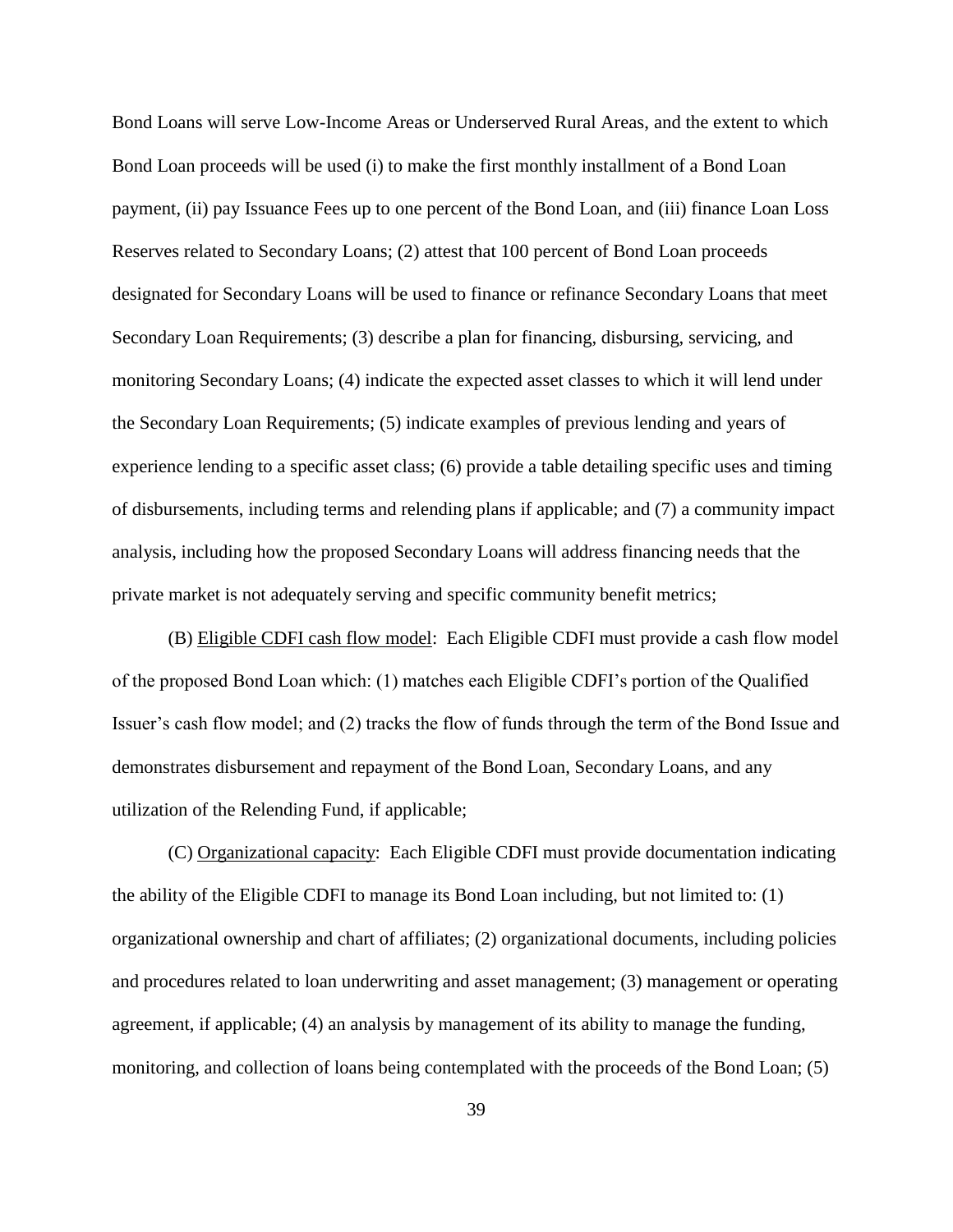information about its board of directors; (6) a governance narrative; (7) description of senior management and employee base; (8) independent reports, if available; (9) strategic plan or related progress reports; and (10) a discussion of the management and information systems used by the Eligible CDFI;

(D) Policies and procedures: Each Eligible CDFI must provide policies and procedures for the matching of assets and liabilities, as well as loan policies and procedures: a copy of the asset-liability matching policy, if applicable; and loan policies which address topics including, but not limited to: (1) origination, underwriting, credit approval, interest rates, closing, documentation, asset management, and portfolio monitoring and (2) risk-rating definitions, charge-offs, and loan loss reserve methodology;

(E) Financial statements: Each Eligible CDFI must provide information about the Eligible CDFI's current and future financial position, including but not limited to: (1) most recent three years of audited financial statements; (2) current year-to-date or interim financial statement; (3) a copy of the current year's approved budget; and (4) a three year operating projection;

(F) Loan portfolio information: Each Eligible CDFI must provide information such as: (1) loan portfolio quality report; (2) pipeline report; (3) portfolio listing; (4) a description of other loan assets under management; (5) loan products; (6) independent loan review report; (7) impact report case studies; and (8) a loan portfolio by risk rating and loan loss reserves; and

(G) Funding sources and financial activity information: Each Eligible CDFI must provide information including, but not limited to: (1) current grant information; (2) funding projections; (3) credit enhancements; (4) historical investor renewal rates; (5) covenant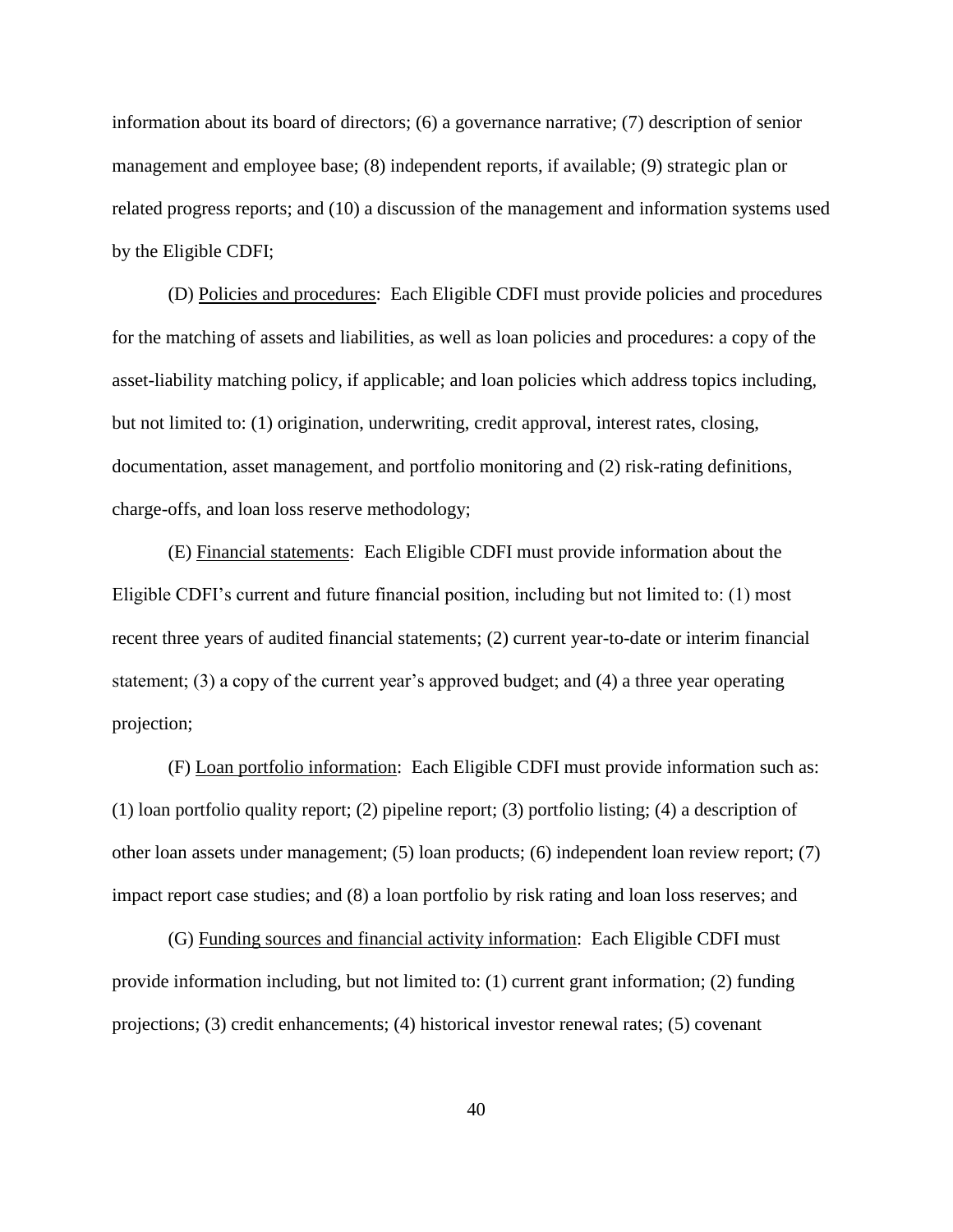compliance; (6) off-balance sheet contingencies; (7) earned revenues; and (8) debt capital statistics.

(vii) Assurances and certifications that not less than 100 percent of the principal amount of Bonds will be used to make Bond Loans for Eligible Purposes beginning on the Bond Issue Date, and that Secondary Loans shall be made as set forth in subsection 1808.307(b); and

(viii) Such other information that the Guarantor, the CDFI Fund and/or the Bond Purchaser may deem necessary and appropriate.

(c) The CDFI Fund will use the information described in the Capital Distribution Plan and Secondary Capital Distribution Plan(s) to evaluate the feasibility of the proposed Bond Issue, with specific attention paid to each Eligible CDFI's financial strength and organizational capacity. For each proposed Eligible CDFI relying, for CDFI certification purposes, on the financing entity activity of a Controlling CDFI, the CDFI Fund will pay specific attention to the Controlling CDFI's financial strength and organizational capacity and the operating agreement between the proposed Eligible CDFI and the Controlling CDFI. All materials provided in the Guarantee Application will be used to evaluate the proposed Bond Issue. In total, there are more than 100 individual criteria or sub-criteria used to evaluate each Eligible CDFI. Specific criteria used to evaluate each Eligible CDFI shall include, but not be limited to the following criteria below. For each proposed Eligible CDFI relying, for CDFI certification purposes, on the financing entity activity of a Controlling CDFI, the following specific criteria will also be used to evaluate both the proposed Eligible CDFI and the Controlling CDFI:

(i) Historical financial ratios: Ratios which together have been shown to be predictive of possible future default will be used as an initial screening tool, including total asset size, net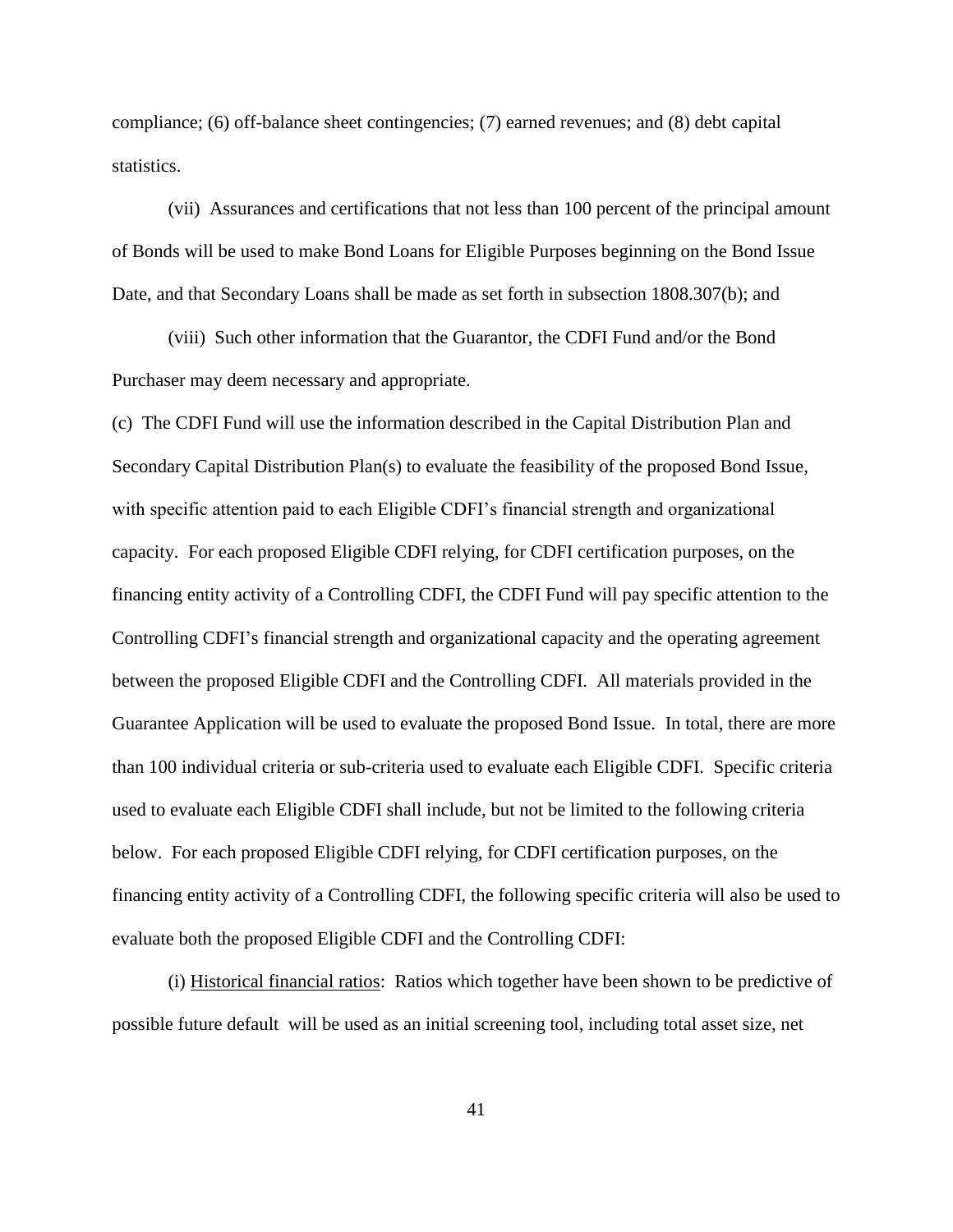asset or Tier 1 Core Capital ratio, self-sufficiency ratio, non-performing asset ratio, liquidity ratio, reserve over nonperforming assets, and yield cost spread;

(ii) Quantitative and qualitative attributes under the "CAMEL" framework: After initial screening, the CDFI Fund will utilize a more detailed analysis under the "CAMEL" framework, including but not limited to:

- (A)Capital Adequacy: Attributes such as the debt-to-equity ratio, status and significance of off-balance sheet liabilities or contingencies, magnitude and consistency of cash flow performance, exposure to affiliates for financial and operating support, trends in changes to capitalization, and other relevant attributes;
- (B) Asset Quality: Attributes such as the charge-off ratio, adequacy of loan loss reserves, sector concentration, borrower concentration, asset composition, security and collateralization of the loan portfolio, trends in changes to asset quality, and other relevant attributes;
- (C) Management: Attributes such as documented best practices in governance, strategic planning and board involvement, robust policies and procedures, tenured and experienced management team, organizational stability, infrastructure and information technology systems, and other relevant attributes;
- (D) Earnings and Performance: Attributes such as net operating margins, deployment of funds, self-sufficiency, trends in earnings, and other relevant attributes;
- (E) Liquidity: Attributes such as unrestricted cash and cash equivalents, ability to access credit facilities, access to grant funding, covenant compliance, affiliate relationships, concentration of funding sources, trends in liquidity, and other relevant attributes;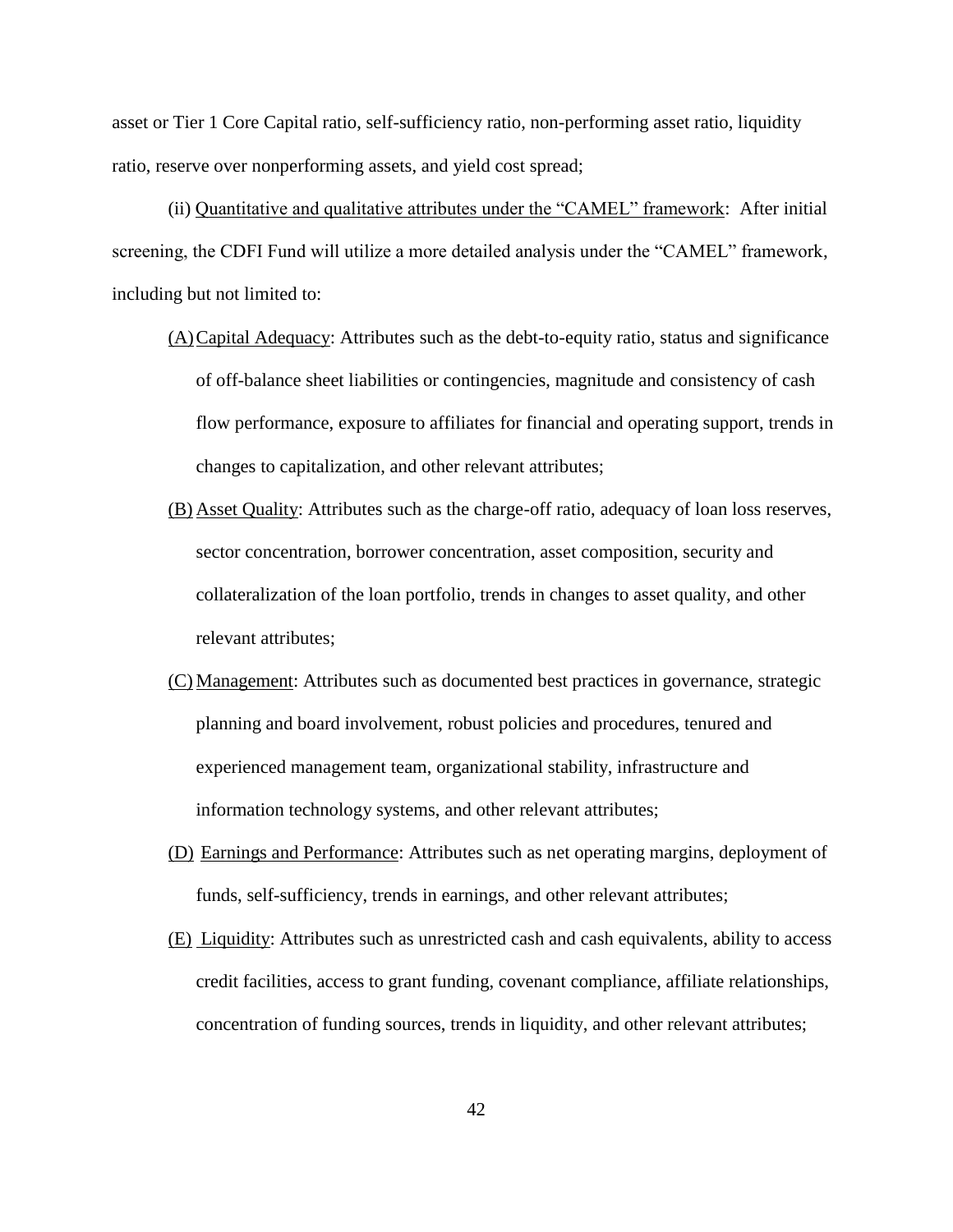(iii) Forecast performance and other relevant criteria: The CDFI Fund will stress test each Eligible CDFI's forecasted performance under scenarios that are specific to the unique circumstance and attributes of the organization. Additionally, the CDFI Fund will consider other relevant criteria that have not been adequately captured in the preceding steps as part of the due diligence process. Such criteria may include, but not be limited to, the size and quality of any third-party Credit Enhancements or other forms of support.

(A) Overcollateralization: The commitment by an Eligible CDFI to over-collateralize a proposed Bond Loan with excess Secondary Loans is a criterion that may affect the viability of a Guarantee Application by decreasing the estimated net present value of the long-term cost of the Guarantee to the Federal Government, by decreasing the probability of default, and/or increasing the recovery rate in the event of default. An Eligible CDFI committing to overcollateralization may not be required to deposit funds in the Relending Account, subject to the maintenance of certain unique requirements that are detailed in the template Agreement to Guarantee and Bond Loan Agreement.

(B) Credit Enhancements: The provision of third-party Credit Enhancements, including any Credit Enhancement from a Controlling CDFI or any other affiliated entity, is a criterion that may affect the viability of a Guarantee Application by decreasing the estimated net present value of the long-term cost of the Guarantee to the Federal Government. Credit Enhancements are considered in the context of the structure and circumstances of each Guarantee Application.

(C) On-Site Review: The CDFI Fund may request an on-site review of an Eligible CDFI to confirm materials provided in the written application, as well as to gather additional due diligence information. The on-site reviews are a critical component of the application review process and will generally be conducted for all applicants not regulated by an Appropriate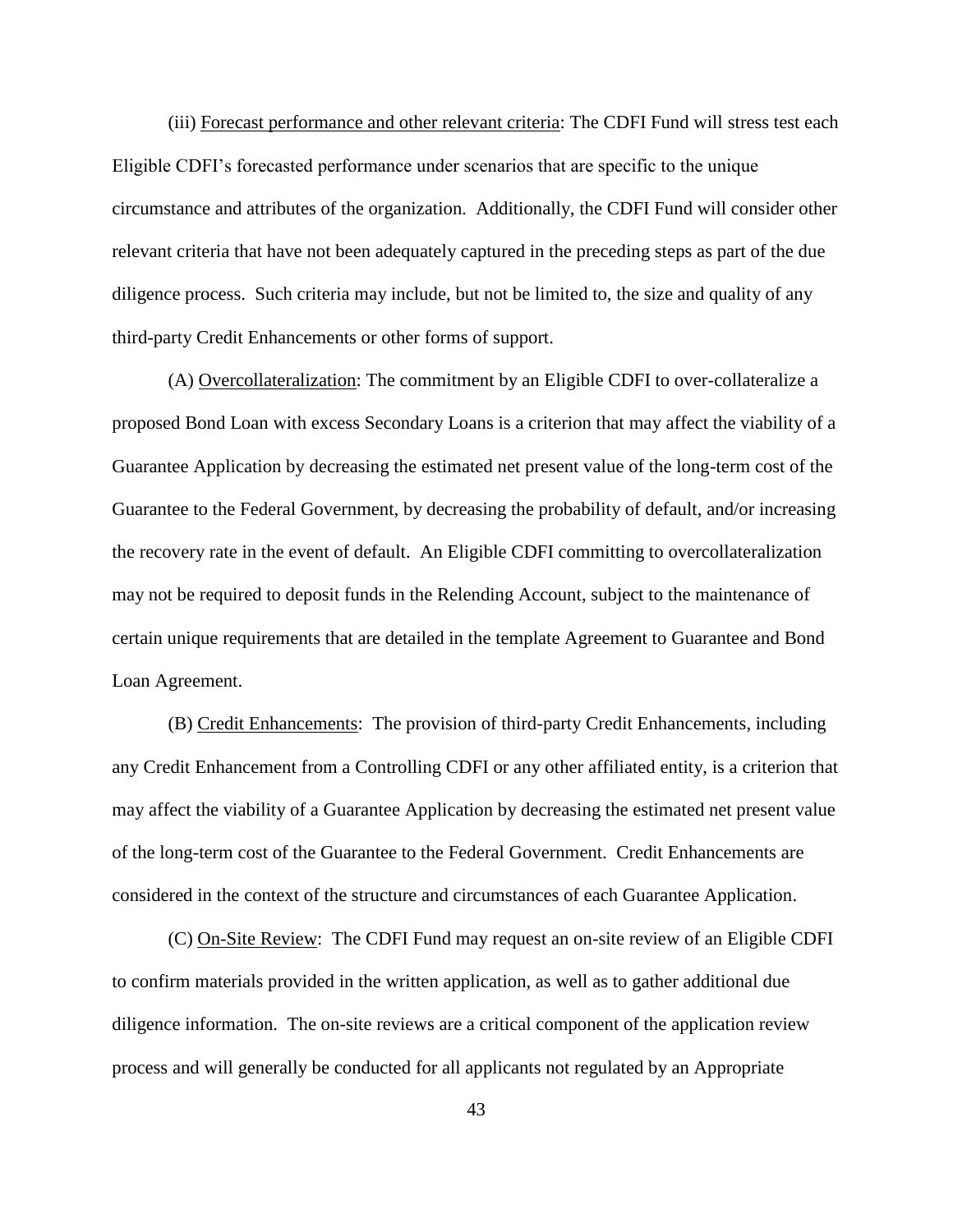Federal Banking Agency or Appropriate State Agency. The CDFI Fund reserves the right to conduct a site visit of regulated entities, in its sole discretion.

(D) Secondary Loan Asset Classes: Eligible CDFIs that propose to use funds for new products or lines of business must demonstrate that they have the organizational capacity to manage such activities in a prudent manner. Failure to demonstrate such organizational capacity may be factored into the consideration of Asset Quality or Management criteria as listed above in this section.

3. Credit subsidy cost. The credit subsidy cost is the net present value of the estimated longterm cost of the Guarantee to the Federal Government as determined under the applicable provisions of the Federal Credit Reform Act of 1990, as amended (FCRA). Treasury has not received appropriated amounts from Congress to cover the credit subsidy costs associated with the Guarantees issued pursuant to this NOGA. In accordance with FCRA, Treasury must consult with, and obtain the approval of, OMB for Treasury's calculation of the credit subsidy cost of each Guarantee prior to entering into any Agreement to Guarantee.

E. Guarantee approval; Execution of documents.

1. The Guarantor, in the Guarantor's sole discretion, may approve a Guarantee, after consideration of the recommendation from the CDFI Bond Guarantee Program's Credit Review Board and/or based on the merits of the Guarantee Application. The Guarantor shall approve or deny a Guarantee Application no later than 90 days after the date the Guarantee Application was advanced for substantive review.

2. The Guarantor reserves the right to approve Guarantees, in whole or in part, in response to any, all, or none of the Guarantee Applications submitted in response to this NOGA. The Guarantor also reserves the right to approve any Guarantees in an amount that is less than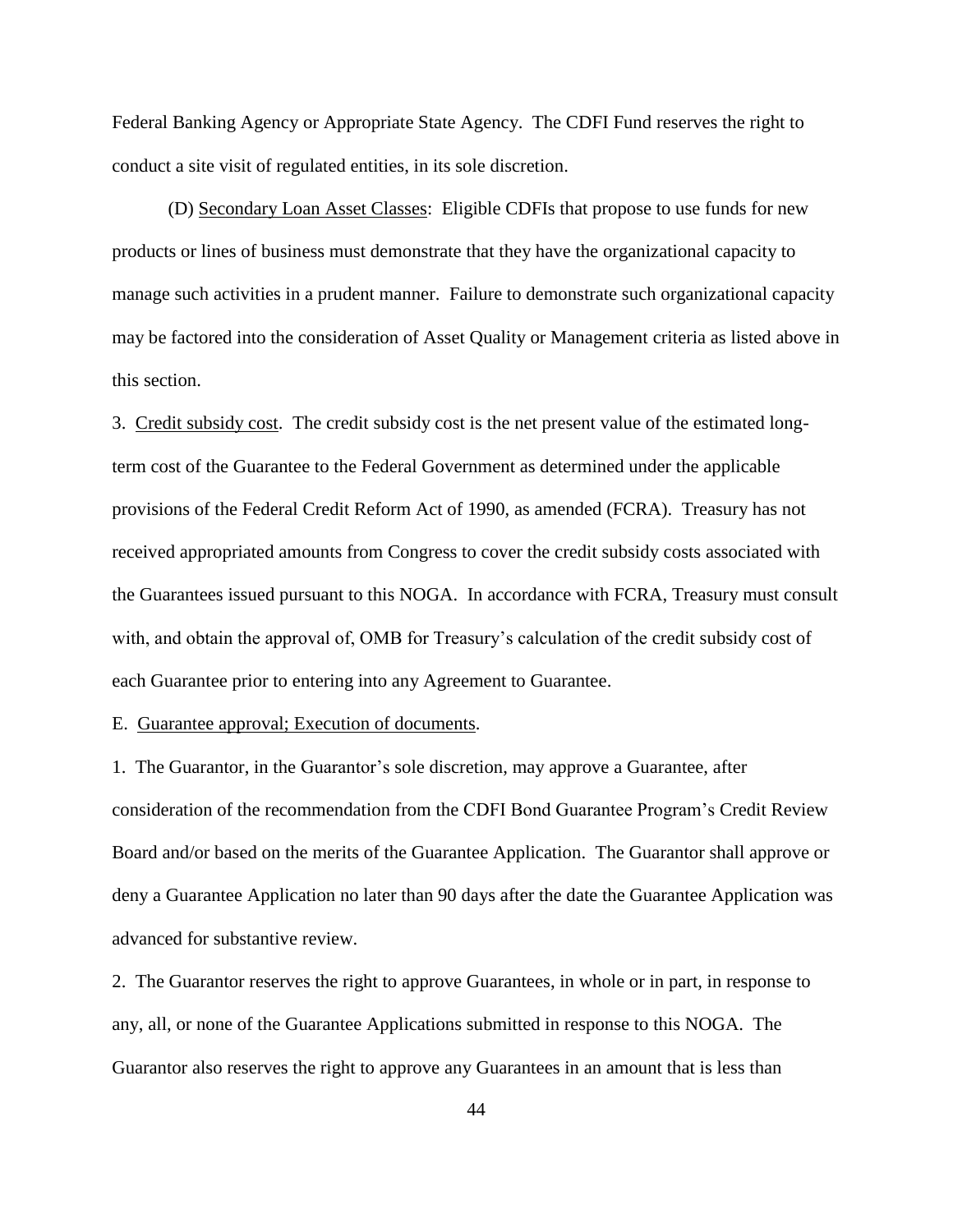requested in the corresponding Guarantee Application. Pursuant to the Regulations at 12 CFR 1808.504(c), the Guarantor may limit the number of Guarantees made per year to ensure that a sufficient examination of Guarantee Applications is conducted.

3. The CDFI Fund will notify the Qualified Issuer in writing of the Guarantor's approval or disapproval of a Guarantee Application. If approved for a Guarantee, the Qualified Issuer will enter into an Agreement to Guarantee, which will include a term sheet that will be signed by each Eligible CDFI.

4. Following the execution and delivery of the Agreement to Guarantee (and the respective term sheets), the parties will proceed to the Bond Issue Date, when the parties will sign and enter into the remaining Bond Documents and Bond Loan documents.

5. Please note that the most recently dated templates of Bond Documents and Bond Loan documents that are posted on the CDFI Fund's website will not be substantially revised or negotiated prior to closing of the Bond and Bond Loan and issuance of the corresponding Guarantee. If a Qualified Issuer or a proposed Eligible CDFI does not understand the terms and conditions of the Bond Documents or Bond Loan documents (including those that listed in Section II.G., above), it should feel free to ask questions or seek technical assistance from the CDFI Fund. However, if a Qualified Issuer or a proposed Eligible CDFI disagrees or is uncomfortable with any term / condition, or if legal counsel to either cannot provide a legal opinion in substantially the same form and content of the required legal opinion, it should not apply for a Guarantee.

6. The Guarantee shall not be effective until the Guarantor signs and delivers the Guarantee.

F. Guarantee denial. The Guarantor, in the Guarantor's sole discretion, may deny a Guarantee, after consideration of the recommendation from the Credit Review Board and/or based on the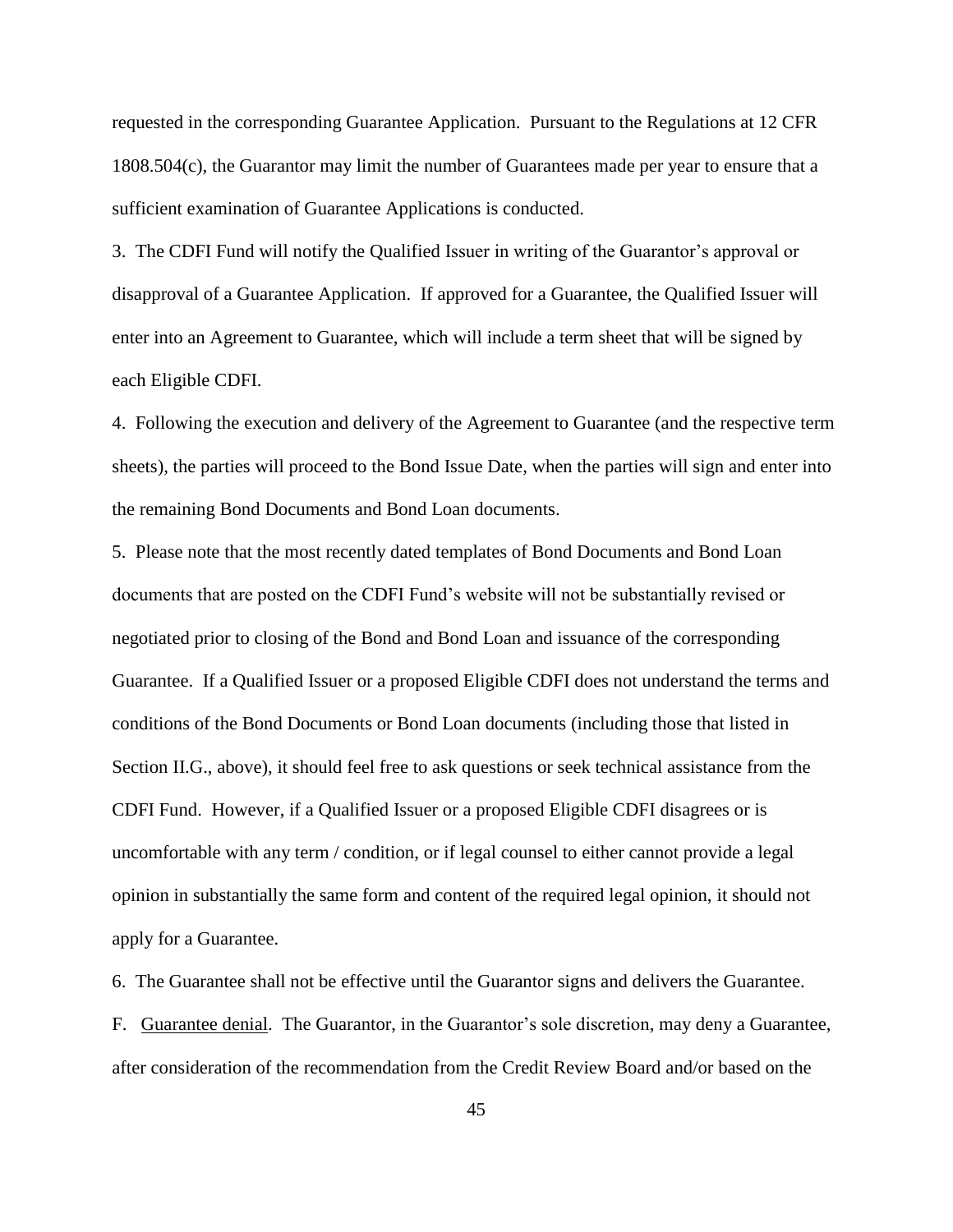merits of the Guarantee Application. In addition, the Guarantor reserves the right to deny a Guarantee Application if information (including any administrative error) comes to the Guarantor's attention that adversely affects the Qualified Issuer's eligibility, adversely affects the evaluation or scoring of an Application, or indicates fraud or mismanagement on the part of the Qualified Issuer, Program Administrator, Servicer, and/or Eligible CDFIs. Further, if the Guarantor determines that any portion of the Guarantee Application is incorrect in any material respect, the Guarantor reserves the right, in the Guarantor's sole discretion, to deny the Application.

## V. Guarantee Administration

A. Pricing information. Bond Loans will be priced based upon the underlying Bond issued by the Qualified Issuer and purchased by the Federal Financing Bank (FFB or Bond Purchaser). The FFB will set the liquidity premium at the time of the Bond Issue Date, based on the duration and maturity of the Bonds according to the FFB's lending policies [\(www.treasury.gov/ffb\)](http://www.treasury.gov/ffb). Liquidity premiums will be charged in increments of  $1/8<sup>th</sup>$  of a percent (i.e., 12.5 basis points). B. Fees and other payments. The following table includes some of the fees that may be applicable to Qualified Issuers and Eligible CDFIs after approval of a Guarantee of a Bond Issue, as well as Risk-Share Pool funding, prepayment penalties or discounts, and Credit Enhancements. The table is not exhaustive; additional fees payable to the CDFI Fund or other parties may apply.

| <b>Fee</b> | Description                                        |
|------------|----------------------------------------------------|
| Agency     | Payable annually to the CDFI Fund by the Qualified |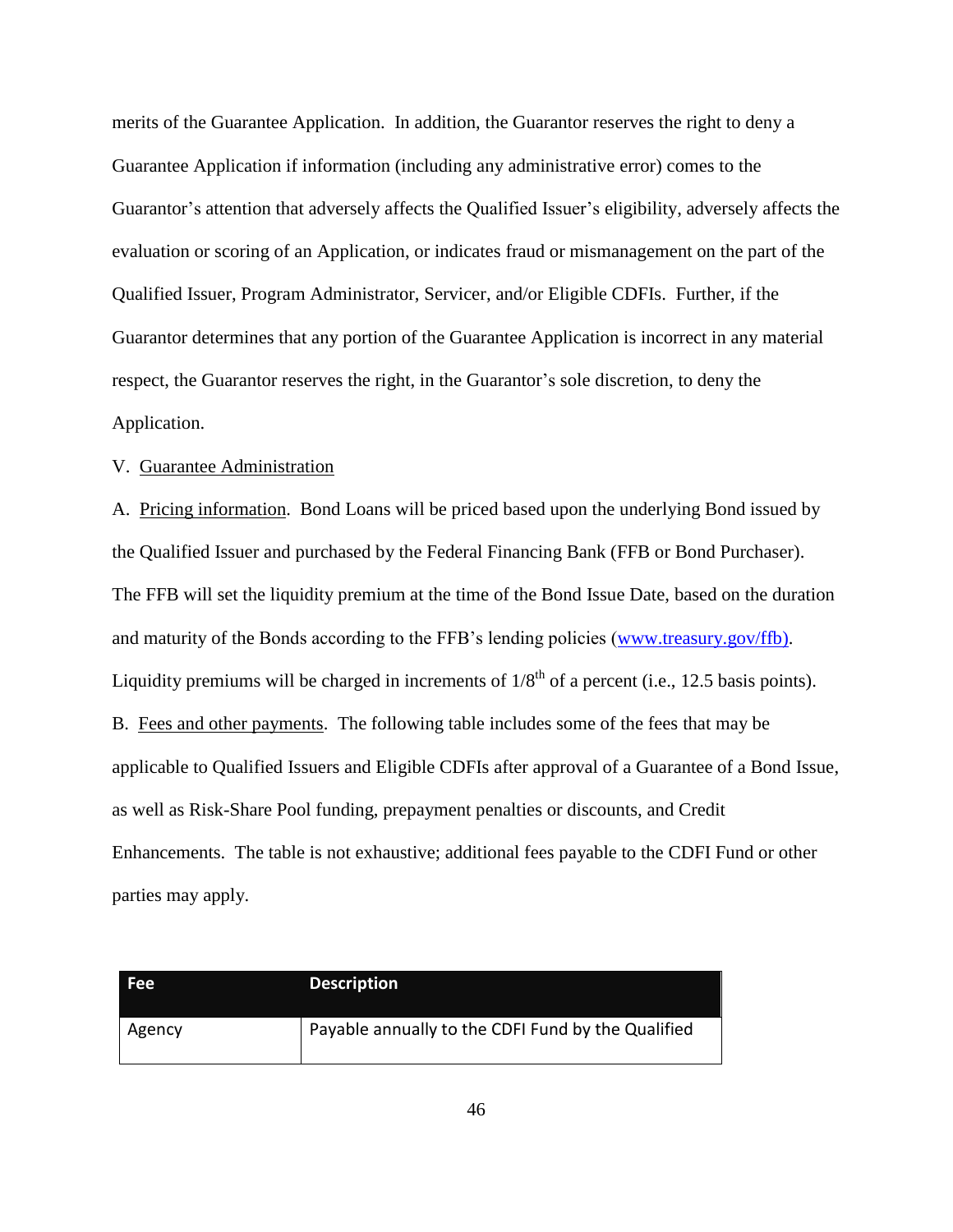| <b>Fee</b>                | <b>Description</b>                                     |  |  |  |
|---------------------------|--------------------------------------------------------|--|--|--|
| <b>Administrative Fee</b> | Issuer. Equal to 10 basis points on the amount of      |  |  |  |
|                           | the unpaid principal of the Bond Issue.                |  |  |  |
| <b>Bond Issuance Fees</b> | Amounts paid by an Eligible CDFI for reasonable and    |  |  |  |
|                           | appropriate expenses, administrative costs, and fees   |  |  |  |
|                           | for services in connection with the issuance of the    |  |  |  |
|                           | Bond (but not including the Agency Administrative      |  |  |  |
|                           | Fee) and the making of the Bond Loan. Bond             |  |  |  |
|                           | Issuance Fees negotiated between the Qualified         |  |  |  |
|                           | Issuer and the Eligible CDFI. Up of 1% of Bond Loan    |  |  |  |
|                           | Proceeds may be used to finance the Bond Issuance      |  |  |  |
|                           | Fee.                                                   |  |  |  |
| Servicer fee              | The fees paid by the Eligible CDFI to the Qualified    |  |  |  |
|                           | Issuer's Servicer. Servicer fees negotiated between    |  |  |  |
|                           | the Qualified Issuer and the Eligible CDFI.            |  |  |  |
| Program                   | The fees paid by the Eligible CDFI to the Qualified    |  |  |  |
| Administrator fee         | Issuer's Program Administrator. Program                |  |  |  |
|                           | Administrator fees negotiated between the Qualified    |  |  |  |
|                           | Issuer and the Eligible CDFI.                          |  |  |  |
| Master                    | The fees paid by the Qualified Issuer and the Eligible |  |  |  |
| Servicer/Trustee fee      | CDFI to the Master Servicer/Trustee to carry out the   |  |  |  |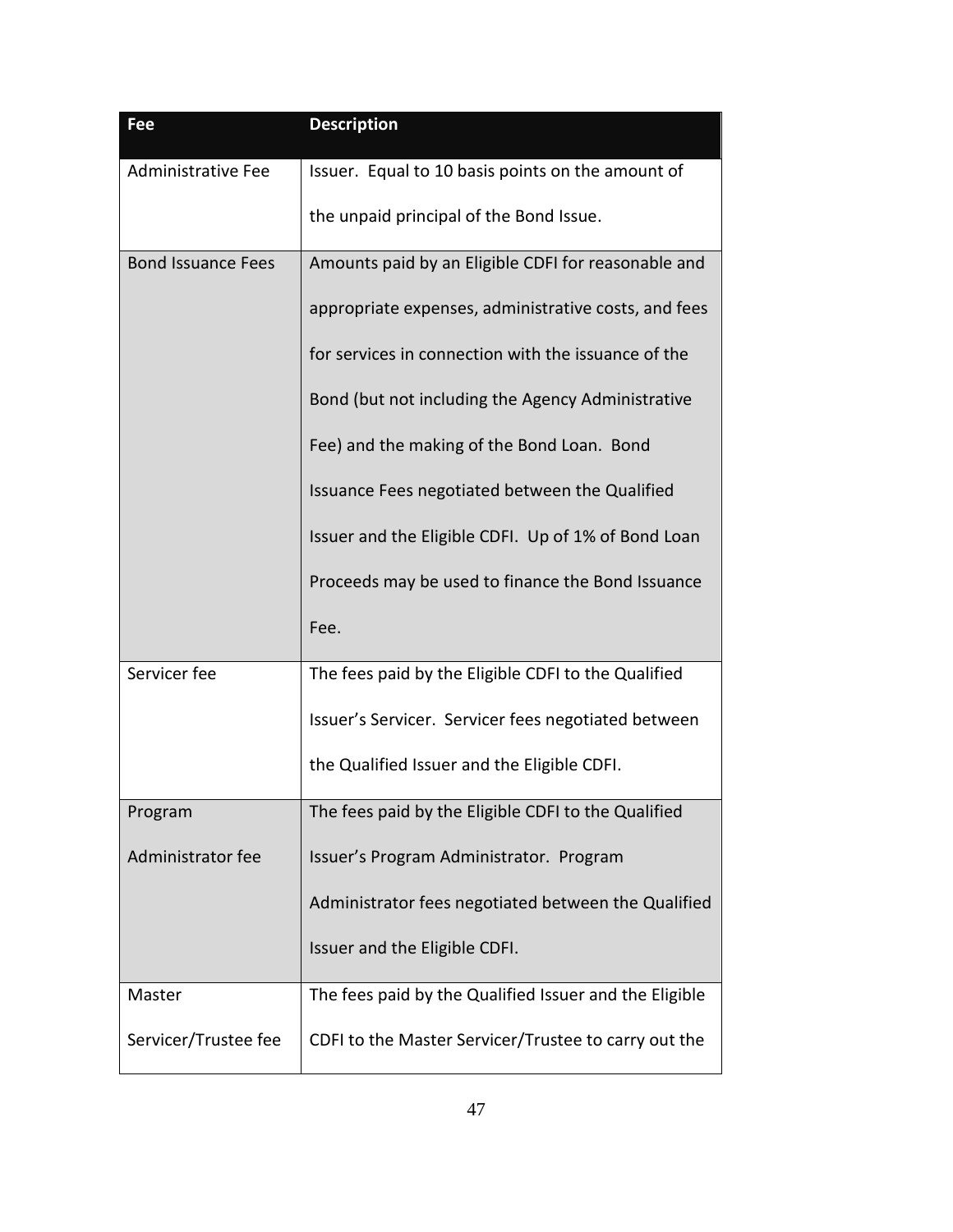| Fee                        | <b>Description</b>                                    |
|----------------------------|-------------------------------------------------------|
|                            | responsibilities of the Bond Trust Indenture. In      |
|                            | general, the Master Servicer/Trustee fee is the       |
|                            | greater of 16 basis points per annum or \$10,000 per  |
|                            | month once the Bond Loans are fully disbursed. Any    |
|                            | special servicing costs and resolution or liquidation |
|                            | fees due to a Bond Loan default are the               |
|                            | responsibility of the Eligible CDFI. Please see the   |
|                            | template legal documents at                           |
|                            | www.cdfifund.gov/bond for more specific               |
|                            | information.                                          |
| Risk-Share Pool            | The funds paid by the Eligible CDFIs to cover Risk-   |
| funding                    | Share Pool requirements; capitalized by pro rata      |
|                            | payments equal to 3% of the amount disbursed on       |
|                            | the Bond from all Eligible CDFIs within the Bond      |
|                            | <b>Issue</b>                                          |
| Prepayment                 | Prepayment penalties or discounts may be              |
| penalties or               | determined by the FFB at the time of prepayment.      |
| discounts                  |                                                       |
| <b>Credit Enhancements</b> | Pledges made to enhance the quality of a Bond         |
|                            | and/or Bond Loan. Credit Enhancements include, but    |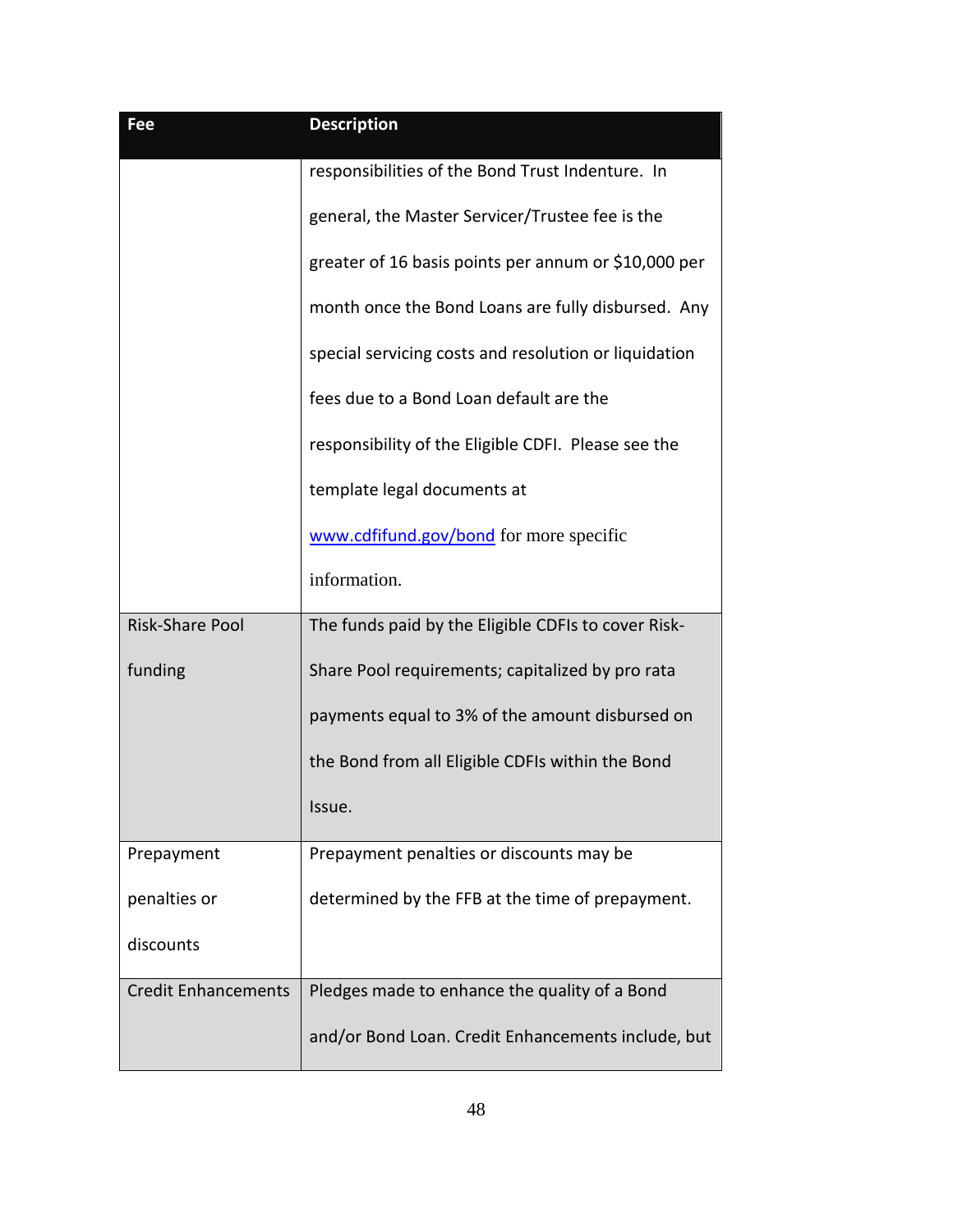| Fee | <b>Description</b>                                   |
|-----|------------------------------------------------------|
|     | are not limited to, the Principal Loss Collateral    |
|     | Provision and letters of credit. Credit Enhancements |
|     | must be pledged, as part of the Trust Estate, to the |
|     | Master Servicer/Trustee for the benefit of the       |
|     | <b>Federal Financing Bank.</b>                       |
|     |                                                      |

C. Annual assessment. In accordance with 12 CFR 1808.302(f), each year, beginning on the one year anniversary of the Bond Issue Date (and every year thereafter for the term of the Bond Issue), each Qualified Issuer must demonstrate that not less than 100 percent of the principal amount of the Guaranteed Bonds currently disbursed and outstanding has been used to make loans to Eligible CDFIs for Eligible Purposes. If a Qualified Issuer fails to demonstrate this requirement within the 90 days after the anniversary of the Bond Issue Date, the Qualified Issuer must repay on that portion of Bonds necessary to bring the Bonds that remain outstanding after such repayment is in compliance with the 100 percent requirement above.

D. Secondary Loan Requirements. In accordance with the Regulations, Eligible CDFIs must finance or refinance Secondary Loans for Eligible Purposes (not including loan loss reserves) that align with Secondary Loan Requirements. The Secondary Loan Requirements are found on the CDFI Fund's website at [www.cdfifund.gov.](http://www.cdfifund.gov/) Applicants should become familiar with the published Secondary Loan Requirements. Secondary Loan Requirements are classified by asset class and are subject to a Secondary Loan commitment process managed by the Qualified Issuer.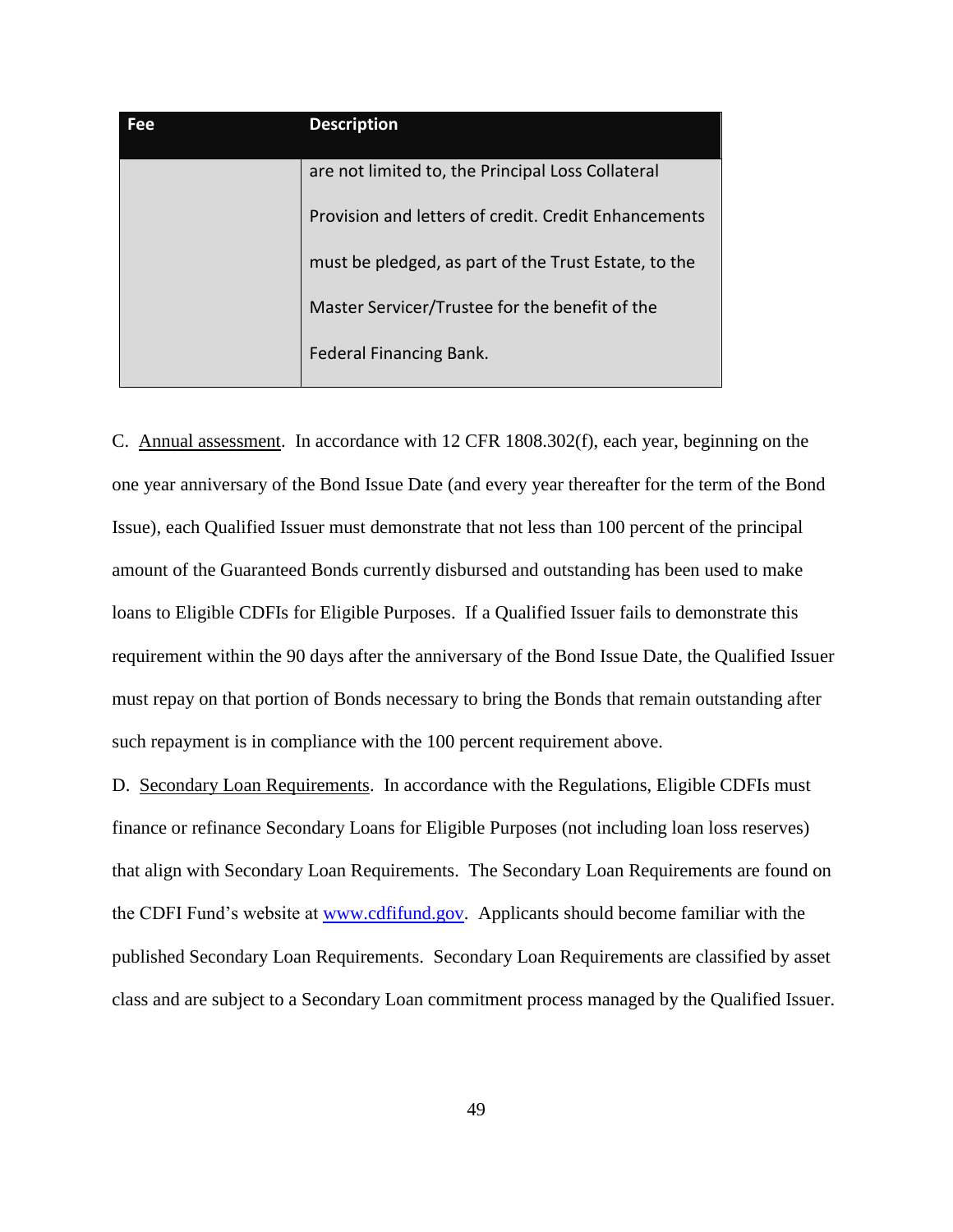Eligible CDFIs must execute Secondary Loans documents (in the form of loan agreements and promissory notes) with Secondary Borrowers as follows: (i) not later than twelve (12) months after the Bond Issue Date, Secondary Loan documents representing at least fifty percent (50%) of the Bond Loan proceeds allocated for Secondary Loans, and (ii) not later than twenty-four (24) months after the Bond Issue Date, Secondary Loan documents representing one hundred percent (100%) of the Bond Loan proceeds allocated for Secondary Loans. In the event that the Eligible CDFI does not comply with the foregoing requirements of clauses (i) and (ii) of this paragraph, the available Bond Loan proceeds at the end of the applicable period shall be reduced by an amount equal to the difference between the amount required by clauses (i) and (ii) minus the amount previously committed to the Secondary Loans in the applicable period. Secondary Loans shall carry loan maturities suitable to the loan purpose and consistent with loan-to-value requirements set forth in the Secondary Loan Requirements. Secondary Loan maturities shall not exceed the corresponding Bond or Bond Loan maturity date. It is the expectation of the CDFI Fund that such interest rates will be reasonable based on the borrower and loan characteristics.

# E. Secondary Loan collateral requirements.

1. The Regulations state that Secondary Loans must be secured by a first lien of the Eligible CDFI on pledged collateral, in accordance with the Regulations (at 12 CFR 1808.307(f)) and within certain parameters. Examples of acceptable forms of collateral may include, but are not limited to: real property (including land and structures); machinery, equipment and movables; cash and cash equivalents; accounts receivable; letters of credit; inventory; fixtures; contracted revenue streams from non-Federal counterparties, provided the Secondary Borrower pledges all assets, rights and interests necessary to generate such revenue stream; and a Principal Loss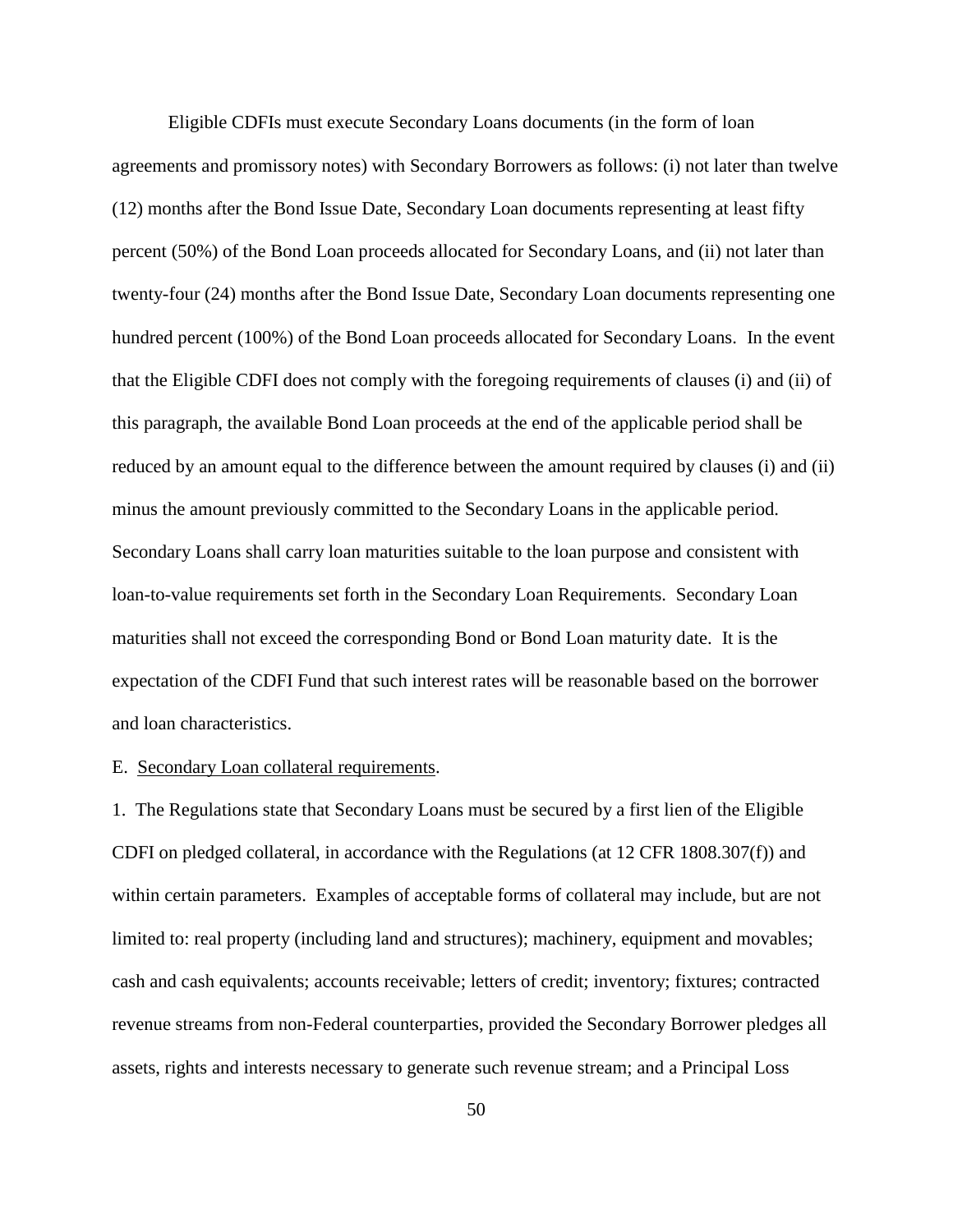Collateral Provision. Intangible assets, such as customer relationships, intellectual property rights, and to-be-constructed real estate improvements, are not acceptable forms of collateral. 2. The Regulations require that Bond Loans must be secured by a first lien on a collateral assignment of Secondary Loans, and further that the Secondary Loans must be secured by a first lien or parity lien on acceptable collateral.

3. Valuation of the collateral pledged by the Secondary Borrower must be based on the Eligible CDFI's credit policy guidelines and must conform to the standards set forth in the Uniform Standards of Professional Appraisal Practice (USPAP).

4. Independent third-party appraisals are required for the following collateral: real estate; fixtures, machinery and equipment, and movables stock valued in excess of \$250,000; contracted revenue stream from non-Federal creditworthy counterparties. Secondary Loan collateral shall be valued using the cost approach, net of depreciation and shall be required for the following: accounts receivable; machinery, equipment and movables; and fixtures.

F. Qualified Issuer approval of Bond Loans to Eligible CDFIs. The Qualified Issuer shall not approve any Bond Loans to an Eligible CDFI where the Qualified Issuer has actual knowledge, based upon reasonable inquiry, that within the past five (5) years the Eligible CDFI: (i) has been delinquent on any payment obligation (except upon a demonstration by the Qualified Issuer satisfactory to the CDFI Fund that the delinquency does not affect the Eligible CDFI's creditworthiness), or has defaulted and failed to cure any other obligation, on a loan or loan agreement previously made under the Act; (ii) has been found by the Qualified Issuer to be in default of any repayment obligation under any Federal program; (iii) is financially insolvent in either the legal or equitable sense; or (iv) is not able to demonstrate that it has the capacity to comply fully with the payment schedule established by the Qualified Issuer.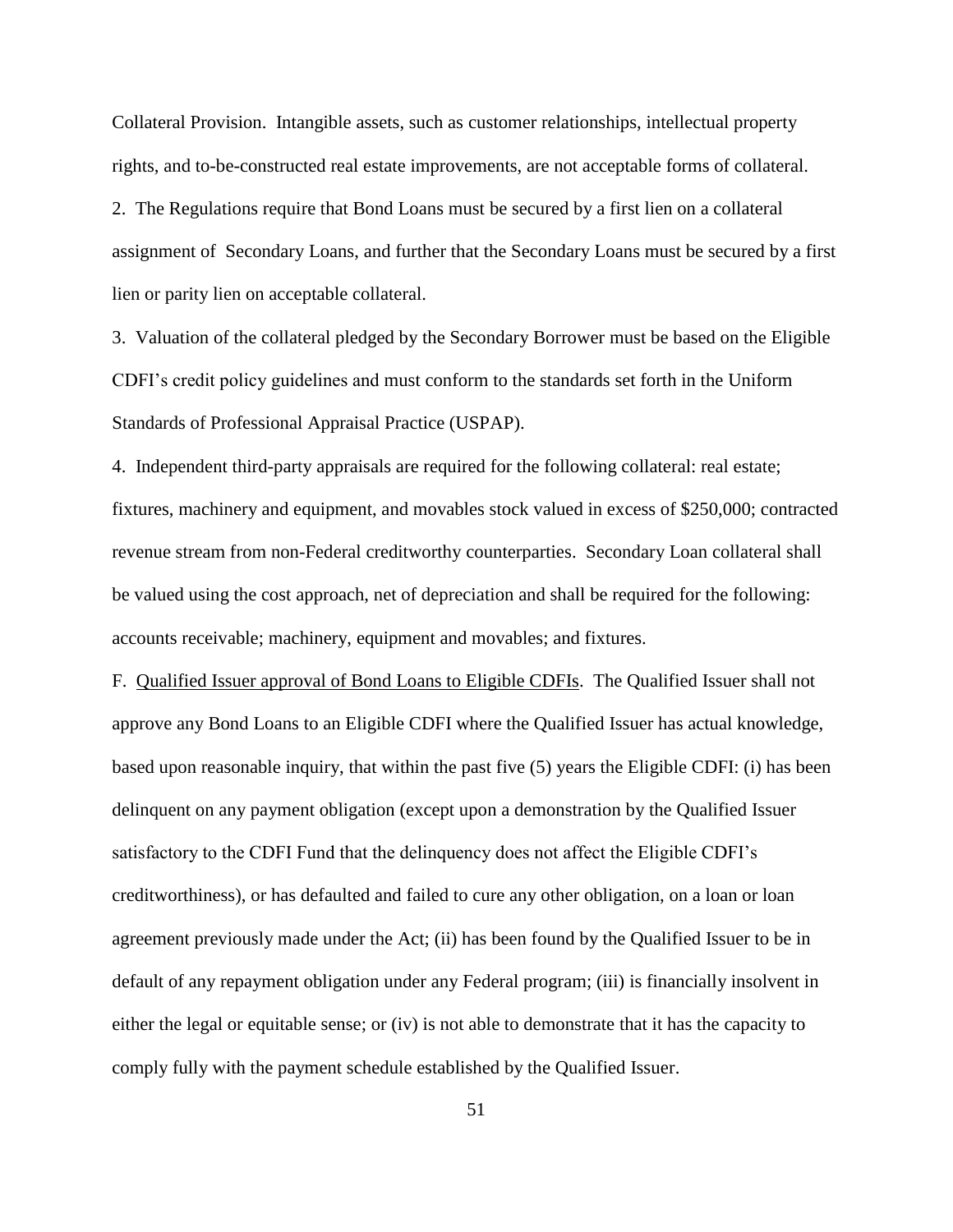#### G. Credit Enhancements; Principal Loss Collateral Provision.

1. In order to achieve the statutory zero-credit subsidy constraint of the CDFI Bond Guarantee Program and to avoid a call on the Guarantee, Eligible CDFIs are encouraged to include Credit Enhancements and Principal Loss Collateral Provisions structured to protect the financial interests of the Federal Government. Any Credit Enhancement or Principal Loss Collateral Provision must be pledged, as part of the Trust Estate, to the Master Servicer/Trustee for the benefit of the Federal Financing Bank.

2. Credit Enhancements may include, but are not limited to, payment guarantees from third parties or Affiliate(s), non-Federal capital, lines or letters of credit, or other pledges of financial resources that enhance the Eligible CDFI's ability to make timely interest and principal payments under the Bond Loan.

3. As distinct from Credit Enhancements, Principal Loss Collateral Provisions may be provided in lieu of pledged collateral and in addition to pledged collateral. A Principal Loss Collateral Provision shall be in the form of cash or cash equivalent guarantees from non-Federal capital in amounts necessary to secure the Eligible CDFI's obligations under the Bond Loan after exercising other remedies for default. For example, a Principal Loss Collateral Provision may include a deficiency guarantee whereby another entity assumes liability after other default remedies have been exercised, and covers the deficiency incurred by the creditor. The Principal Loss Collateral Provision shall, at a minimum, provide for the provision of cash or cash equivalents in an amount that is not less than the difference between the value of the collateral and the amount of the accelerated Bond Loan outstanding.

4. In all cases, acceptable Credit Enhancements or Principal Loss Collateral Provisions shall be proffered by creditworthy providers and shall provide information about the adequacy of the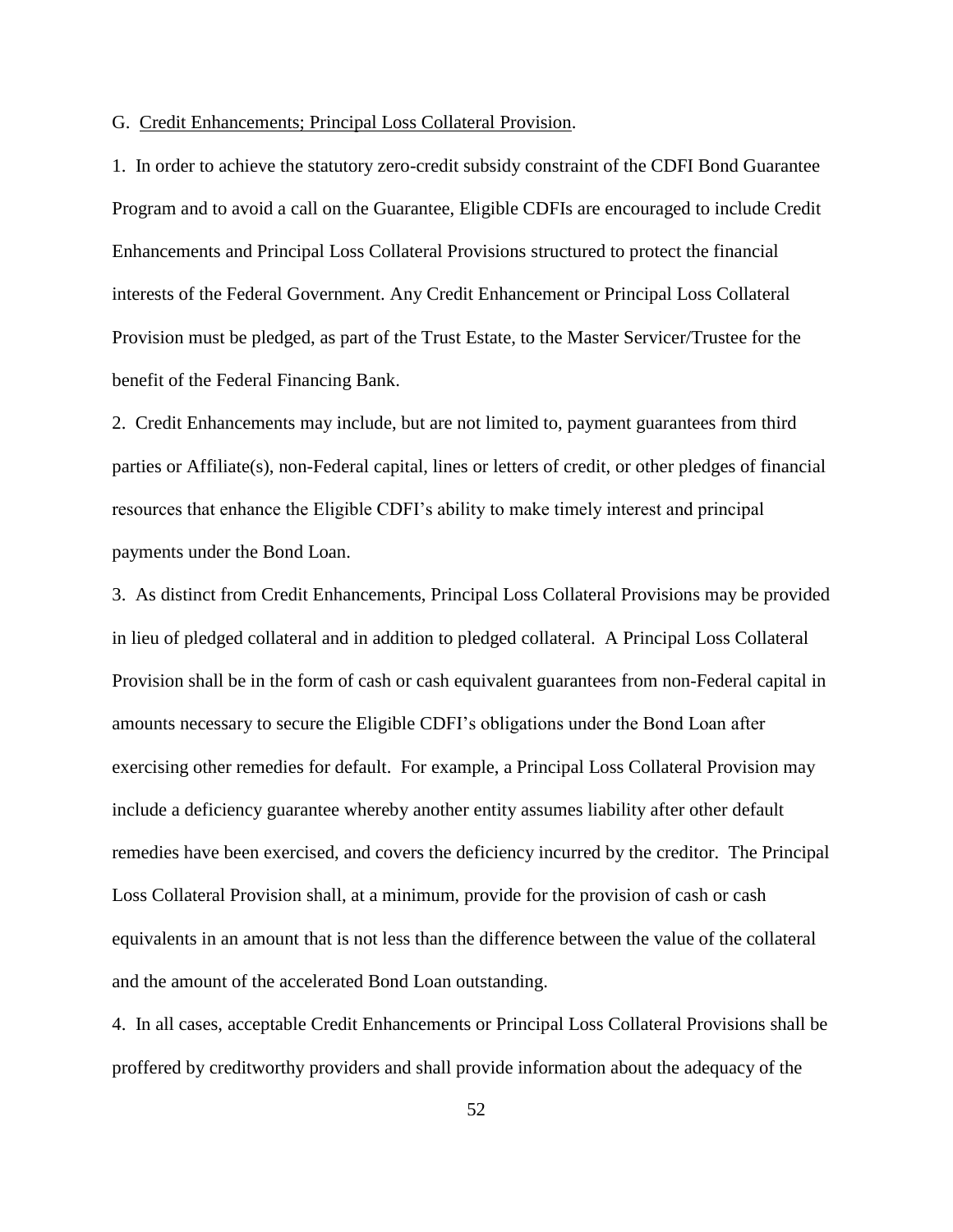facility in protecting the financial interests of the Federal Government, either directly or indirectly through supporting the financial strength of the Bond Issue. This includes, but is not limited to, the amount and quality of any Credit Enhancements, the financial strength of the provider of the Credit Enhancement, the terms, specific conditions such as renewal options, and any limiting conditions or revocability by the provider of the Credit Enhancement.

5. For Secondary Loans benefitting from a Principal Loss Collateral Provision (e.g., a deficiency guarantee), the entity providing the Principal Loss Collateral Provision must be underwritten based on the same criteria as if the Secondary Loan were being made directly to that entity with the exception that the guarantee need not be collateralized.

6. If the Principal Loss Collateral Provision is provided by a financial institution that is regulated by an Appropriate Federal Banking Agency or an Appropriate State Agency, the guaranteeing institution must demonstrate performance of financially sound business practices relative to the industry norm for providers of collateral enhancements as evidenced by reports of Appropriate Federal Banking Agencies, Appropriate State Agencies, and auditors, as appropriate.

# H. Reporting requirements.

1. Reports.

(a) General. As required pursuant to the Regulations at 12 CFR 1808.619, and as set forth in the Bond Documents and the Bond Loan documents, the CDFI Fund will collect information from each Qualified Issuer which may include, but will not be limited to: (i) quarterly and annual financial reports and data (including an OMB single audit, as applicable) for the purpose of monitoring the financial health, ratios and covenants of Eligible CDFIs that include asset quality (non-performing assets, loan loss reserves, and net charge-off ratios), liquidity (current ratio,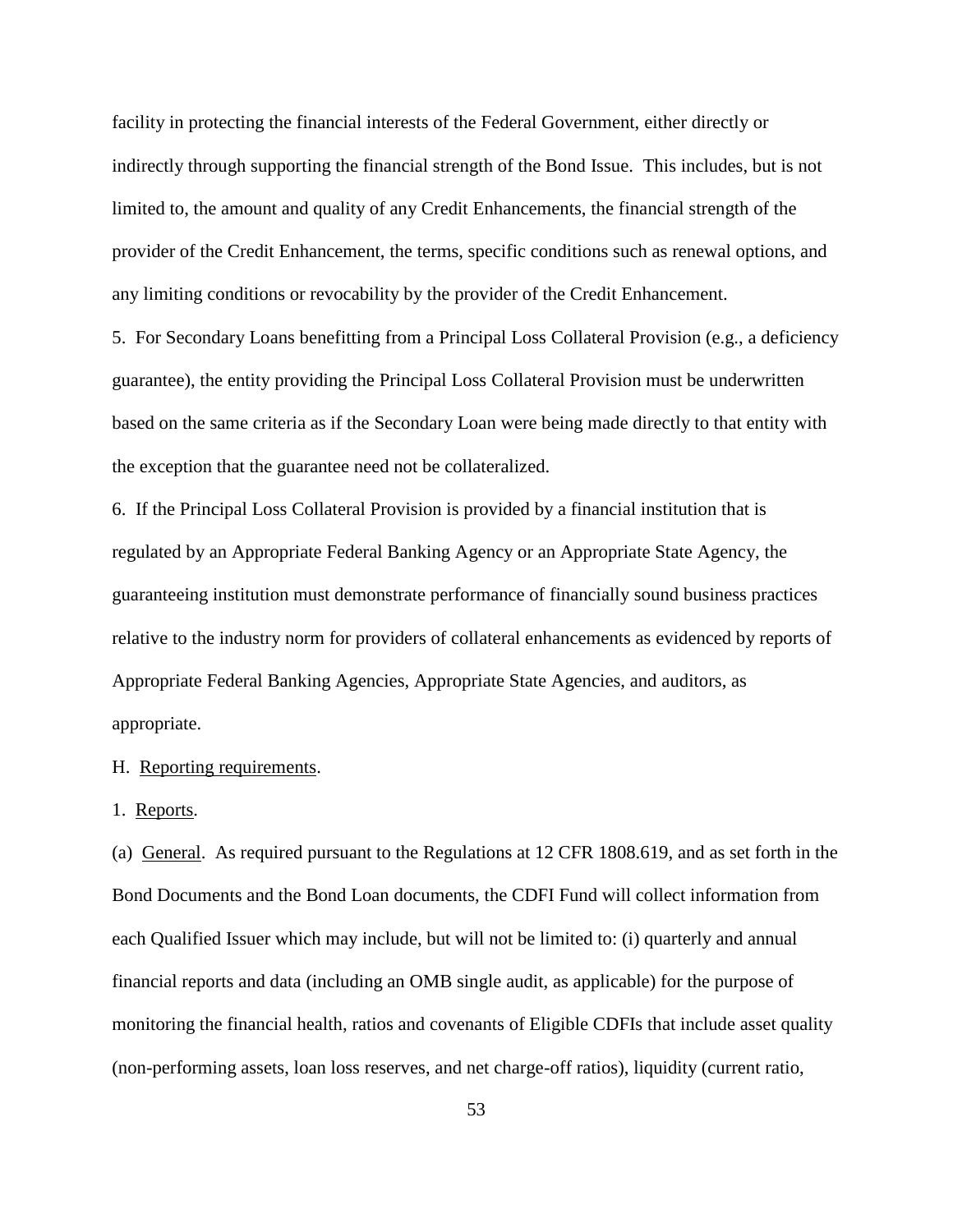working capital, and operating liquidity ratio), solvency (capital ratio, self-sufficiency, fixed charge, leverage, and debt service coverage ratios); (ii) annual reports as to the compliance of the Qualified Issuer and Eligible CDFIs with the Regulations and specific requirements of the Bond Documents and Bond Loan documents; (iii) monthly reports on uses of Bond Loan proceeds and Secondary Loan proceeds; (iv) Master Service/Trustee summary of program accounts and transactions for each Bond Issue; (v) Secondary Loan certifications describing Eligible CDFI lending, collateral valuation, and eligibility; (vi) financial data on Secondary Loans to monitor underlying collateral, gauge overall risk exposure across asset classes, and assess loan performance, quality, and payment history; (vii) annual certifications of compliance with program requirements; (viii) material event disclosures including any reports of Eligible CDFI management and /or organizational changes; (ix) annual updates to the Capital Distribution Plan (as described below); (x) supplements and /or clarifications to correct reporting errors (as applicable); (xi) project level reports to understand overall program impact and the manner in which Bond Proceeds are deployed for Eligible Community or Economic Development Purposes; and (xii) such other information that the CDFI Fund and/or the Bond Purchaser may require, including but not limited to racial and ethnic data showing the extent to which members of minority groups are beneficiaries of the CDFI Bond Guarantee Program, to extent permissible by law.

(b) Additional reporting by Qualified Issuers. A Qualified Issuer receiving a Guarantee shall submit annual updates to the approved Capital Distribution Plan, including an updated Proposed Sources and Uses of Funds for each Eligible CDFI, noting any deviation from the original baseline with regards to both timing and allocation of funding among Secondary Loan asset classes. The Qualified Issuer shall also submit a narrative, no more than five (5) pages in length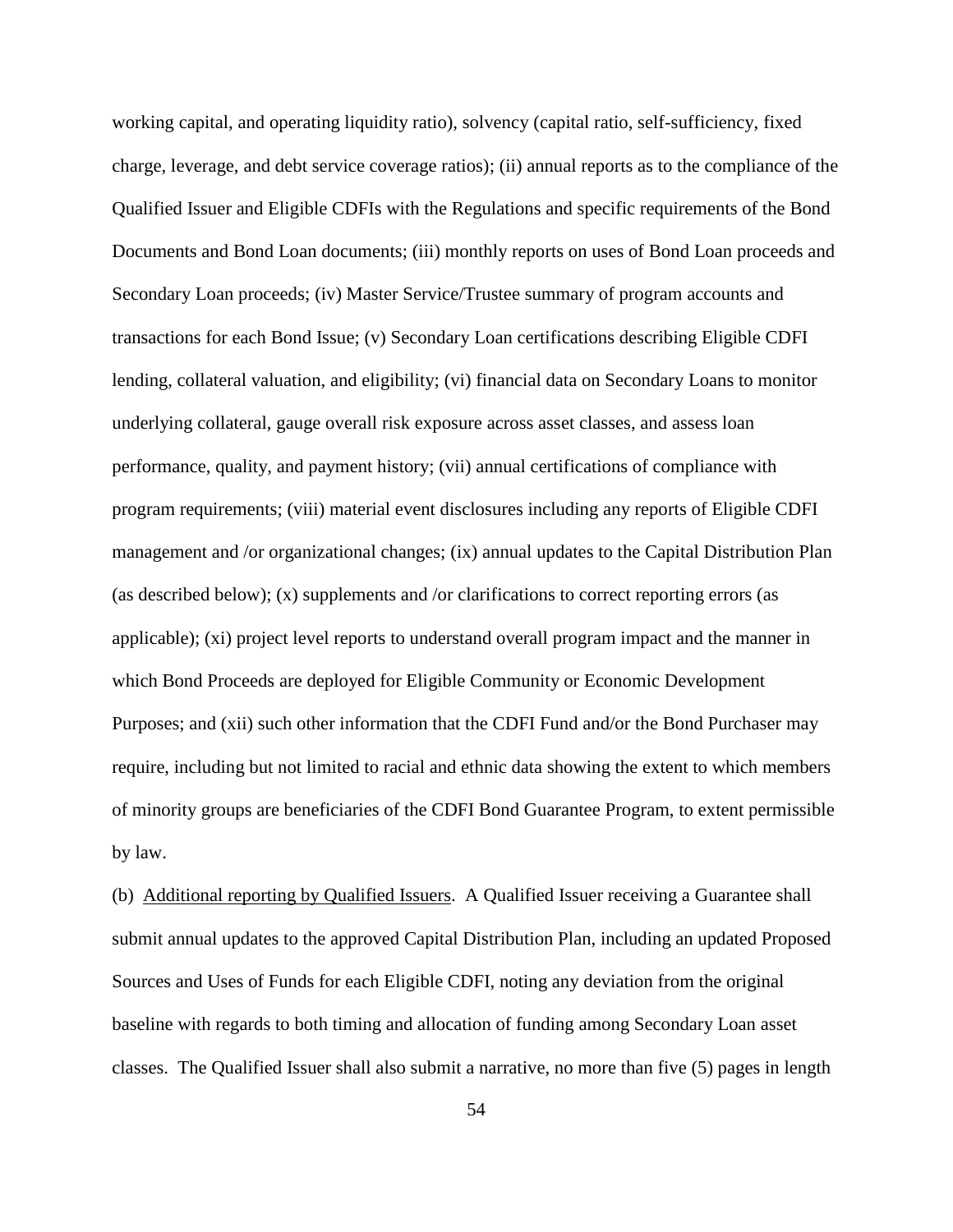for each Eligible CDFI, describing the Eligible CDFI's capacity to manage its Bond Loan. The narrative shall address any Notification of Material Events and relevant information concerning the Eligible CDFI's management information systems, personnel, executive leadership or board members, as well as financial capacity. The narrative shall also describe how such changes affect the Eligible CDFI's ability to generate impacts in Low-Income or Underserved Rural Areas.

(c) Change of Secondary Loan asset classes. Any Eligible CDFI seeking to expand the allowable Secondary Loan asset classes beyond what was approved by the CDFI Bond Guarantee Program's Credit Review Board or make other deviations that could potentially result in a modification, as that term is defined in OMB Circulars A-11 and A-129, must receive approval from the CDFI Fund before the Eligible CDFI can begin to enact the proposed changes. The CDFI Fund will consider whether the Eligible CDFI possesses or has acquired the appropriate systems, personnel, leadership, and financial capacity to implement the revised Capital Distribution Plan. The CDFI Fund will also consider whether these changes assist the Eligible CDFI in generating impacts in Low-Income or Underserved Rural Areas. Such changes will be reviewed by the CDFI Bond Guarantee Program and presented to the Credit Review Board for approval, and appropriate consultation will be made with OMB to ensure compliance with OMB Circulars A-11 and A-129, prior to notifying the Eligible CDFI if such changes are acceptable under the terms of the Bond Loan Agreement. An Eligible CDFI may request such an update to its Capital Distribution Plan prior to Bond Issue Closing, and thereafter may only request such an update once per the CDFI's fiscal year.

(d) Reporting by Affiliates and Controlling CDFIs. In the case of an Eligible CDFI relying, for CDFI certification purposes, on the financing entity activity of a Controlling CDFI, the CDFI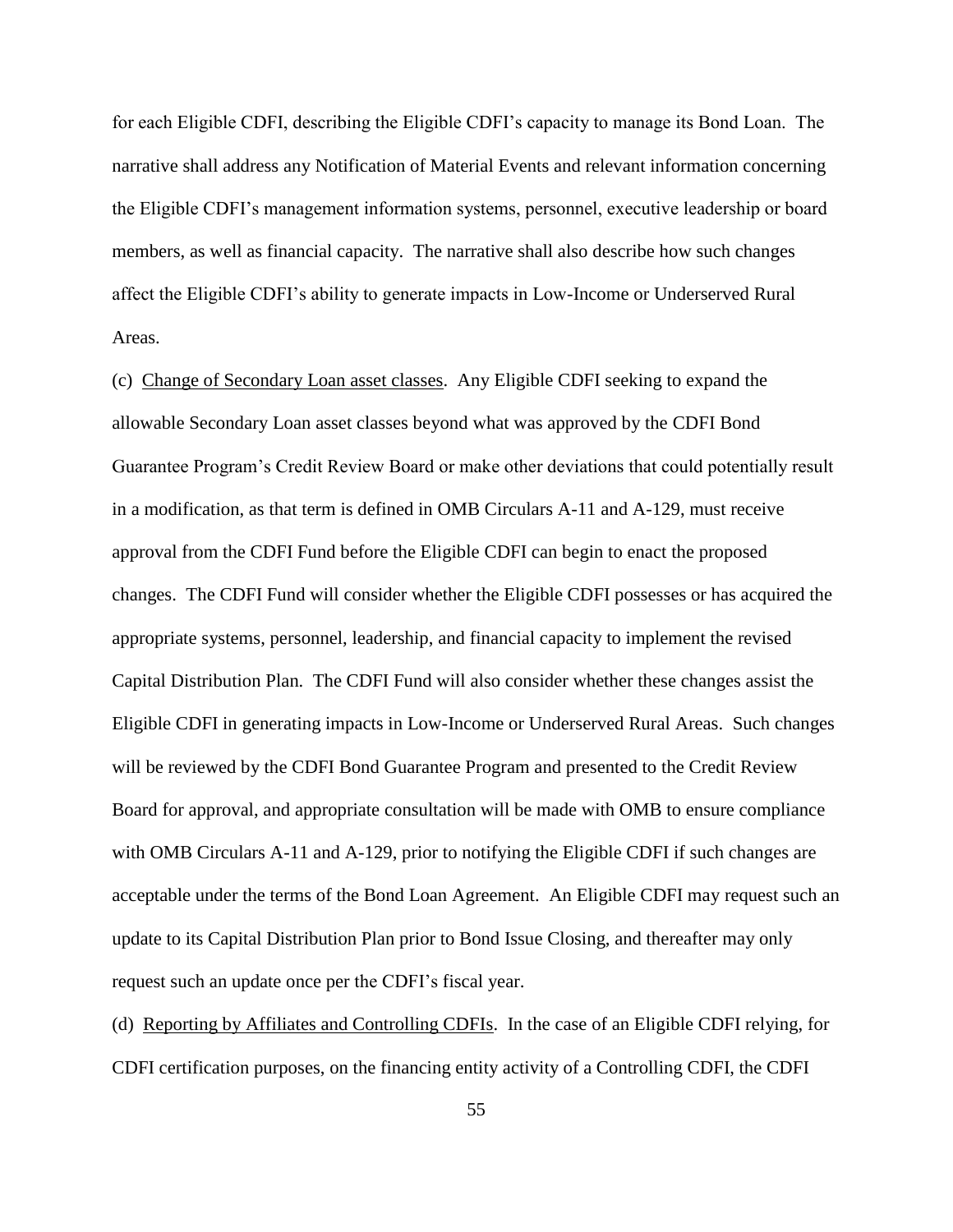Fund will require that the Affiliate and Controlling CDFI provide certain joint reports, including but not limited to those listed in subparagraph 2(a) above.

(e) Detailed information on specific reporting requirements and the format, frequency, and methods by which this information will be transmitted to the CDFI Fund will be provided to Qualified Issuers, Program Administrators, Servicers, and Eligible CDFIs through the Bond Loan Agreement, correspondence, and webinar trainings, and/or scheduled outreach sessions. (f) Reporting requirements will be enforced through the Agreement to Guarantee and the Bond Loan Agreement, and will be assigned a valid OMB control number pursuant to the Paperwork Reduction Act, as applicable.

(g) Each Qualified Issuer will be responsible for the timely and complete submission of the annual reporting documents, including such information that must be provided by other entities such as Eligible CDFIs or Secondary Borrowers. If such other entities are required to provide annual report information or documentation, or other documentation that the CDFI Fund may require, the Qualified Issuer will be responsible for ensuring that the information is submitted timely and complete. Notwithstanding the foregoing, the CDFI Fund reserves the right to contact such entities and require that additional information and documentation be provided directly to the CDFI Fund.

(h) Annual Assessments. Each Qualified Issuer and Eligible CDFI will be required to have an independent third-party conduct an Annual Assessment of its Bond Loan portfolio. The Annual Assessment is intended to support the CDFI Fund's annual monitoring of the Bond Loan portfolio and to collect financial health, internal control, investment impact measurement methodology information related to the Eligible CDFIs. This assessment is consistent with the program's requirements for Compliance Management and Monitoring (CMM) and Portfolio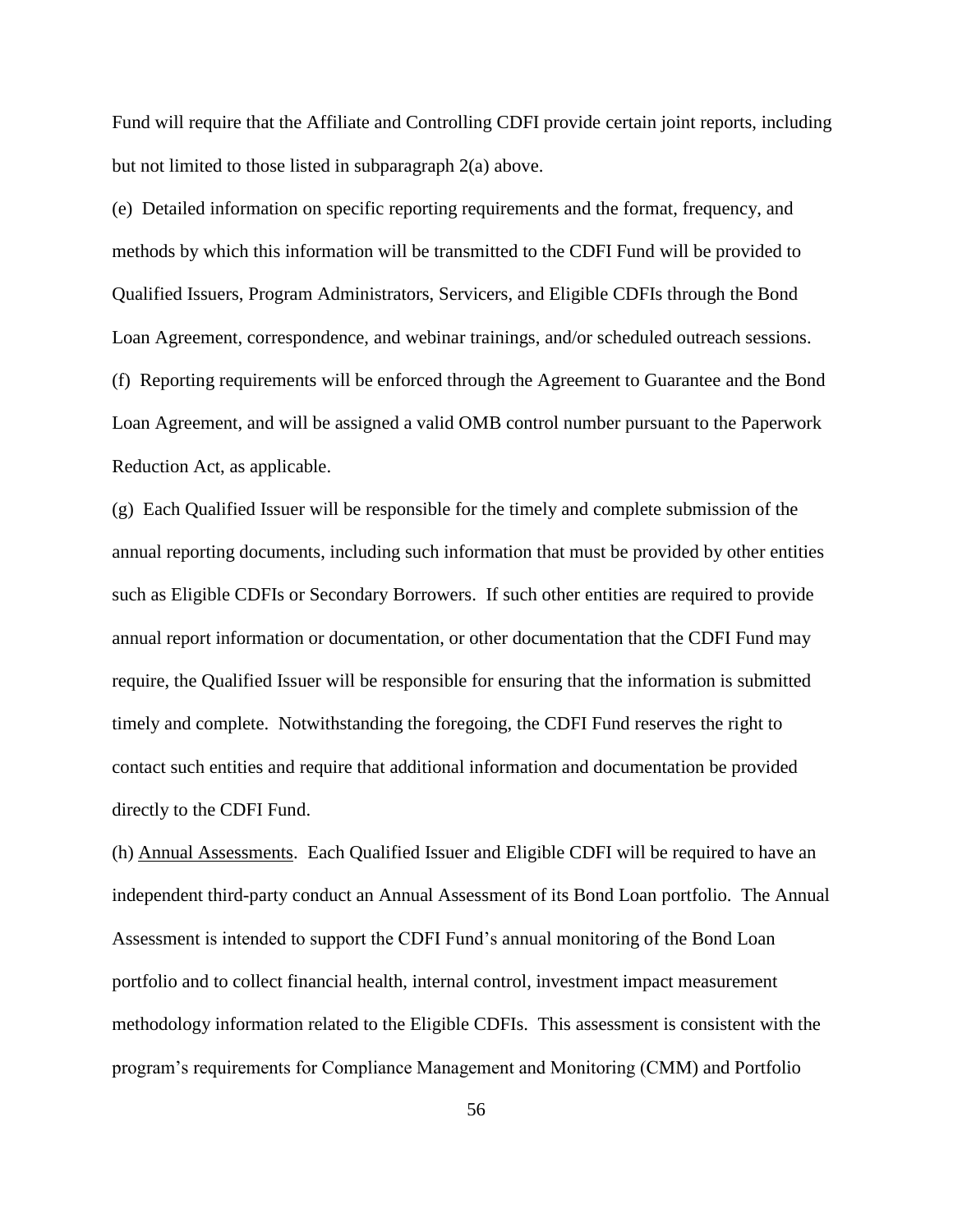Management and Loan Monitoring (PMLM), and will be required pursuant to the Bond Documents and the Bond Loan documents. The assessment will also add to the Department of the Treasury's review and impact analysis on the use of Bond Loan proceeds in underserved communities and support the CDFI Fund in proactively managing portfolio risks and performance. The Annual Assessment form for Eligible CDFIs will be available on the CDFI Fund's website.

(i) The CDFI Fund reserves the right, in its sole discretion, to modify its reporting requirements if it determines it to be appropriate and necessary; however, such reporting requirements will be modified only after notice to Qualified Issuers. Additional information about reporting requirements pursuant to this NOGA, the Bond Documents and the Bond Loan documents will be subject to the Paperwork Reduction Act, as applicable.

## 2. Accounting.

(a) In general, the CDFI Fund will require each Qualified Issuer and Eligible CDFI to account for and track the use of Bond Proceeds and Bond Loan proceeds. This means that for every dollar of Bond Proceeds and received from the Bond Purchaser, the Qualified Issuer is required to inform the CDFI Fund of its uses, including Bond Loan proceeds. This will require Qualified Issuers and Eligible CDFIs to establish separate administrative and accounting controls, subject to the applicable OMB Circulars.

(b) The CDFI Fund will provide guidance to Qualified Issuers outlining the format and content of the information that is to be provided on an annual basis, outlining and describing how the Bond Proceeds and Bond Loan proceeds were used.

#### VI. Agency Contacts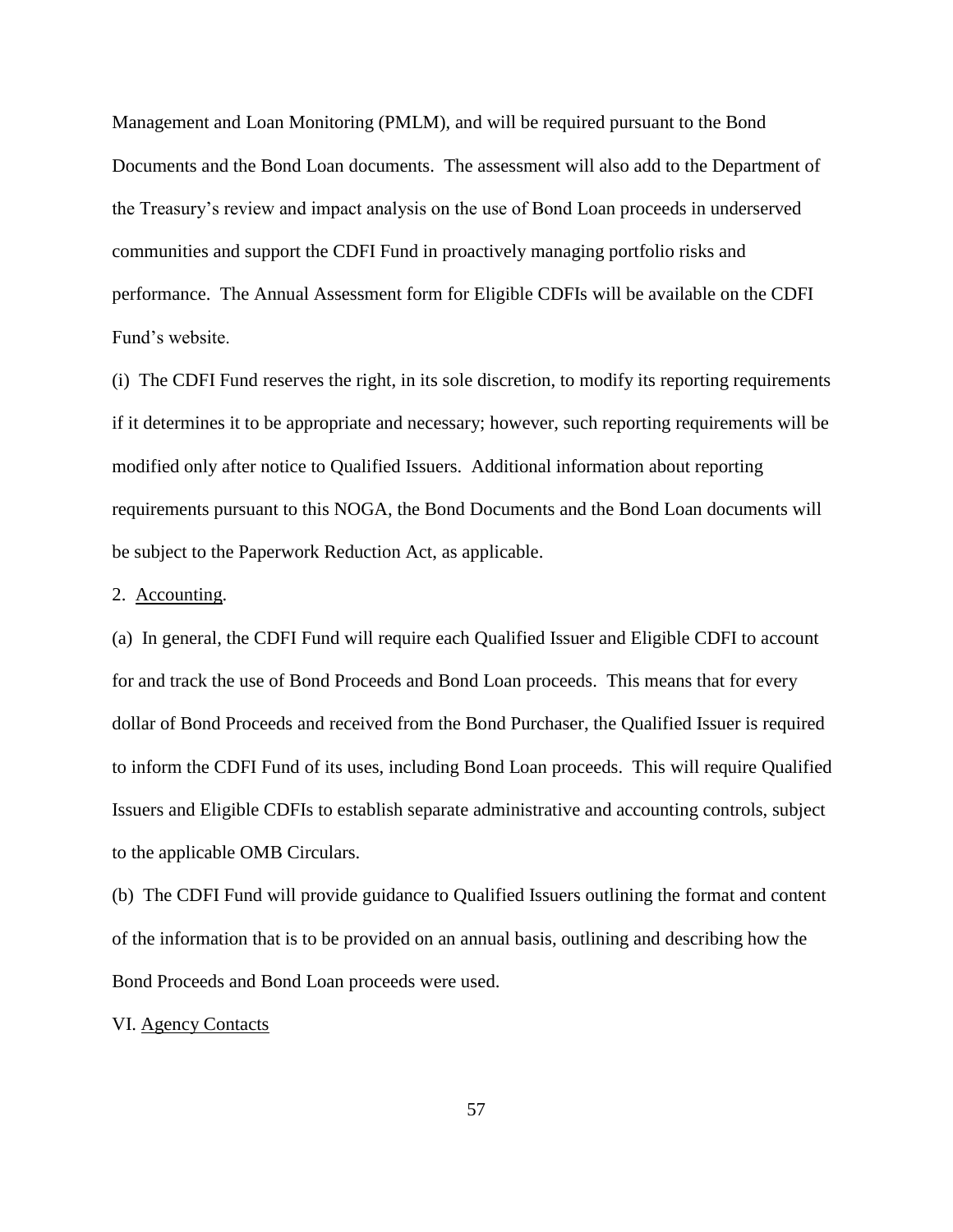A. The CDFI Fund will respond to questions and provide support concerning this NOGA, the Qualified Issuer Application and the Guarantee Application between the hours of 9:00 a.m. and 5:00 p.m. ET, starting with the date of the publication of this NOGA. The final date to submit questions is June 5, 2015. Applications and other information regarding the CDFI Fund and its programs may be obtained from the CDFI Fund's website at http://www.cdfifund.gov. The CDFI Fund will post on its website responses to questions of general applicability regarding the CDFI Bond Guarantee Program.

| <b>Table 2 - Contact Information</b>  |                         |                           |  |  |
|---------------------------------------|-------------------------|---------------------------|--|--|
| <b>Type of Question</b>               | <b>Telephone number</b> | <b>Email addresses</b>    |  |  |
|                                       | (not toll free)         |                           |  |  |
| <b>CDFI Bond Guarantee Program</b>    | $(202)$ 653-0421        | bgp@cdfi.treas.gov        |  |  |
|                                       | Option 5                |                           |  |  |
| <b>CDFI</b> Certification             | $(202)$ 653-0423        | ccme@cdfi.treas.gov       |  |  |
| Compliance Monitoring and             | $(202)$ 653-0423        | ccme@cdfi.treas.gov       |  |  |
| Evaluation                            |                         |                           |  |  |
| <b>Information Technology Support</b> | $(202)$ 653-0422        | ithelpdesk@cdfi.treas.gov |  |  |

B. The CDFI Fund's contact information is as follows:

C. Communication with the CDFI Fund. The CDFI Fund will use the myCDFIFund Internet interface to communicate with applicants, Qualified Issuers, Program Administrators, Servicers, Certified CDFIs and Eligible CDFIs, using the contact information maintained in their respective myCDFIFund accounts. Therefore, each such entity must maintain accurate contact information